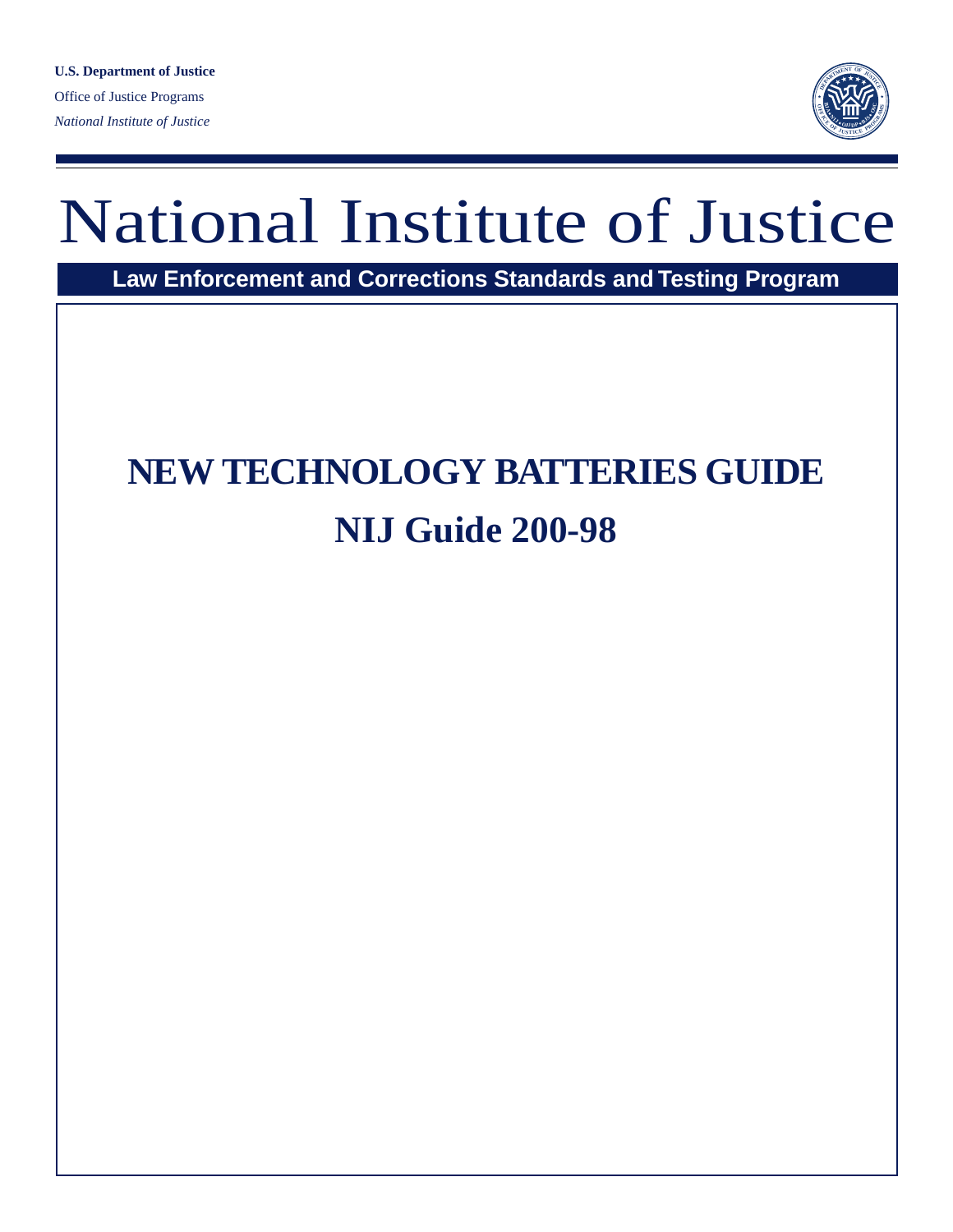#### **ABOUT THE LAW ENFORCEMENT AND CORRECTIONS STANDARDS AND TESTING PROGRAM**

The Law Enforcement and Corrections Standards and Testing Program is sponsored by the Office of Science and Technology of the National Institute of Justice (NIJ), U.S. Department of Justice. The program responds to the mandate of the Justice System Improvement Act of 1979, which created NIJ and directed it to encourage research and development to improve the criminal justice system and to disseminate the results to Federal, State, and local agencies.

The Law Enforcement and Corrections Standards and Testing Program is an applied research effort that determines the technological needs of justice system agencies, sets minimum performance standards for specific devices, tests commercially available equipment against those standards, and disseminates the standards and the test results to criminal justice agencies nationally and internationally.

The program operates through:

The *Law Enforcement and Corrections Technology Advisory Council* (LECTAC) consisting of nationally recognized criminal justice practitioners from Federal, State, and local agencies, which assesses technological needs and sets priorities for research programs and items to be evaluated and tested.

The *Office of Law Enforcement Standards* (OLES) at the National Institute of Standards and Technology, which develops voluntary national performance standards for compliance testing to ensure that individual items of equipment are suitable for use by criminal justice agencies. The standards are based upon laboratory testing and evaluation of representative samples of each item of equipment to determine the key attributes, develop test methods, and establish minimum performance requirements for each essential attribute. In addition to the highly technical standards, OLES also produces technical reports and user guidelines that explain in nontechnical terms the capabilities of available equipment.

The *National Law Enforcement and Corrections Technology Center* (NLECTC), operated by a grantee, which supervises a national compliance testing program conducted by independent laboratories. The standards developed by OLES serve as performance benchmarks against which commercial equipment is measured. The facilities, personnel, and testing capabilities of the independent laboratories are evaluated by OLES prior to testing each item of equipment, and OLES helps the NLECTC staff review and analyze data. Test results are published in Equipment Performance Reports designed to help justice system procurement officials make informed purchasing decisions.

Publications are available at no charge from the National Law Enforcement and Corrections Technology Center. Some documents are also available online through the Internet/World Wide Web. To request a document or additional information, call 800-248-2742 or 301-519-5060, or write:

> National Law Enforcement and Corrections Technology Center P.O. Box 1160 Rockville, MD 20849-1160 E-mail: *asknlectc@nlectc.org* World Wide Web address: *http://www.nlectc.org*

The National Institute of Justice is a component of the Office of Justice Programs, which also includes the Bureau of Justice Assistance, Bureau of Justice Statistics, Office of Juvenile Justice and Delinquency Prevention, and the Office for Victims of Crime.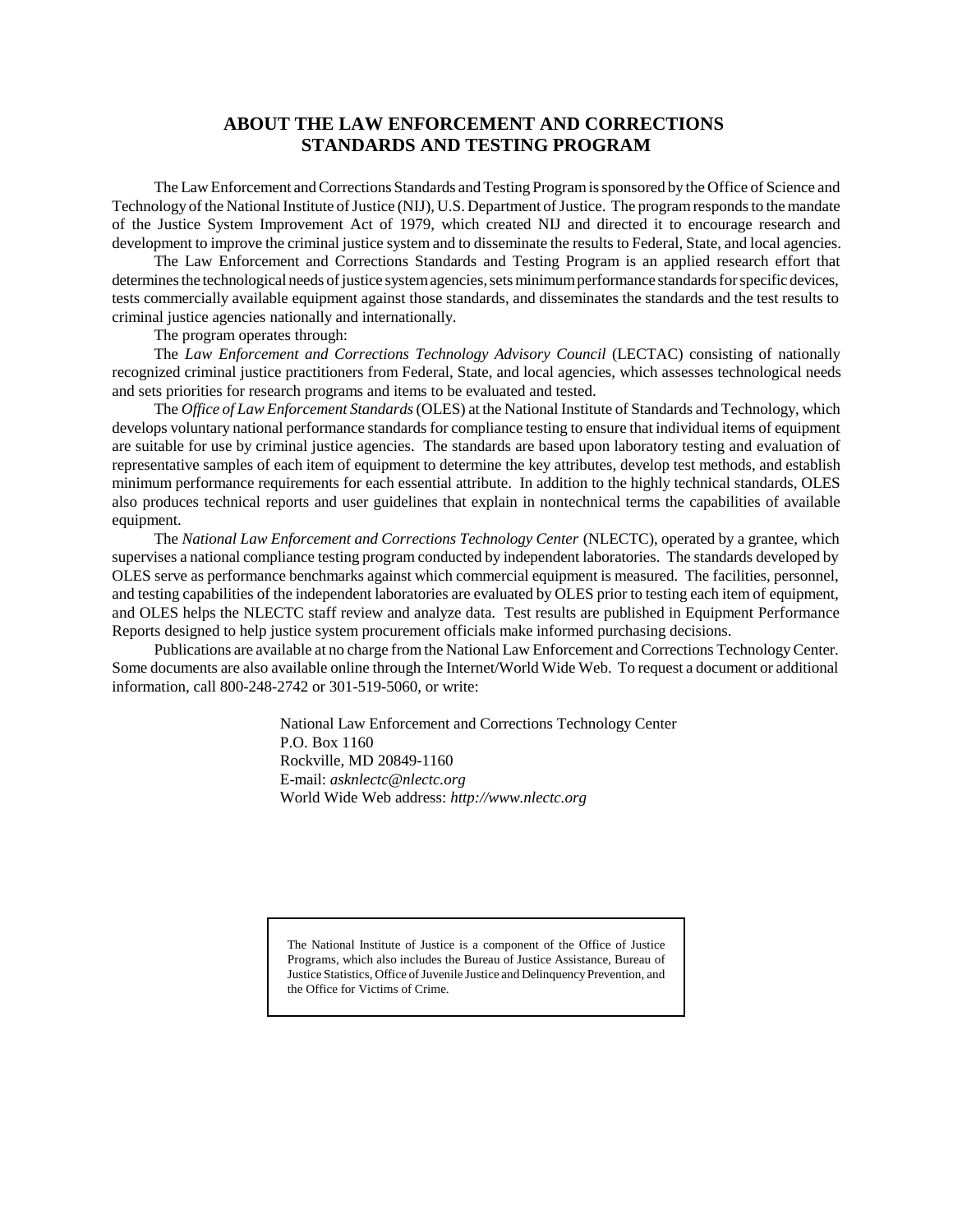# **National Institute of Justice**

Jeremy Travis **Director** 

The Technical effort to develop this Guide was conducted under Interagency Agreement 94-IJ-R-004 Project No. 97-027-CTT.

This Guide was prepared by the Office of Law Enforcement Standards (OLES) of the National Institute of Standards and Technology (NIST) under the direction of A. George Lieberman, Program Manager for Communications Systems, and Kathleen M. Higgins, Director of OLES. The work resulting in this guide was sponsored by the National Institute of Justice, David G. Boyd, Director, Office of Science and Technology.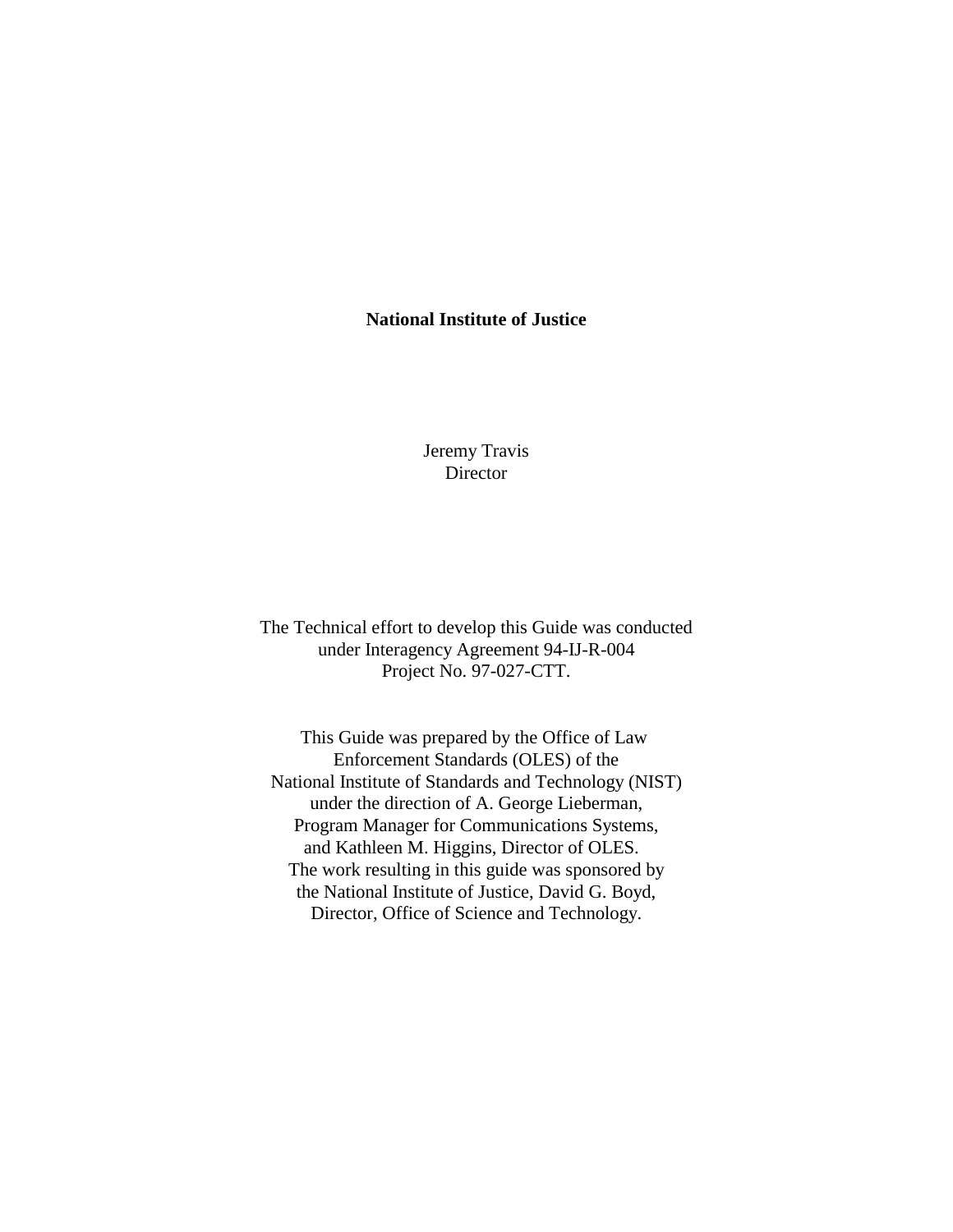# **FOREWORD**

The Office of Law Enforcement Standards (OLES) of the National Institute of Standards and Technology furnishes technical support to the National Institute of Justice program to strengthen law enforcement and criminal justice in the United States. OLES's function is to conduct research that will assist law enforcement and criminal justice agencies in the selection and procurement of quality equipment.

OLES is: (1) subjecting existing equipment to laboratory testing and evaluation, and (2) conducting research leading to the development of several series of documents, including national standards, user guides, and technical reports.

This document covers research conducted by OLES under the sponsorship of the National Institute of Justice. Additional reports as well as other documents are being issued under the OLES program in the areas of protective clothing and equipment, communications systems, emergency equipment, investigative aids, security systems, vehicles, weapons, and analytical techniques and standard reference materials used by the forensic community.

Technical comments and suggestions concerning this report are invited from all interested parties. They may be addressed to the Director, Office of Law Enforcement Standards, National Institute of Standards and Technology, Gaithersburg, MD 20899.

> David G. Boyd, Director Office of Science and Technology National Institute of Justice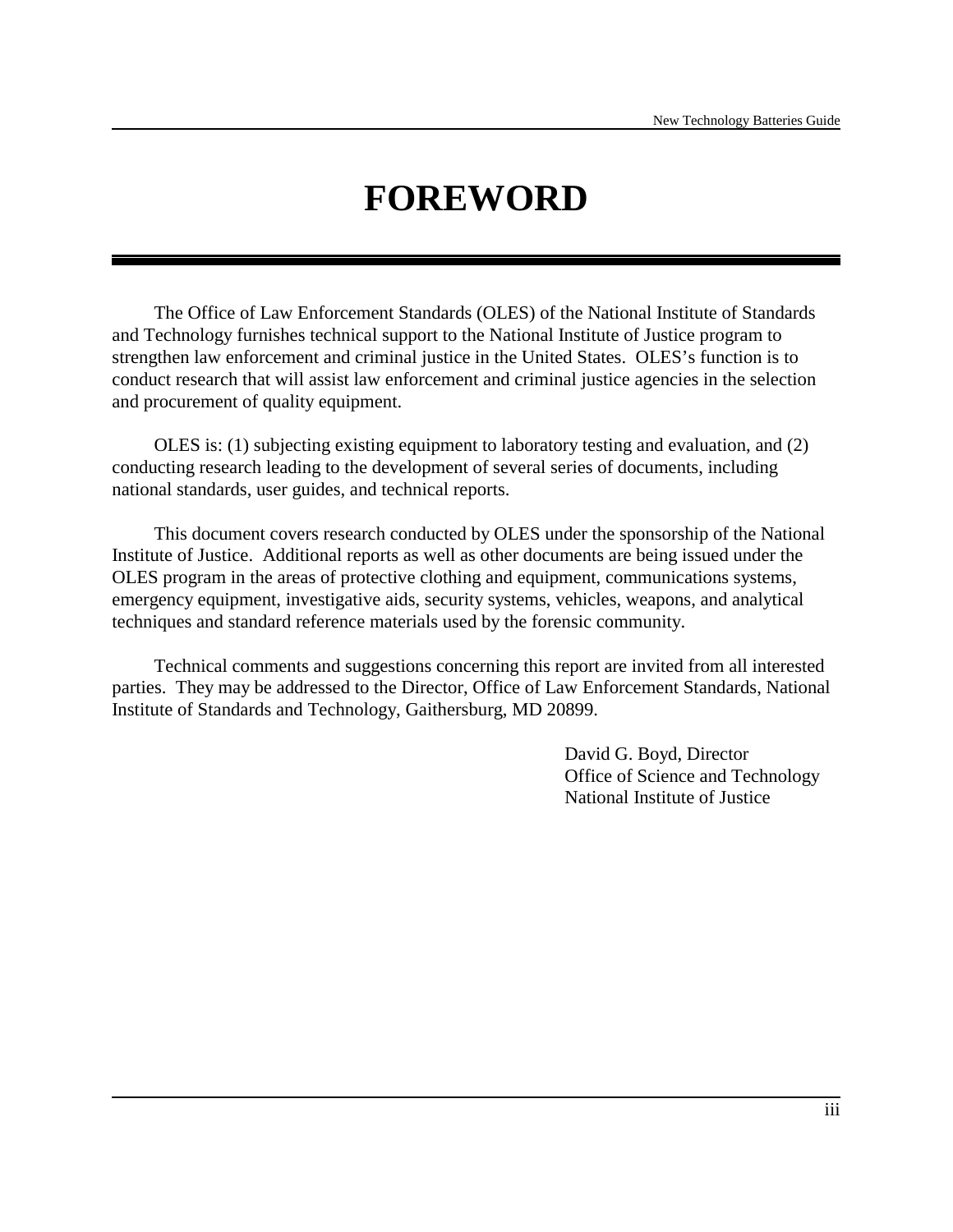New Technology Batteries Guide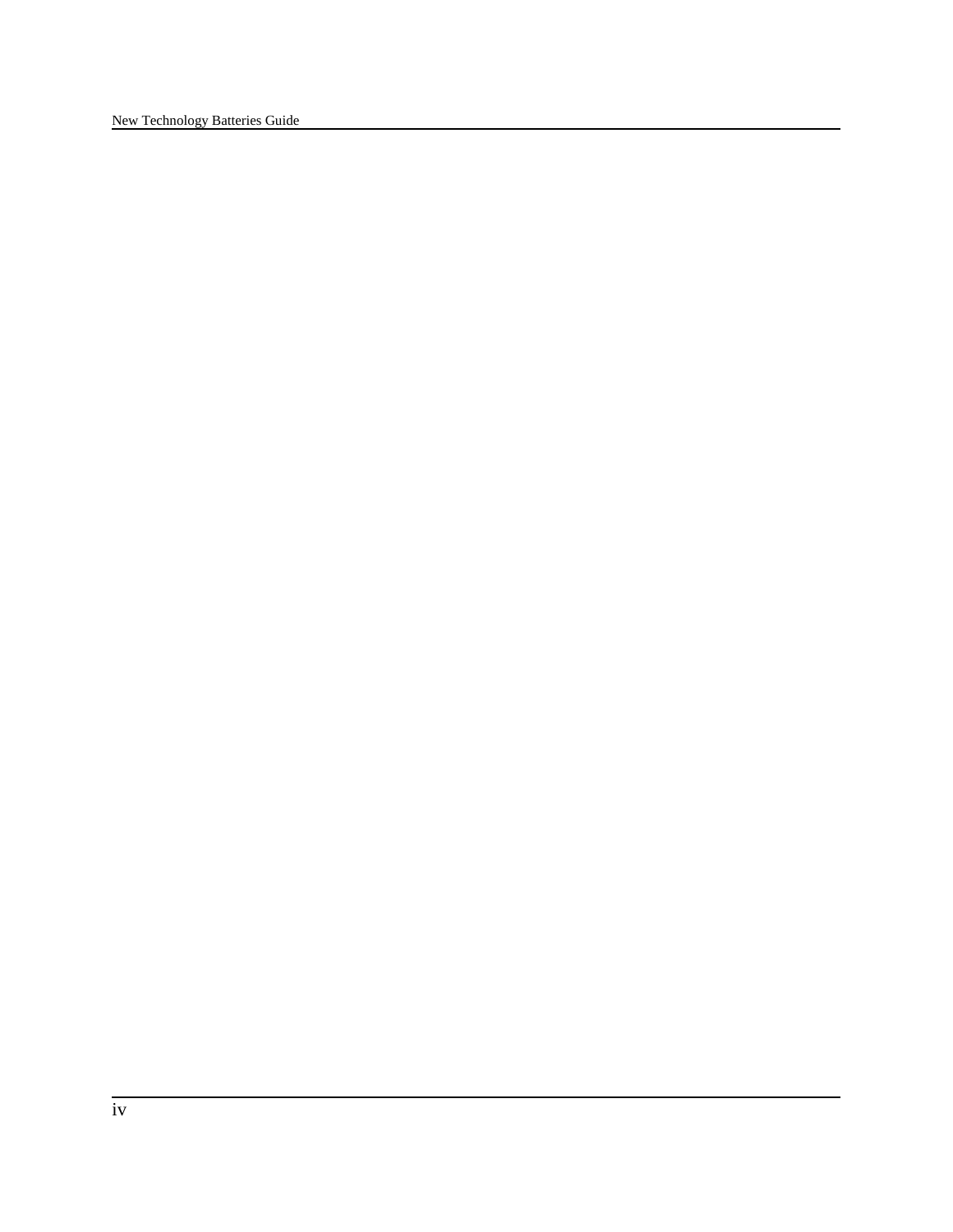# **BACKGROUND**

The Office of Law Enforcement Standards (OLES) was established by the National Institute of Justice (NIJ) to provide focus on two major objectives: (1) to find existing equipment which can be purchased today, and (2) to develop new law-enforcement equipment which can be made available as soon as possible. A part of OLES's mission is to become thoroughly familiar with existing equipment, to evaluate its performance by means of objective laboratory

conventional format, that details the performance that the equipment is required to give, and describes test methods by which its actual performance can be measured. These requirements are technical, and are stated in terms directly related to the equipment's use. The basic purposes of a standard are (1) to be a reference in procurement documents created by purchasing officers who wish to specify equipment of the "standard" quality, and (2) to

tests, to develop and improve these methods of test, to develop performance standards for selected equipment items, and to prepare guidelines for the selection and use of

*A standard is not intended to inform and guide the reader; that is the function of a guideline*

this equipment. All of these activities are directed toward providing law enforcement agencies with assistance in making good equipment selections and acquisitions in accordance with their own requirements.

As the OLES program has matured, there has been a gradual shift in the objectives of the OLES projects. The initial emphasis on the development of standards has decreased, and the emphasis on the development of guidelines has increased. For the significance of this shift in emphasis to be appreciated, the precise definitions of the words "standard" and "guideline" as used in this context must be clearly understood.

A "standard" for a particular item of equipment is understood to be a formal document, in a

identify objectively equipment of acceptable performance.

Note that a standard is not intended to inform and guide the reader; that is the

function of a "guideline." Guidelines are written in non-technical language and are addressed to the potential user of the equipment. They include a general discussion of the equipment, its important performance attributes, the various models currently on the market, objective test data where available, and any other information that might help the reader make a rational selection among the various options or alternatives available to him or her.

This battery guide is provided to inform the reader of the latest technology related to battery composition, battery usage, and battery charging techniques.

Kathleen Higgins *National Institute of Standards and Technology* March 27, 1997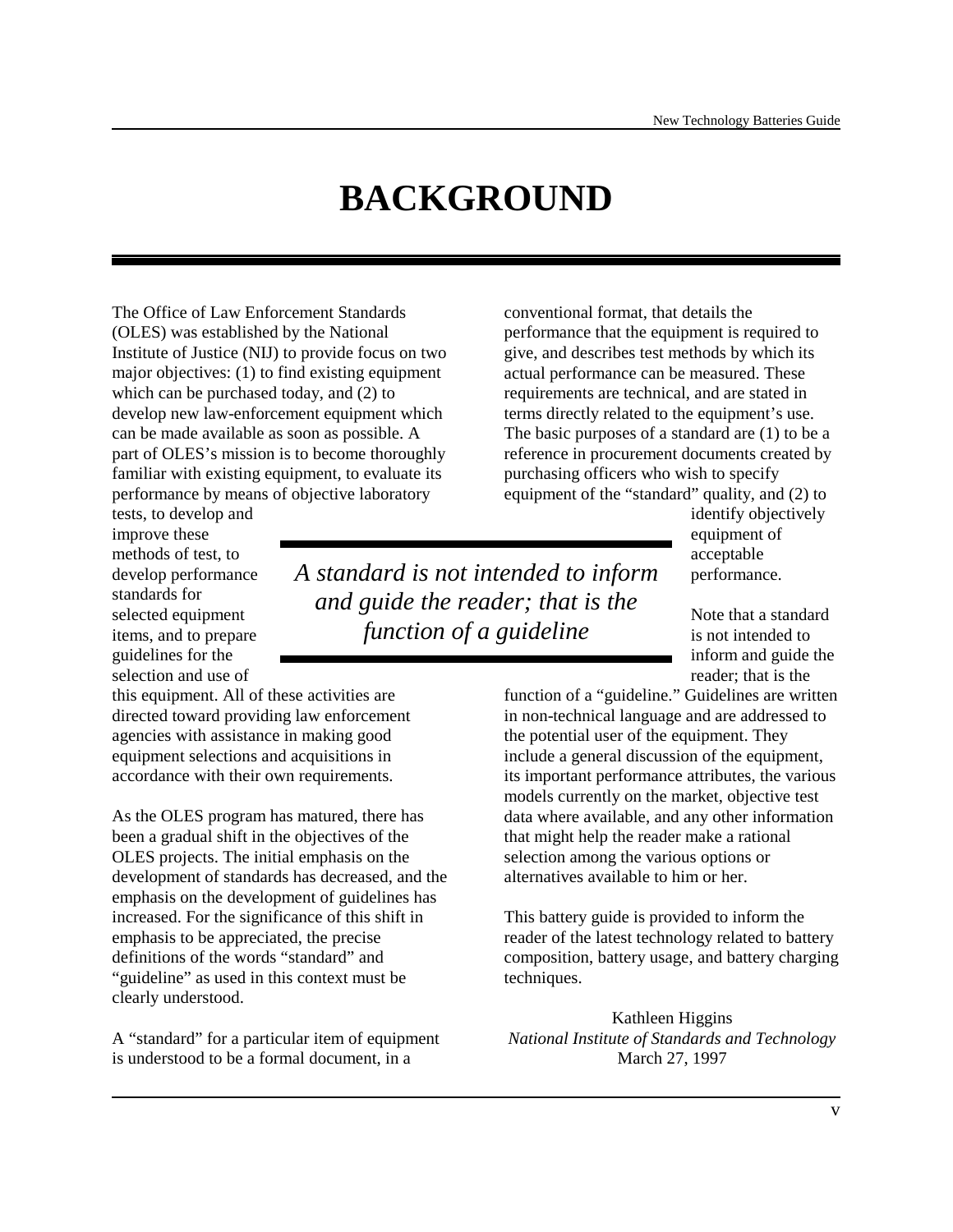New Technology Batteries Guide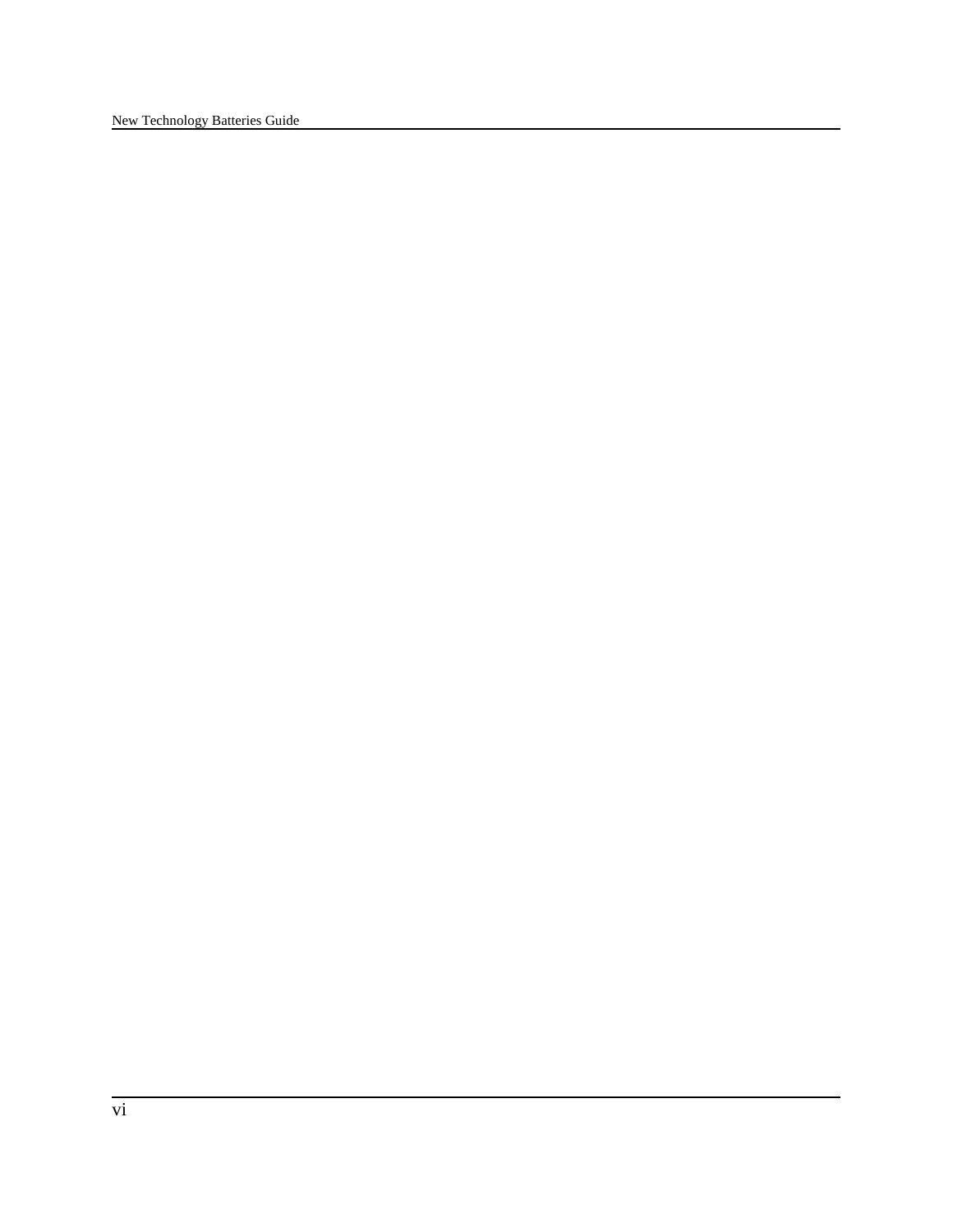# **CONTENTS**

| page                                                                                                                                                                                                                                                                                                                                                             |
|------------------------------------------------------------------------------------------------------------------------------------------------------------------------------------------------------------------------------------------------------------------------------------------------------------------------------------------------------------------|
|                                                                                                                                                                                                                                                                                                                                                                  |
|                                                                                                                                                                                                                                                                                                                                                                  |
|                                                                                                                                                                                                                                                                                                                                                                  |
|                                                                                                                                                                                                                                                                                                                                                                  |
|                                                                                                                                                                                                                                                                                                                                                                  |
|                                                                                                                                                                                                                                                                                                                                                                  |
| 1. Fundamentals of Battery Technology<br>1<br>1.1 What is a Battery?<br>1<br>1.2 How Does a Battery Work?<br>1<br>1.3 Galvanic Cells vs. Batteries<br>3<br>1.4 Primary Battery<br>3<br>1.5 Secondary Battery<br>3<br>1.6 Battery Labels<br>3                                                                                                                     |
| 2. Available Battery Types<br>5<br>2.1 General<br>5<br>2.1.1<br>Acid vs. Alkaline<br>5<br>5<br>2.1.2<br>2.1.3<br>5<br>Categories<br>2.2 Vehicular Batteries<br>6<br>2.2.1<br>Lead-Acid<br>6<br>.<br>2.2.2<br>Sealed vs. Flooded<br>6<br>2.2.3<br>Deep-Cycle Batteries<br>7<br>2.2.4<br><b>Battery Categories for Vehicular</b>                                   |
| 7<br>2.3 "Household" Batteries<br>7<br>2.3.1<br>Zinc-carbon $(Z-C)$<br>8<br>2.3.2<br>Zinc-Manganese Dioxide Alkaline Cells<br>("Alkaline Batteries")<br>8<br>2.3.3<br>Rechargeable Alkaline Batteries<br>9<br>2.3.4<br>Nickel-Cadmium (Ni-Cd)<br>9<br>2.3.5<br>Nickel-Metal Hydride (Ni-MH)<br>10<br>2.3.6<br>Nickel-Iron (Ni-I) $\dots \dots \dots \dots$<br>10 |

|    | Nickel-Zinc (Ni-Z) $\dots$<br>2.3.7              | 10       |
|----|--------------------------------------------------|----------|
|    | 2.3.8<br>Lithium and Lithium Ion                 | 10       |
|    | 2.4 Specialty Batteries ("Button" and Miniature  |          |
|    |                                                  | 12       |
|    | Metal-Air Cells<br>2.4.1                         | 12       |
|    | 2.4.2<br>Silver Oxide                            | 12       |
|    | 2.4.3<br>Mercury Oxide                           | 13       |
|    | 2.5 Other Batteries                              | 13       |
|    | 2.5.1<br>Nickel-Hydrogen (Ni-H)                  | 13       |
|    | 2.5.2<br>Thermal Batteries                       | 13       |
|    | 2.5.3<br>Super Capacitor                         | 13       |
|    | 2.5.4<br>The Potato Battery                      | 14       |
|    | 2.5.5<br>The Sea Battery                         | 14       |
|    | 2.5.6<br>Other Developments                      | 14       |
|    |                                                  |          |
| 3. | Performance, Economics and Tradeoffs             | 15       |
|    | 3.1 Energy Densities                             | 15       |
|    | 3.2 Energy per Mass                              | 15       |
|    | 3.3 Energy Per Volume                            | 15       |
|    | 3.4 Memory Effects                               | 16       |
|    | 3.5 Voltage Profiles                             | 16       |
|    | 3.6 Self-Discharge Rates                         | 17       |
|    | 3.7 Operating Temperatures                       | 17       |
|    | 3.8 Cycle Life                                   | 18       |
|    | 3.9 Capacity Testing                             | 18       |
|    | 3.10 Battery Technology Comparison               | 18       |
|    |                                                  |          |
| 4. | Selecting the Right Battery for the Application. | 23       |
|    | 4.1 Battery Properties                           | 24       |
|    | 4.2 Environmental Concerns                       | 24       |
|    | 4.3 Standardization                              | 26       |
|    | 4.4 Testing Capacities                           | 26       |
|    | 4.5 Mobile Radios                                | 27<br>27 |
|    | 4.6 Cellular Phones and PCS Phones               |          |
|    | 4.7 Laptop Computers<br>4.8 Camcorders           | 28<br>28 |
|    |                                                  |          |
|    | 4.9 Summary                                      | 29       |
| 5. | Battery Handling and Maintenance                 | 31       |
|    | 5.1 Battery Dangers                              | 31       |
|    | 5.2 Extending Battery Life                       | 33       |
|    |                                                  |          |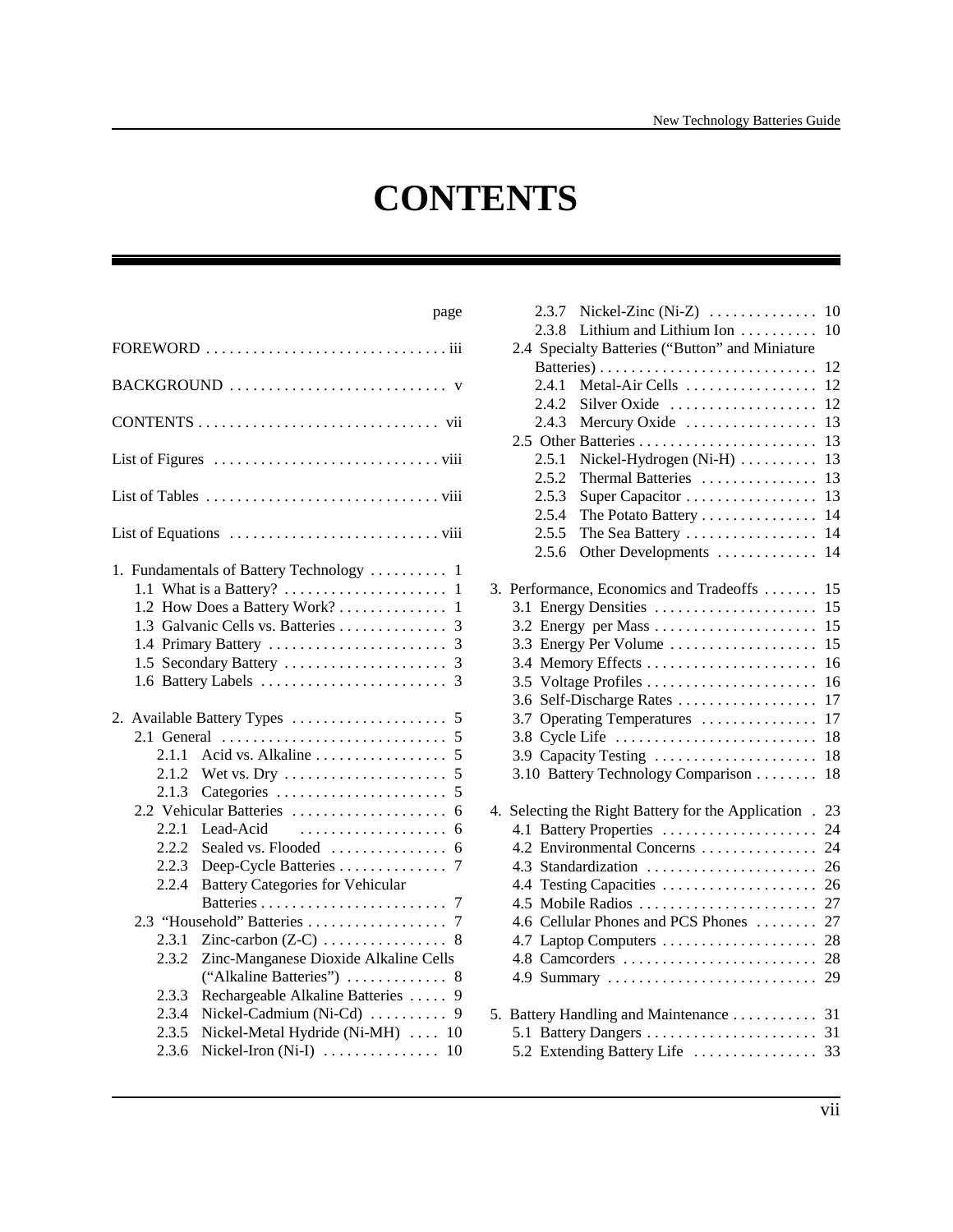| 6. Battery Chargers and Adapters  35 |    |
|--------------------------------------|----|
|                                      |    |
| 6.2 Charge Rates                     | 36 |
| 6.3 Charging Techniques              | 36 |
| 6.4 Charging Lead-Acid Batteries     | 36 |
| 6.5 Charging Ni-Cd Batteries         | 37 |
| 6.6 Timed-Charge Charging            | 37 |
| 6.7 Pulsed Charge-Discharge Chargers | 38 |
| 6.8 Charging Button Batteries        | 38 |
| 6.9 Internal Chargers                | 38 |
|                                      | 38 |
| 6.11 "Smart" Batteries               | 39 |
|                                      | 39 |
|                                      |    |
|                                      |    |
| 7.1 Battery Manufacturers  41        |    |
| 7.1.1 Battery Engineering            | 42 |
|                                      | 42 |
| $7.1.3$ Eveready                     | 42 |
| Rayovac<br>7.1.4                     | 42 |
|                                      |    |
| 8. A Glossary of Battery Terms  43   |    |
|                                      |    |

### **List of Figures**

| <b>List of Figures</b>                                                                    |
|-------------------------------------------------------------------------------------------|
| page                                                                                      |
| <b>Figure 1.</b> Conceptual diagram of a galvanic cell. 1                                 |
| <b>Figure 2.</b> Energy densities, W.h/kg, of various battery                             |
| types (adapted from NAVSO P-3676). $\dots$ 15                                             |
| <b>Figure 3.</b> Energy densities, W.h/L, of various battery                              |
| types (adapted from NAVSO P-3676). $\dots$ 16                                             |
| <b>Figure 4.</b> Flat discharge curve vs. sloping discharge                               |
|                                                                                           |
| <b>Figure 5.</b> Performance comparison of primary and                                    |
| secondary alkaline and Ni-Cd batteries (adapted                                           |
| from Design Note: Renewable Reusable Alkaline                                             |
| Batteries). $\ldots \ldots \ldots \ldots \ldots \ldots \ldots \ldots \ldots \ldots$<br>23 |
|                                                                                           |

#### **List of Tables**

#### page

| Table 1. The Electromotive Series for Some Battery                     |  |
|------------------------------------------------------------------------|--|
|                                                                        |  |
| Table 2. Various Popular Household-Battery Sizes . 8                   |  |
| Table 3. Battery Technology Comparison (adapted from                   |  |
| Design Note: Renewable Reusable Alkaline                               |  |
|                                                                        |  |
| Table 4. A Comparison of Several Popular Battery                       |  |
|                                                                        |  |
| Table 5. Recommended Battery Types for Various                         |  |
| Usage Conditions $\ldots \ldots \ldots \ldots \ldots \ldots \ldots$ 25 |  |
| Table 6. Typical Usage of Portable                                     |  |
| Telecommunications Equipment. 27                                       |  |
|                                                                        |  |
| <b>Table 8.</b> Some On-Line Information Available via the             |  |
| World Wide Web  41                                                     |  |
|                                                                        |  |

### **List of Equations**

|                                                               | page |
|---------------------------------------------------------------|------|
| Equation 1. The chemical reaction in a lead-acid              |      |
|                                                               |      |
| <b>Equation 2.</b> The chemical reaction in a Leclanché cell. |      |
|                                                               |      |
| <b>Equation 3.</b> The chemical reaction in a nickel-         |      |
|                                                               |      |
| <b>Equation 4.</b> The chemical reaction in a lithium-        |      |
|                                                               |      |
|                                                               |      |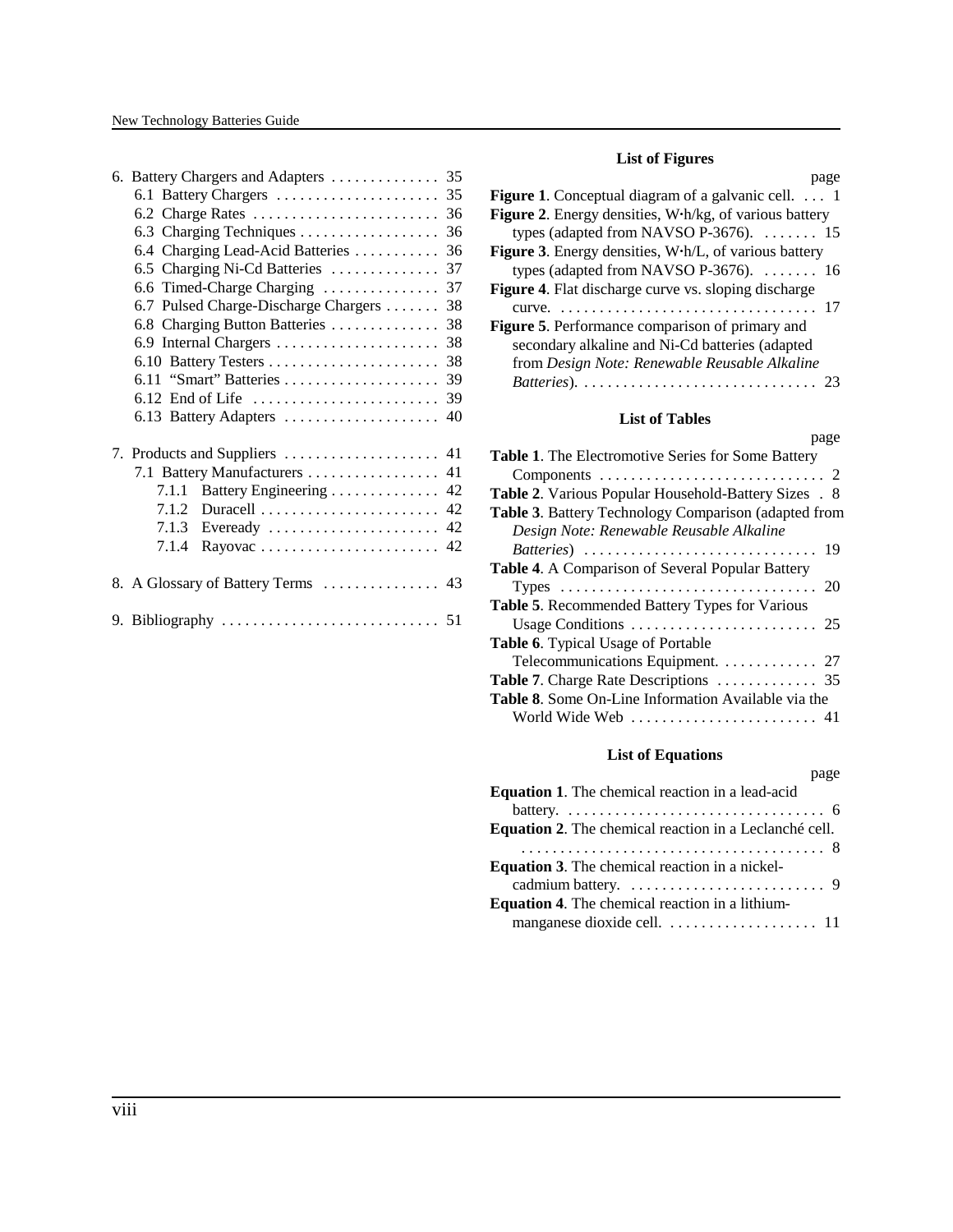| A                    | ampere               | H              | henry               | nm         | nanometer           |
|----------------------|----------------------|----------------|---------------------|------------|---------------------|
| ac                   | alternating current  | h              | hour                | No.        | number              |
| AM                   | amplitude modulation | hf             | high frequency      | o.d.       | outside diameter    |
| cd                   | candela              | Hz             | hertz $(c/s)$       | Ω          | ohm                 |
| cm                   | centimeter           | i.d.           | inside diameter     | p.         | page                |
| CP                   | chemically pure      | in             | inch                | Pa         | pascal              |
| c/s                  | cycle per second     | ir             | infrared            | pe         | probable error      |
| d                    | day                  | J              | joule               | pp.        | pages               |
| dB                   | decibel              | L              | lambert             | ppm        | part per million    |
| dc                   | direct current       | L              | liter               | qt         | quart               |
| $^{\circ}C$          | degree Celsius       | <sup>1</sup> b | pound               | rad        | radian              |
| $\mathrm{^{\circ}F}$ | degree Fahrenheit    | lbf            | pound-force         | rf         | radio frequency     |
| dia                  | diameter             | lbf in         | pound-force inch    | rh         | relative humidity   |
| emf                  | electromotive force  | <sub>lm</sub>  | lumen               | S          | second              |
| eq                   | equation             | ln             | logarithm (natural) | SD         | standard deviation  |
| F                    | farad                | log            | logarithm (common)  | sec.       | section             |
| fc                   | footcandle           | M              | molar               | SWR        | standing wave ratio |
| fig.                 | figure               | m              | meter               | uhf        | ultrahigh frequency |
| <b>FM</b>            | frequency modulation | min            | minute              | <b>u</b> V | ultraviolet         |
| ft                   | foot                 | mm             | millimeter          | V          | volt                |
| ft/s                 | foot per second      | mph            | mile per hour       | vhf        | very high frequency |
| g                    | acceleration/gravity | m/s            | meter per second    | W          | watt                |
| g                    | gram                 | N              | newton              | λ          | wavelength          |
| gr                   | grain                | $N \cdot m$    | newton meter        | wt         | weight              |

#### **COMMONLY USED SYMBOLS AND ABBREVIATIONS**

area=unit<sup>2</sup> (e.g., ft<sup>2</sup>, in<sup>2</sup>, etc.); volume=unit<sup>3</sup> (e.g., ft<sup>2</sup>, m<sup>3</sup>, etc.)

#### **PREFIXES**

| d | deci $(10^{-1})$  | da | deka(10)         |
|---|-------------------|----|------------------|
| C | centi $(10^{-2})$ | h  | hecto $(10^2)$   |
| m | milli $(10^{-3})$ | k  | kilo $(10^3)$    |
| μ | micro $(10^{-6})$ | М  | mega $(10^6)$    |
| n | nano $(10^{-9})$  | G  | giga $(10^9)$    |
| p | pico $(10^{-12})$ | т  | tera $(10^{12})$ |

#### **COMMON CONVERSIONS (See ASTM E380)**

|                        | $\mu$ alio (TO)                                         | ιı | $g$ iga (TO)                    |
|------------------------|---------------------------------------------------------|----|---------------------------------|
| p                      | pico $(10^{-12})$                                       | T  | tera $(10^{12})$                |
|                        | <b>DMMON CONVERSIONS (See ASTM E380)</b>                |    |                                 |
|                        | $ft/s \times 0.3048000 = m/s$                           |    | $lb \times 0.4535924 = kg$      |
| $ft \times 0.3048 = m$ |                                                         |    | $1hf \times 4.448222 = N$       |
|                        | ft lbf $\times$ 1.355818=J                              |    | $1bf/ftx14.59390=N/m$           |
|                        | $gr \times 0.06479891 = g$                              |    | lbf in $\times$ 0.1129848=N m   |
| $inx2.54 = cm$         |                                                         |    | $1bf/in^2 \times 6894.757 = Pa$ |
|                        | $kWh \times 3600000 = J$                                |    | mph1.609344=km/h                |
|                        |                                                         |    | qt×0.9463529=L                  |
|                        | Temperature: $(T_{\text{F}}-32)\times 5/9=T_{\text{F}}$ |    |                                 |
|                        |                                                         |    |                                 |

Temperature:  $(T_{\text{F}}-32)\times 5/9=T_{\text{F}}$ <br>Temperature:  $(T_{\text{F}}\times C9/5)+32=T_{\text{F}}$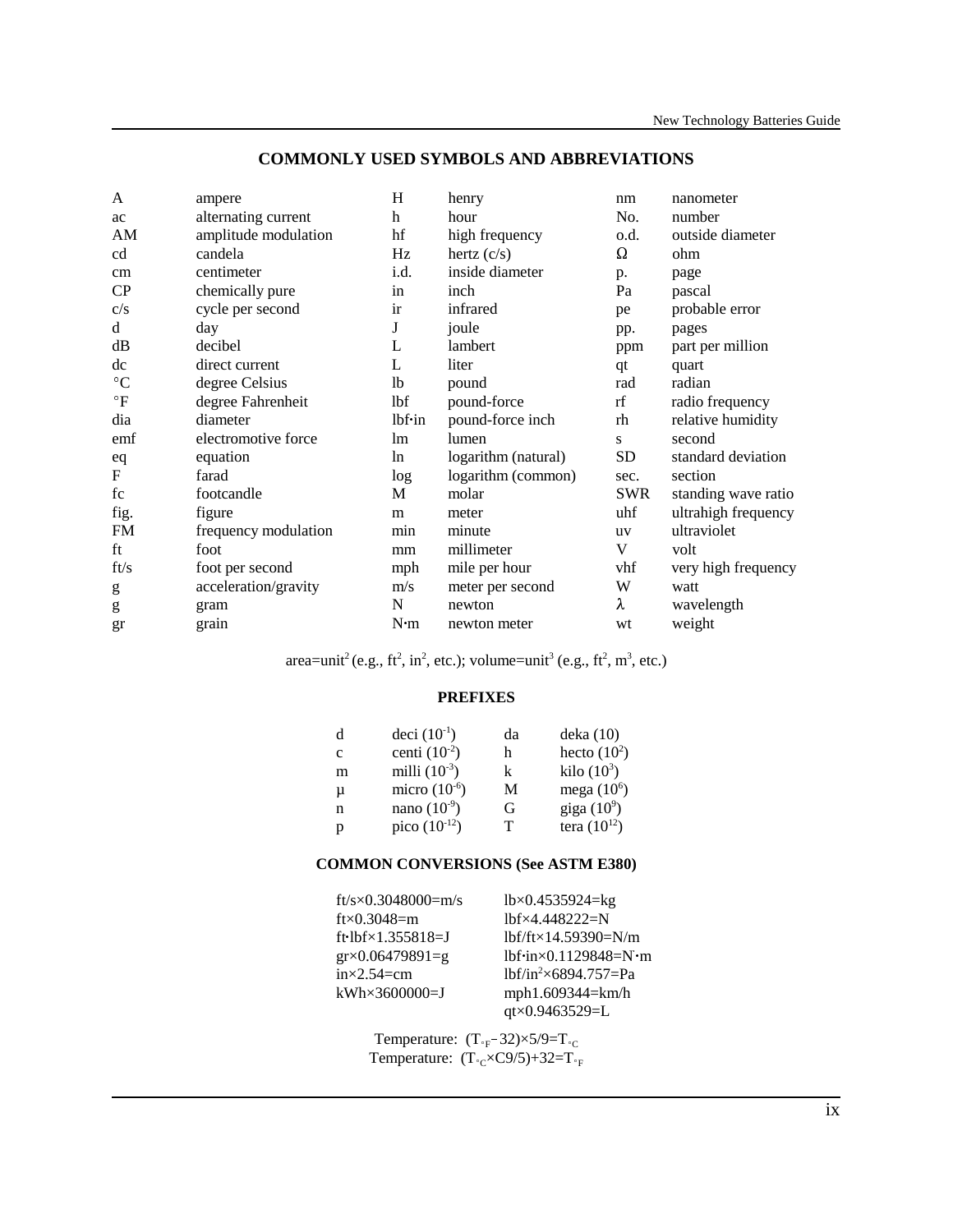New Technology Batteries Guide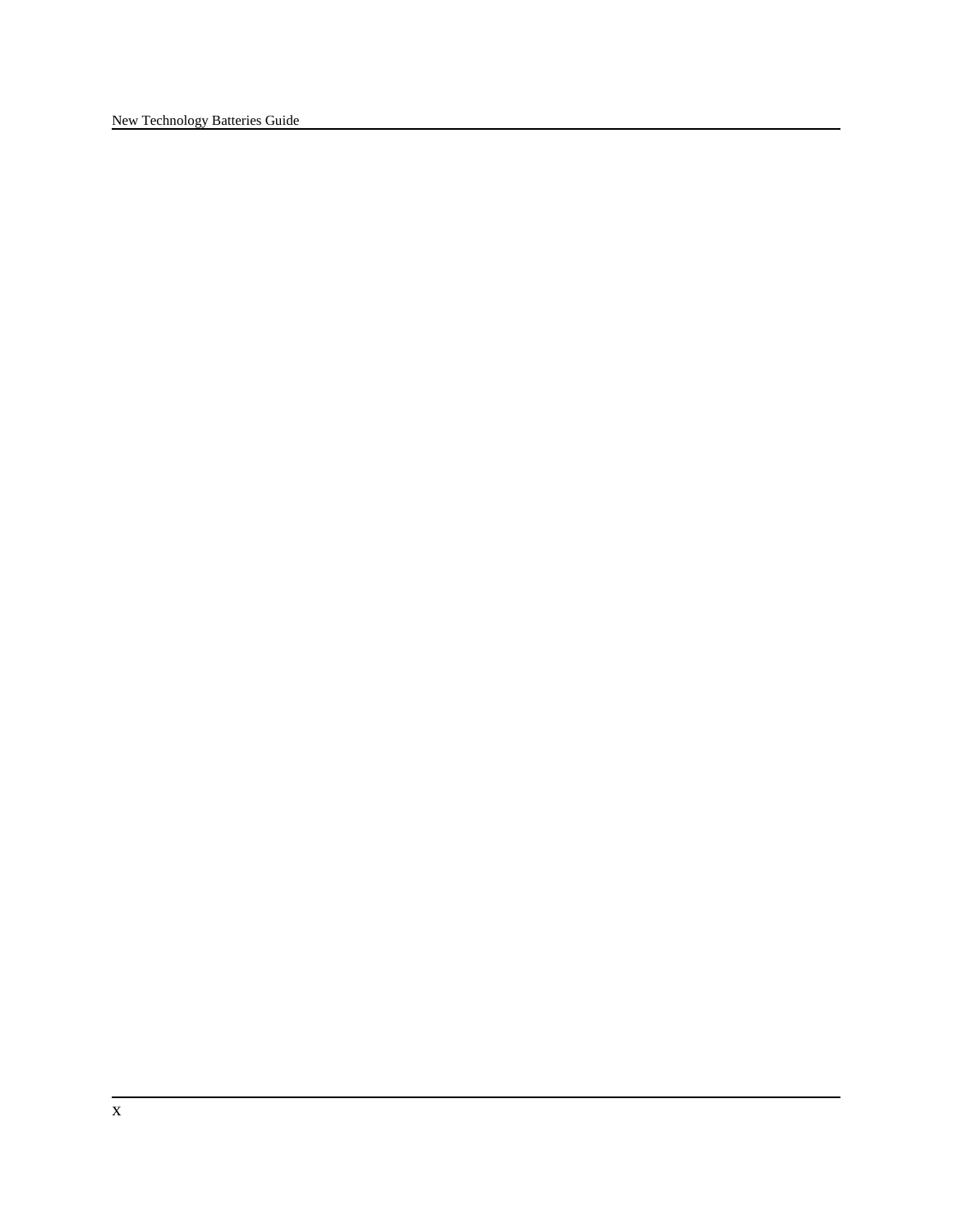# **1. Fundamentals of Battery Technology**

#### **1.1 WHAT IS A BATTERY?**

A battery, in concept, can be any device that stores energy for later use. A rock, pushed to the top of a hill, can be considered a kind of battery, since the energy used to push it up the hill (chemical energy, from muscles or combustion engines) is converted and stored as potential kinetic energy at the top of the hill. Later, that energy is released as kinetic and thermal energy when the rock rolls down the hill.

wires connect the electrodes to an electrical load (a light bulb in this case). The metal in the anode (the negative terminal) oxidizes (*i.e.*, it "rusts"), releasing negatively charged electrons and positively charged metal ions. The electrons travel through the wire (and the electrical load) to the cathode (the positive terminal). The electrons combine with the material in the cathode. This combination process is called reduction, and it releases a negatively charged metal-oxide ion. At the

Common use of the word, "battery," however, is limited to an electrochemical device that converts chemical energy into electricity, by use of a galvanic cell. A galvanic cell is a fairly simple device consisting of two electrodes (an anode and a cathode) and an



interface with the electrolyte, this ion causes a water molecule to split into a hydrogen ion and a hydroxide ion. The positively charged hydrogen ion combines with the negatively charged metaloxide ion and becomes inert. The negatively charged hydroxide ion flows through the electrolyte to the

**Figure 1**. Conceptual diagram of a galvanic cell.

electrolyte solution. Batteries consist of one or more galvanic cells.

### **1.2 HOW DOES A BATTERY WORK?**

**Figure 1** shows a simple galvanic cell. Electrodes (two plates, each made from a different kind of metal or metallic compound) are placed in an electrolyte solution. External

anode where it combines with the positively charged metal ion, forming a water molecule and a metal-oxide molecule.

In effect, metal ions from the anode will "dissolve" into the electrolyte solution while hydrogen molecules from the electrolyte are deposited onto the cathode.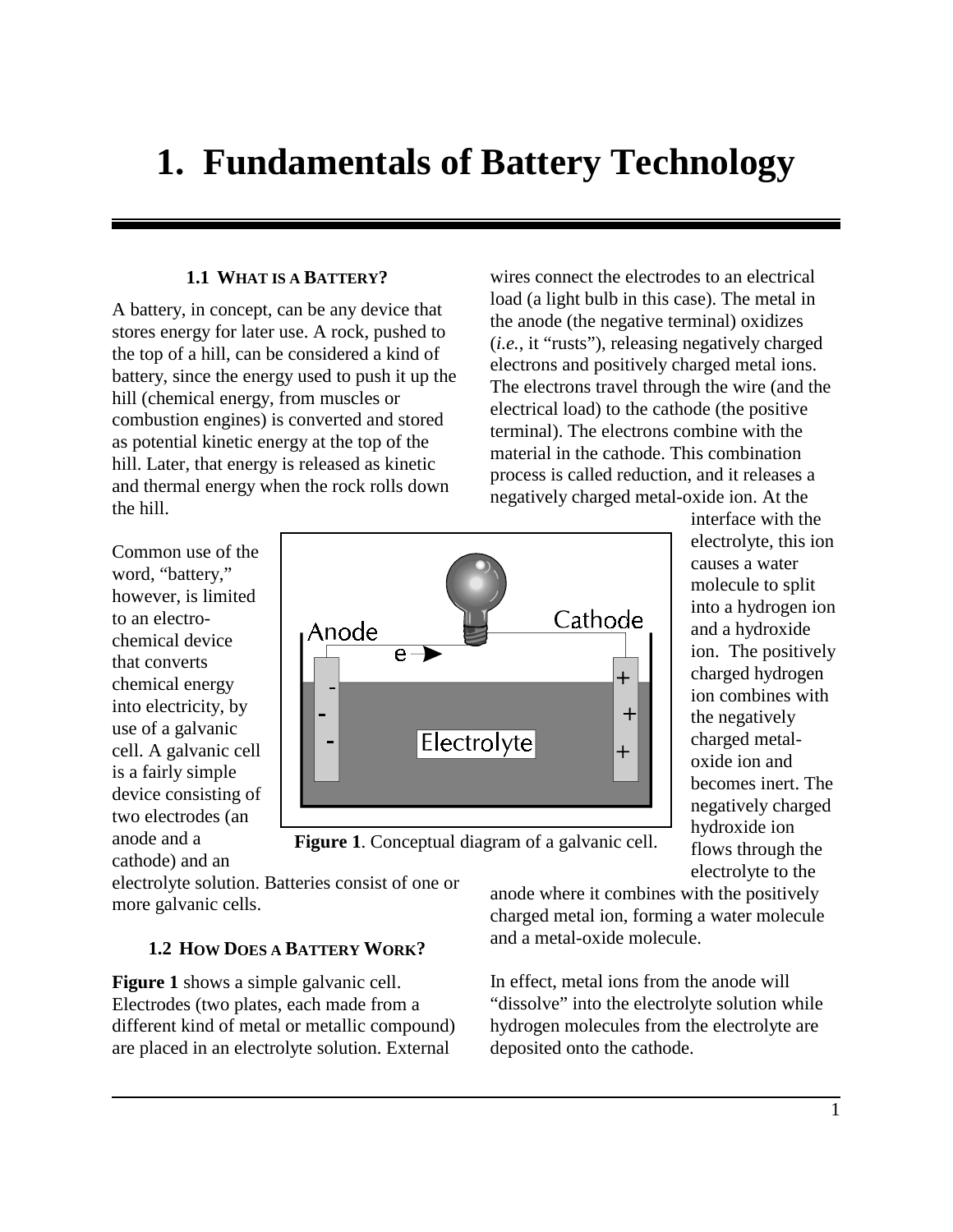When the anode is fully oxidized or the cathode is fully reduced, the chemical reaction will stop and the battery is considered to be discharged.

Recharging a battery is usually a matter of externally applying a voltage across the plates to reverse the chemical process. Some chemical reactions, however, are difficult or impossible to reverse. Cells with irreversible reactions are commonly known as primary cells, while cells with reversible reactions are known as secondary cells. It is dangerous to attempt to recharge primary cells.

The amount of voltage and current that a galvanic cell produces is directly related to the types of materials used in the electrodes and electrolyte. The length of time the cell can produce that voltage and current is related to the amount of active material in the cell and the cell's design.

Every metal or metal compound has an electromotive force, which is the propensity of the metal to gain or lose electrons in relation to another material. Compounds with a positive electromotive force will make good anodes and those with a negative force will make good cathodes. The larger the difference between the electromotive forces of the anode and cathode, the greater the amount of energy that can be produced by the cell. **Table 1** shows the electromotive force of some common battery components. Over the years, battery specialists have

**Table 1**. The Electromotive Series for Some Battery Components

| <b>Anode Materials</b><br>(Listed from worst<br>[most positive] to best<br>[most negative]) | <b>Cathode Materials</b><br>(Listed from best<br>[most positive] to<br>worst [most negative]) |
|---------------------------------------------------------------------------------------------|-----------------------------------------------------------------------------------------------|
| Gold                                                                                        | Ferrate                                                                                       |
| Platinum                                                                                    | <b>Iron Oxide</b>                                                                             |
| Mercury                                                                                     | Cuprous Oxide                                                                                 |
| Palladium                                                                                   | <b>I</b> odate                                                                                |
| Silver                                                                                      | Cupric Oxide                                                                                  |
| Copper                                                                                      | Mercuric Oxide                                                                                |
| Hydrogen                                                                                    | Cobaltic Oxide                                                                                |
| Lead                                                                                        | Manganese Dioxide                                                                             |
| Tin                                                                                         | <b>Lead Dioxide</b>                                                                           |
| Nickel                                                                                      | Silver Oxide                                                                                  |
| Iron                                                                                        | Oxygen                                                                                        |
| Chromium                                                                                    | Nickel Oxyhydroxide                                                                           |
| Zinc                                                                                        | Nickel Dioxide                                                                                |
| Aluminum                                                                                    | Silver Peroxide                                                                               |
| Magnesium                                                                                   | Permanganate                                                                                  |
| Lithium                                                                                     | <b>Bromate</b>                                                                                |

experimented with many different combinations of material and have generally tried to balance the potential energy output of a battery with the costs of manufacturing the battery. Other factors, such as battery weight, shelf life, and environmental impact, also enter into a battery's design.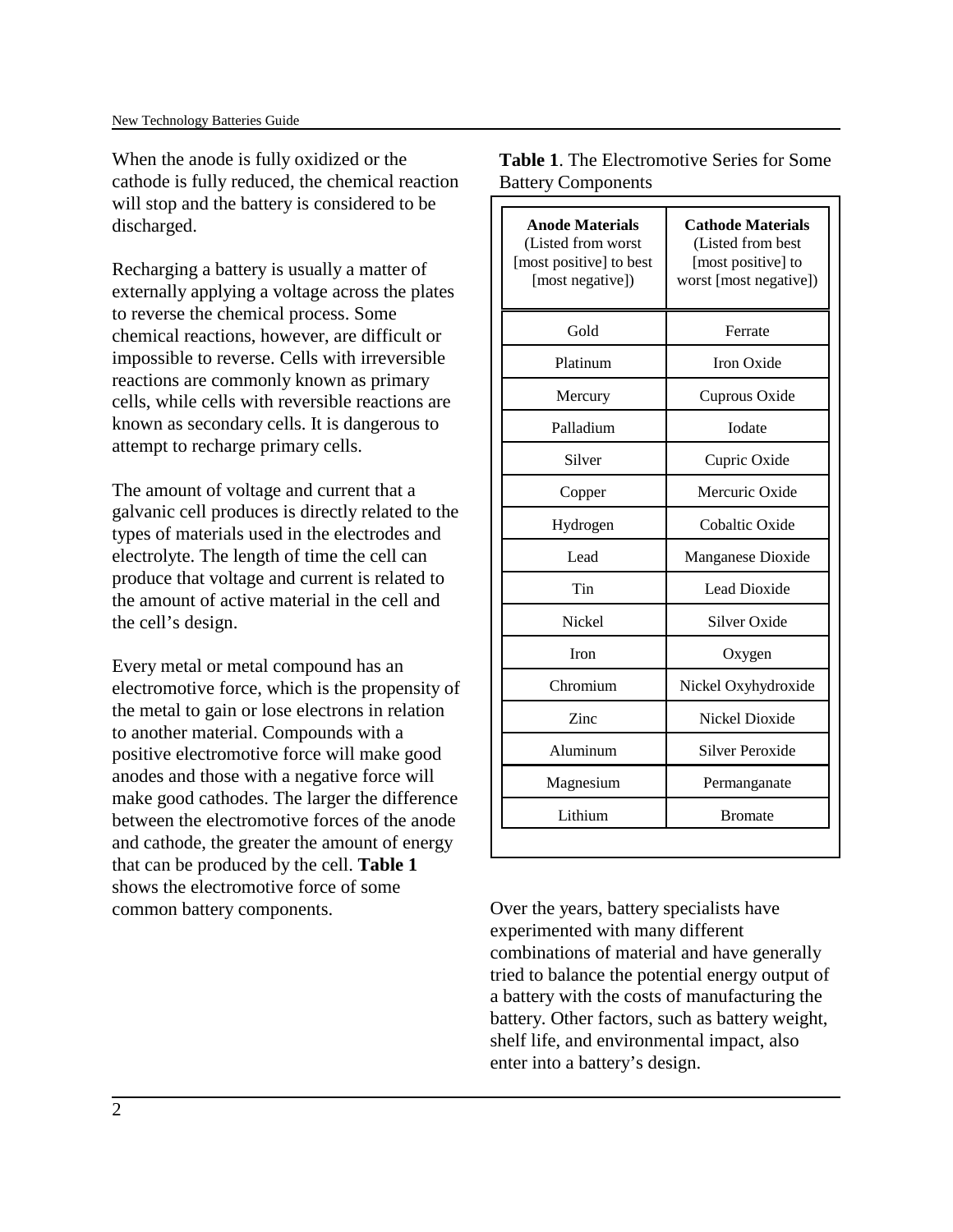#### **1.3 GALVANIC CELLS VS. BATTERIES**

From earlier discussion, we know that a battery is one or more galvanic cells connected in series or in parallel.

A battery composed of two 1.5 V galvanic cells connected in series, for example, will produce 3 V. A typical 9 V battery is simply six 1.5 V cells connected in series. Such a series battery, however, will produce a current that is the equivalent to just one of the galvanic cells.

A battery composed of two 1.5 V galvanic cells connected in parallel, on the other hand,

will still produce a voltage of 1.5 V, but the current provided can be double the current that just one cell would create. Such a battery can

provide current twice as long as a single cell.

Many galvanic cells can be thus connected to create a battery with almost any current at any voltage level.

#### **1.4 PRIMARY BATTERY**

A primary battery is a battery that is designed to be cycled (fully discharged) only once and then discarded. Although primary batteries are often made from the same base materials as secondary (rechargeable) batteries, the design and manufacturing processes are not the same.

Battery manufacturers recommend that primary batteries not be recharged. Although attempts at recharging a primary battery will occasionally succeed (usually with a

diminished capacity), it is more likely that the battery will simply fail to hold any charge, will leak electrolyte onto the battery charger, or will overheat and cause a fire. It is unwise and dangerous to recharge a primary battery.

#### **1.5 SECONDARY BATTERY**

A secondary battery is commonly known as a rechargeable battery. It is usually designed to have a lifetime of between 100 and 1000 recharge cycles, depending on the composite materials.

Secondary batteries are, generally, more cost effective over time than primary batteries,

*A battery is one or more galvanic cells connected in series or in parallel*

since the battery can be recharged and reused. A single discharge cycle of a primary battery, however, will provide more current for a longer

period of time than a single discharge cycle of an equivalent secondary battery.

#### **1.6 BATTERY LABELS**

The American National Standards Institute (ANSI) Standard, ANSI C18.1M-1992, lists several battery features that must be listed on a battery's label. They are:

**■ Manufacturer --** The name of the battery manufacturer.

\_ **ANSI Number --** The ANSI/NEDA number of the battery.

**■ Date --** The month and year that the battery was manufactured or the month and year that the battery "expires" (*i.e.*, is no longer guaranteed by the manufacturer).

**■ Voltage --** The nominal battery voltage.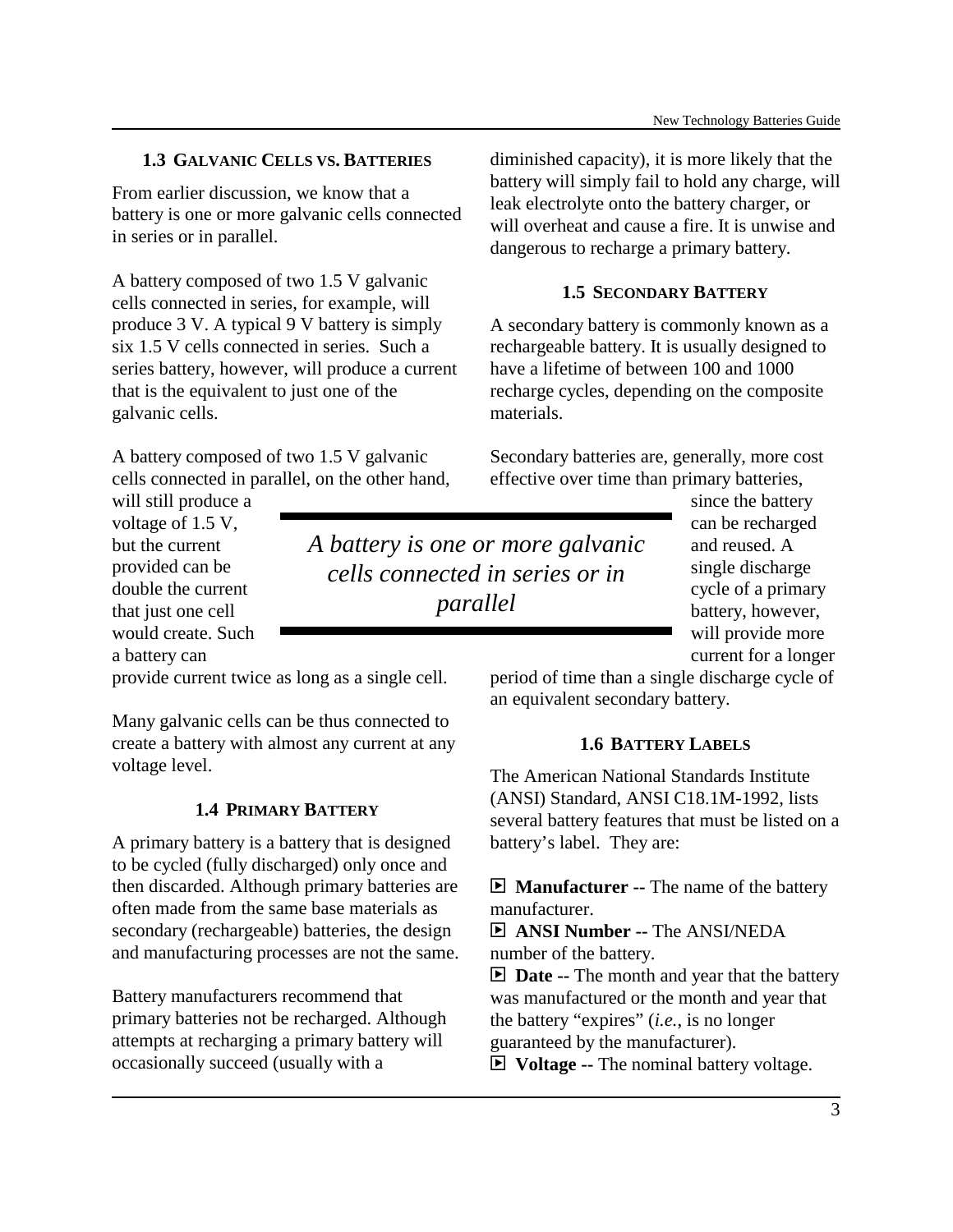**P** Polarity -- The positive and negative terminals. The terminals must be clearly marked.

\_ **Warnings --** Other warnings and cautions related to battery usage and disposal.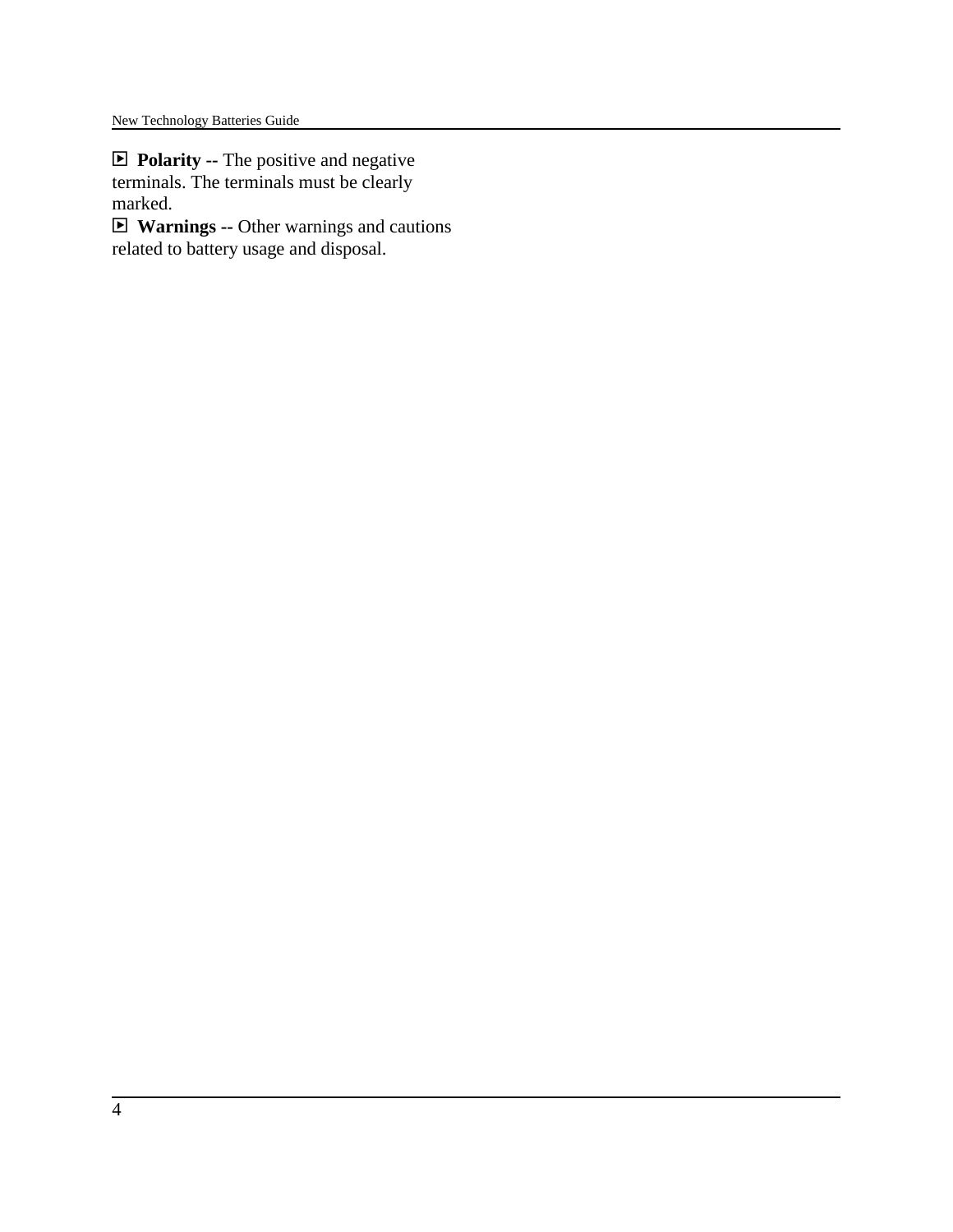# **2. Available Battery Types**

### **2.1 GENERAL**

2.1.1 Acid vs. Alkaline Batteries are often classified by the type of electrolyte used in their construction. There are three common classifications: acid, mildly acid, and alkaline.

Acid-based batteries often use sulphuric acid as the major component of the electrolyte. Automobile batteries are acid-based. The electrolyte used in mildly acidic batteries is far less corrosive than typical acid-based batteries and usually includes a variety of salts that produce the desired acidity level. Inexpensive household batteries are mildly acidic batteries.

Alkaline batteries typically use sodium hydroxide or potassium hydroxide as the main component of the electrolyte. Alkaline batteries are often used in applications where long-lasting, high-energy output is needed, such as cellular phones, portable CD players, radios, pagers, and flash cameras.

#### 2.1.2 Wet vs. Dry

"Wet" cells refer to galvanic cells where the electrolyte is liquid in form and is allowed to flow freely within the cell casing. Wet batteries are often sensitive to the orientation of the battery. For example, if a wet cell is oriented such that a gas pocket accumulates around one of the electrodes, the cell will not produce current. Most automobile batteries are wet cells.

"Dry" cells are cells that use a solid or powdery electrolyte. These kind of electrolytes use the ambient moisture in the air to complete the chemical process. Cells with liquid electrolyte can be classified as "dry" if the electrolyte is immobilized by some mechanism, such as by gelling it or by holding it in place with an absorbent substance such as paper.

In common usage, "dry cell" batteries will usually refer to zinc-carbon cells (Sec. 2.3.1) or zinc-alkaline-manganese dioxide cells (Sec. 2.3.2), where the electrolyte is often gelled or held in place by absorbent paper.

Some cells are difficult to categorize. For example, one type of cell is designed to be stored for long periods without its electrolyte present. Just before power is needed from the cell, liquid electrolyte is added.

# 2.1.3 Categories

Batteries can further be classified by their intended use. The following sections discuss four generic categories of batteries; "vehicular" batteries (Sec. 2.2), "household" batteries (Sec. 2.3), "specialty" batteries (Sec. 2.4), and "other" batteries (Sec. 2.5). Each section will focus on the general properties of that category of battery.

Note that some battery types (acidic or alkaline, wet or dry) can fall into several different *categories*. For this guideline, battery types are placed into the category in which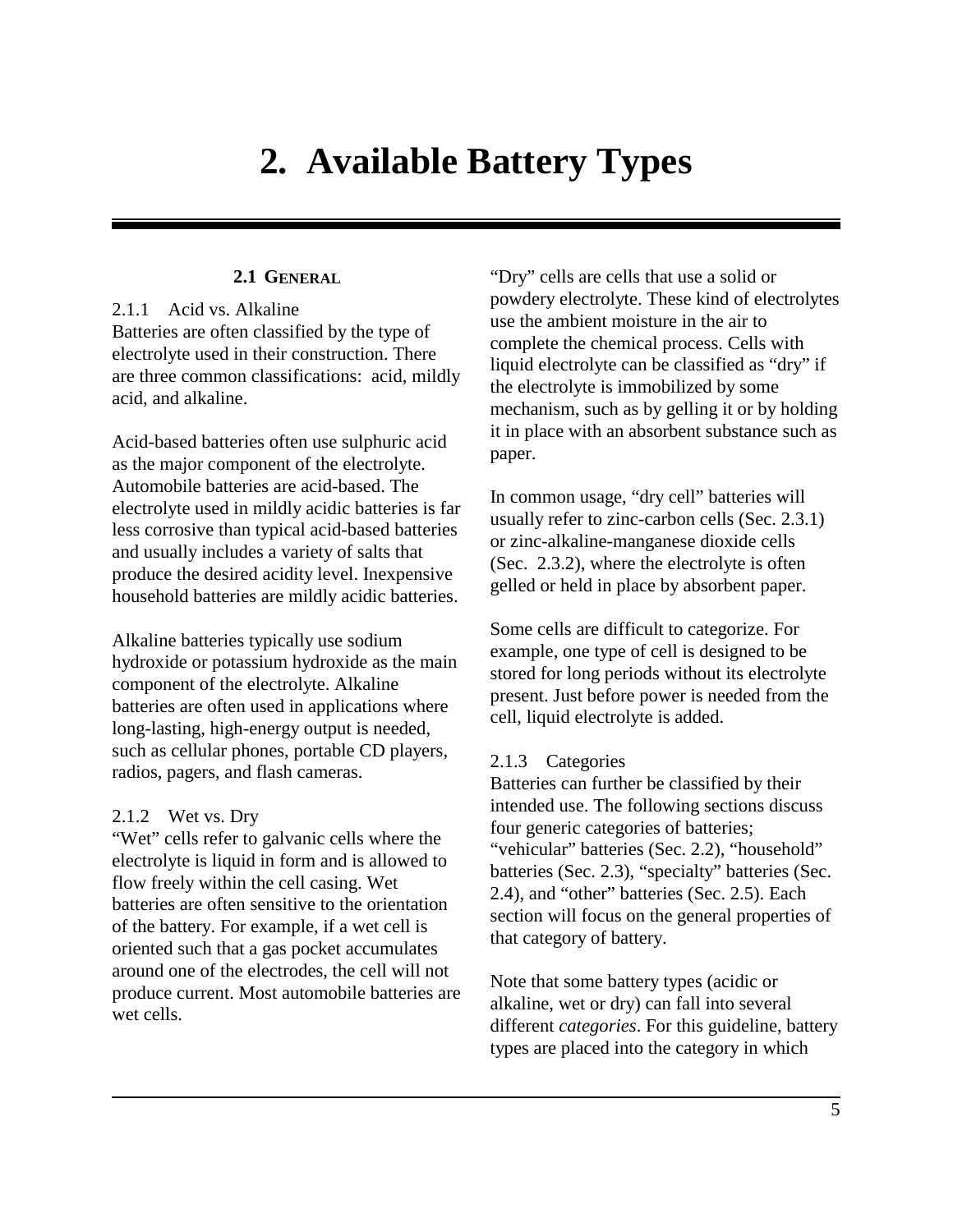they are most likely to be found in commercial usage.

#### **2.2 VEHICULAR BATTERIES**

This section discusses battery types and configurations that are typically used in motor vehicles. This category can include batteries that drive electric motors directly or those that provide starting energy for combustion engines. This category will also include large, stationary batteries used as power sources for emergency building lighting, remote-site power, and computer back up.

Vehicular batteries are usually available off-theshelf in standard designs or can be custom built for specific applications.

*Battery manufacturing is the single largest use for lead in the world.*

### 2.2.1 Lead-Acid

Lead-acid batteries,

developed in the late 1800s, were the first commercially practical batteries. Batteries of this type remain popular because they are relatively inexpensive to produce and sell. The most widely known uses of lead-acid batteries are as automobile batteries. Rechargeable lead-acid batteries have become the most widely used type of battery in the world—more than 20 times the use rate of its nearest rivals. In fact, battery manufacturing is the single largest use for lead in the world.<sup>1</sup>

**Equation 1** shows the chemical reaction in a lead-acid cell.

$$
PbO_2 + Pb + 2H_2SO_4 \longrightarrow 2PbSO_4 + 2H_2O
$$

**Equation 1**. The chemical reaction in a leadacid battery.

Lead-acid batteries remain popular because they can produce high or low currents over a wide range of temperatures, they have good shelf life and life cycles, and they are relatively inexpensive to manufacture. Lead-

> acid batteries are usually rechargeable.

Lead-acid batteries come in all manner of shapes and sizes,

from household batteries to large batteries for use in submarines. The most noticeable shortcomings of lead-acid batteries are their relatively heavy weight and their falling voltage profile during discharge (Sec. 3.5).

#### 2.2.2 Sealed vs. Flooded

In "flooded" batteries, the oxygen created at the positive electrode is released from the cell and vented into the atmosphere. Similarly, the hydrogen created at the negative electrode is also vented into the atmosphere. The overall result is a net loss of water  $(H<sub>2</sub>O)$  from the cell. This lost water needs to be periodically replaced. Flooded batteries must be vented to prevent excess pressure from the build up of these gases. Also, the room or enclosure housing the battery must be vented, since a concentrated hydrogen and oxygen atmosphere is explosive.

<sup>1</sup> *Encyclopedia of Physical Science and Technology*, Brooke Schumm, Jr., 1992.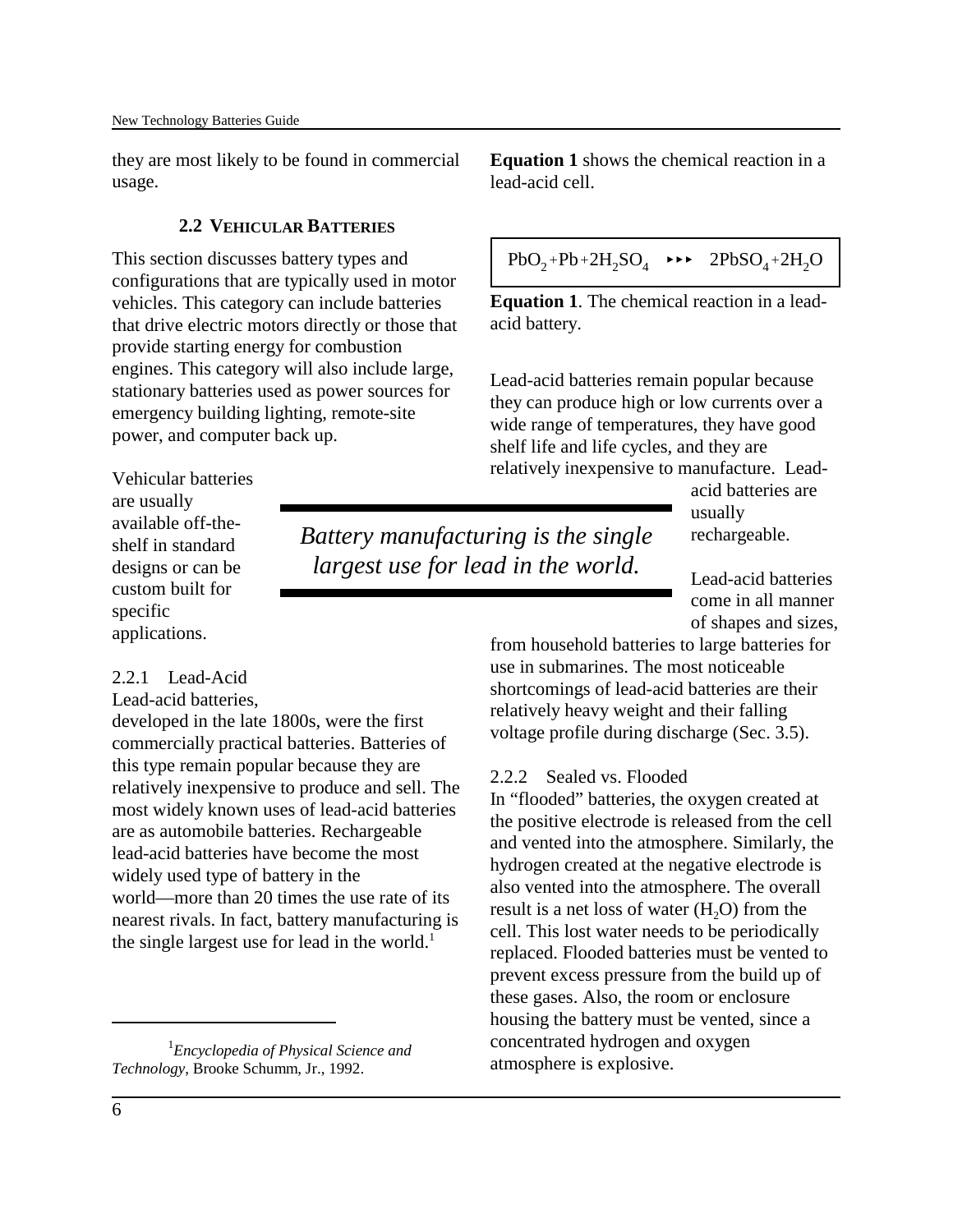In sealed batteries, however, the generated oxygen combines chemically with the lead and then the hydrogen at the negative electrode, and then again with reactive agents in the electrolyte, to recreate water. The net result is no significant loss of water from the cell.

# 2.2.3 Deep-Cycle Batteries

Deep-cycle batteries are built in configurations similar to those of regular batteries, except that they are specifically designed for prolonged use rather than for short bursts of use followed by a short recycling period. The term "deep-cycle" is most often applied to lead-acid batteries. Deep-cycle batteries require longer charging times, with lower current levels, than is appropriate for regular batteries.

As an example, a typical automobile battery is usually used to provide a short, intense burst of electricity to the automobile's starter. The battery is then quickly recharged by the automobile's electrical system as the engine runs. The typical automobile battery is not a deep-cycle battery.

A battery that provides power to a recreational vehicle (RV), on the other hand, would be expected to power lights, small appliances, and other electronics over an extended period of time, even while the RV's engine is not running. Deep-cycle batteries are more appropriate for this type of continual usage.

# 2.2.4 Battery Categories for Vehicular **Batteries**

Vehicular, lead-acid batteries are further grouped (by typical usage) into three different categories:

# 8 **Starting-Lighting-Ignition (SLI) --**

Typically, these batteries are used for short, quick-burst, high-current applications. An example is an automotive battery, which is expected to provide high current, occasionally, to the engine's starter.

8 **Traction --** Traction batteries must provide moderate power through many deep discharge cycles. One typical use of traction batteries is to provide power for small electric vehicles, such as golf carts. This type of battery use is also called **Cycle Service**.

8 **Stationary --** Stationary batteries must have a long shelf life and deliver moderate to high currents when called upon. These batteries are most often used for emergencies. Typical uses for stationary batteries are in uninteruptable power supplies (UPS) and for emergency lighting in stairwells and hallways. This type of battery use is also called **Standby** or **Float**.

# **2.3 "HOUSEHOLD" BATTERIES**

"Household" batteries are those batteries that are primarily used to power small, portable devices such as flashlights, radios, laptop computers, toys, and cellular phones. The following subsections describe the technologies for many of the formerly used and presently used types of household batteries.

Typically, household batteries are small, 1.5 V cells that can be readily purchased off the shelf. These batteries come in standard shapes and sizes as shown in **Table 2**. They can also be custom designed and molded to fit any size battery compartment (*e.g.*, to fit inside a cellular phone, camcorder, or laptop computer).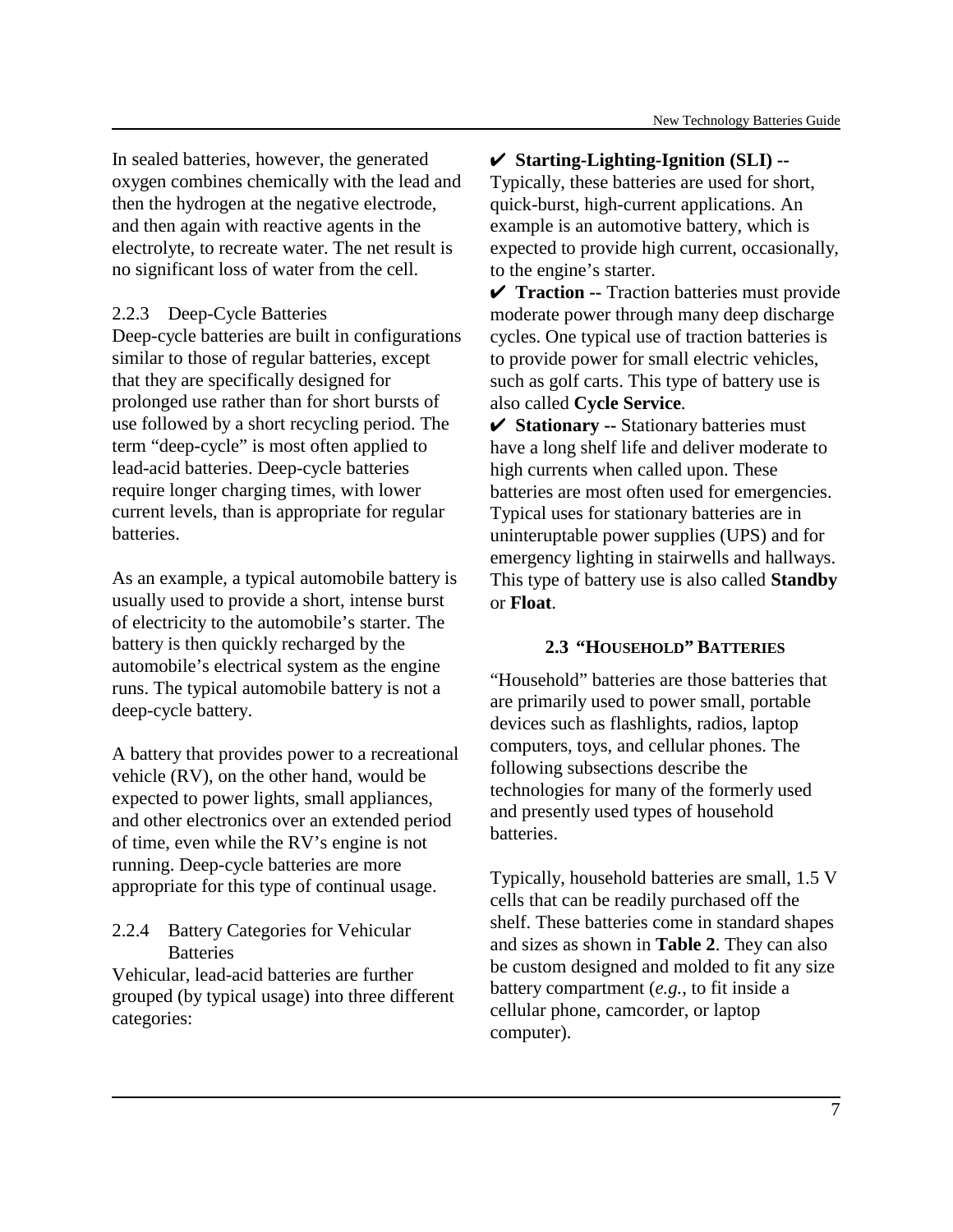| Size   | Shape and Dimensions                                                   | Voltage          |
|--------|------------------------------------------------------------------------|------------------|
| D      | Cylindrical, 61.5 mm<br>tall, 34.2 mm diameter.                        | 1.5 V            |
|        | Cylindrical, 50.0 mm<br>tall, 26.2 mm diameter.                        | 1.5V             |
| AA     | Cylindrical, 50.5 mm<br>tall, 14.5 mm diameter.                        | 1.5 <sub>V</sub> |
| AAA    | Cylindrical, 44.5 mm<br>tall, 10.5 mm diameter                         | 1.5 V            |
| 9 Volt | Rectangular, 48.5 mm<br>tall, 26.5 mm wide,<br>$17.5 \text{ mm}$ deep. | 9 V              |

**Table 2**. Various Popular Household-Battery Sizes

Note: Three other standard sizes of household batteries are available, AAAA, N, and 6-V (lantern) batteries. It is estimated that 90% of portable, battery-operated devices require AA, C, or D battery sizes.

Most of the rest of this guideline will focus on designs, features, and uses of household batteries.

# 2.3.1 Zinc-carbon (Z-C)

Zinc-carbon cells, also known as "Leclanché cells" are widely used because of their relatively low cost. **Equation 2** shows the chemical reaction in a Leclanché cell. They were the first widely available household batteries. Zinc-carbon cells are composed of a manganese dioxide and carbon cathode, a zinc anode, and zinc chloride (or ammonium chloride) as the electrolyte.

# $Zn+2MnO_2+2NH_4Cl$  $Zn(NH_3)_2Cl_2 + 2MnOOH$

**Equation 2**. The chemical reaction in a Leclanché cell.

Generally, zinc-carbon cells are not rechargeable and they have a sloping discharge curve (*i.e.*, the voltage level decreases relative to the amount of discharge). Zinc-carbon cells will produce 1.5 V, and they are mostly used for non-critical uses such as small household devices like flashlights and portable personal radios.

One notable drawback to these kind of batteries is that the outer, protective casing of the battery is made of zinc. The casing serves as the anode for the cell and, in some cases, if the anode does not oxidize evenly, the casing can develop holes that allow leakage of the mildly acidic electrolyte which can damage the device being powered.

### 2.3.2 Zinc-Manganese Dioxide Alkaline Cells ("Alkaline Batteries")

When an alkaline electrolyte—instead of the mildly acidic electrolyte—is used in a regular zinc-carbon battery, it is called an "alkaline" battery. An alkaline battery can have a useful life of five to six times that of a zinc-carbon battery. One manufacturer estimates that 30% of the household batteries sold in the world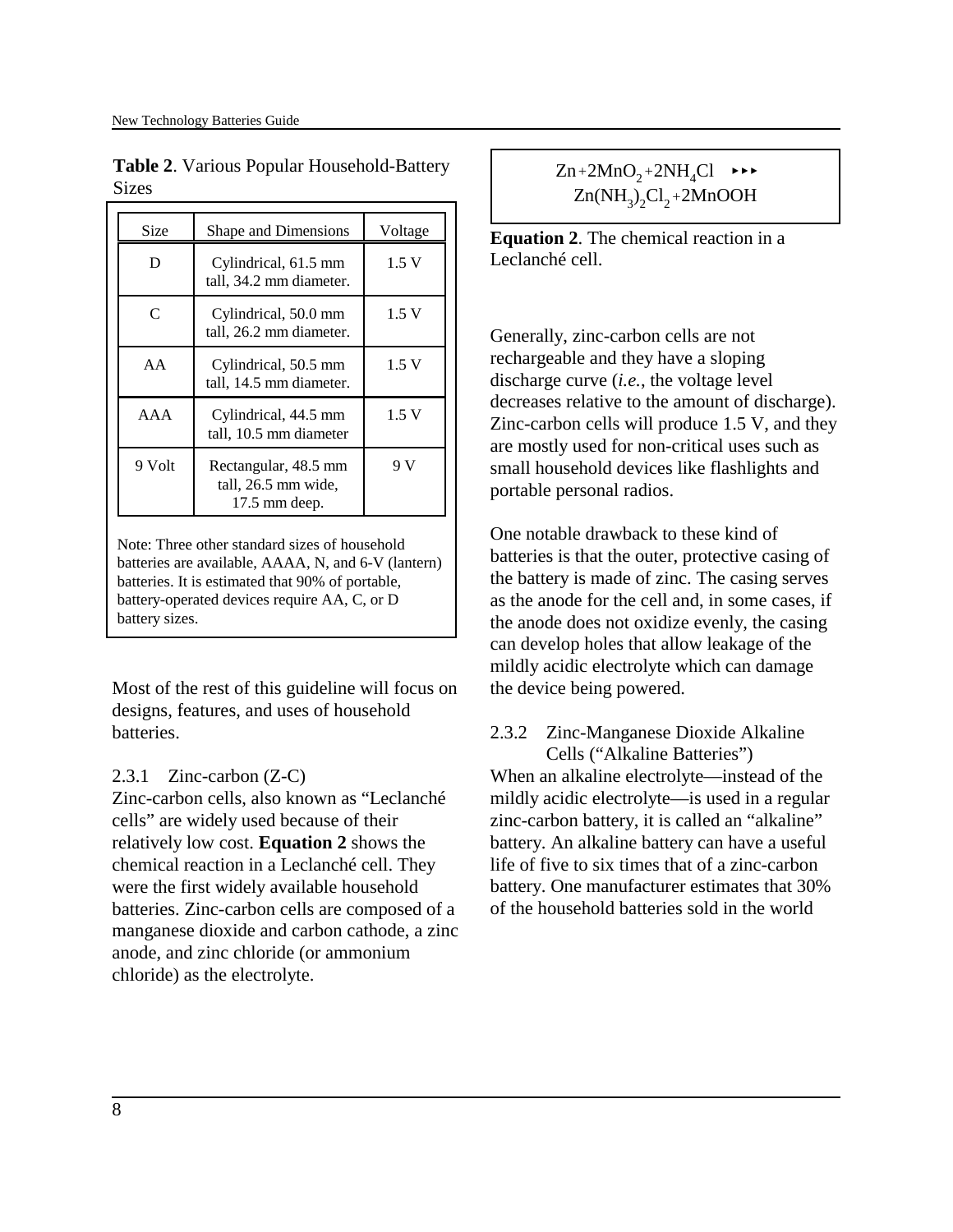today are zinc-manganese dioxide (*i.e.*, alkaline) batteries. $2,3$ 

2.3.3 Rechargeable Alkaline Batteries Like zinc-carbon batteries, alkaline batteries are not generally rechargeable. One major battery manufacturer, however, has designed a "reusable alkaline" battery that they market as being rechargeable "25 times or more."4

This manufacturer states that its batteries do not suffer from memory effects as the Ni-Cd batteries do, and that their batteries have a shelf life that is much longer than Ni-Cd batteries—almost as long as the shelf life of primary alkaline batteries.

Also, the manufacturer states that their rechargeable alkaline batteries contain no toxic metals, such as mercury or cadmium, to contribute to the poisoning of the environment.

Rechargeable alkaline batteries are most appropriate for low- and moderate-power portable equipment, such as hand-held toys and radio receivers.

2 *The Story of Packaged Power*, Duracell International, Inc., July, 1995.

<sup>3</sup>Certain commercial companies, equipment, instruments, and materials are identified in this report to specify adequately the technical aspects of the reported results. In no case does such identification imply recommendation or endorsement by the National Institute of Justice, or any other U.S. Government department or agency, nor does it imply that the material or equipment identified is necessarily the best available for the purpose.

4 *Household Batteries and the Environment*, Rayovac Corporation, 1995.

2.3.4 Nickel-Cadmium (Ni-Cd) Nickel-cadmium cells are the most commonly used rechargeable household batteries. They are useful for powering small appliances, such as garden tools and cellular phones. The basic galvanic cell in a Ni-Cd battery contains a cadmium anode, a nickel hydroxide cathode, and an alkaline electrolyte. **Equation 3** shows the chemical reaction in a Ni-Cd cell. Batteries made from Ni-Cd cells offer high currents at relatively constant voltage and they are tolerant of physical abuse. Nickel-cadmium batteries are also tolerant of inefficient usage cycling. If a Ni-Cd battery has incurred memory loss (Sec. 3.4), a few cycles of discharge and recharge can often restore the battery to nearly "full" memory.

# $Cd + 2H_2O + 2NiOOH$  $2Ni(OH)_{2} + Cd(OH)_{2}$

**Equation 3**. The chemical reaction in a nickel-cadmium battery.

Unfortunately, nickel-cadmium technology is relatively expensive. Cadmium is an expensive metal and is toxic. Recent regulations limiting the disposal of waste cadmium (from cell manufacturing or from disposal of used batteries) has contributed to the higher costs of making and using these batteries.

These increased costs do have one unexpected advantage. It is more cost effective to recycle and reuse many of the components of a Ni-Cd battery than it is to recycle components of other types of batteries. Several of the major battery manufacturers are leaders in such recycling efforts.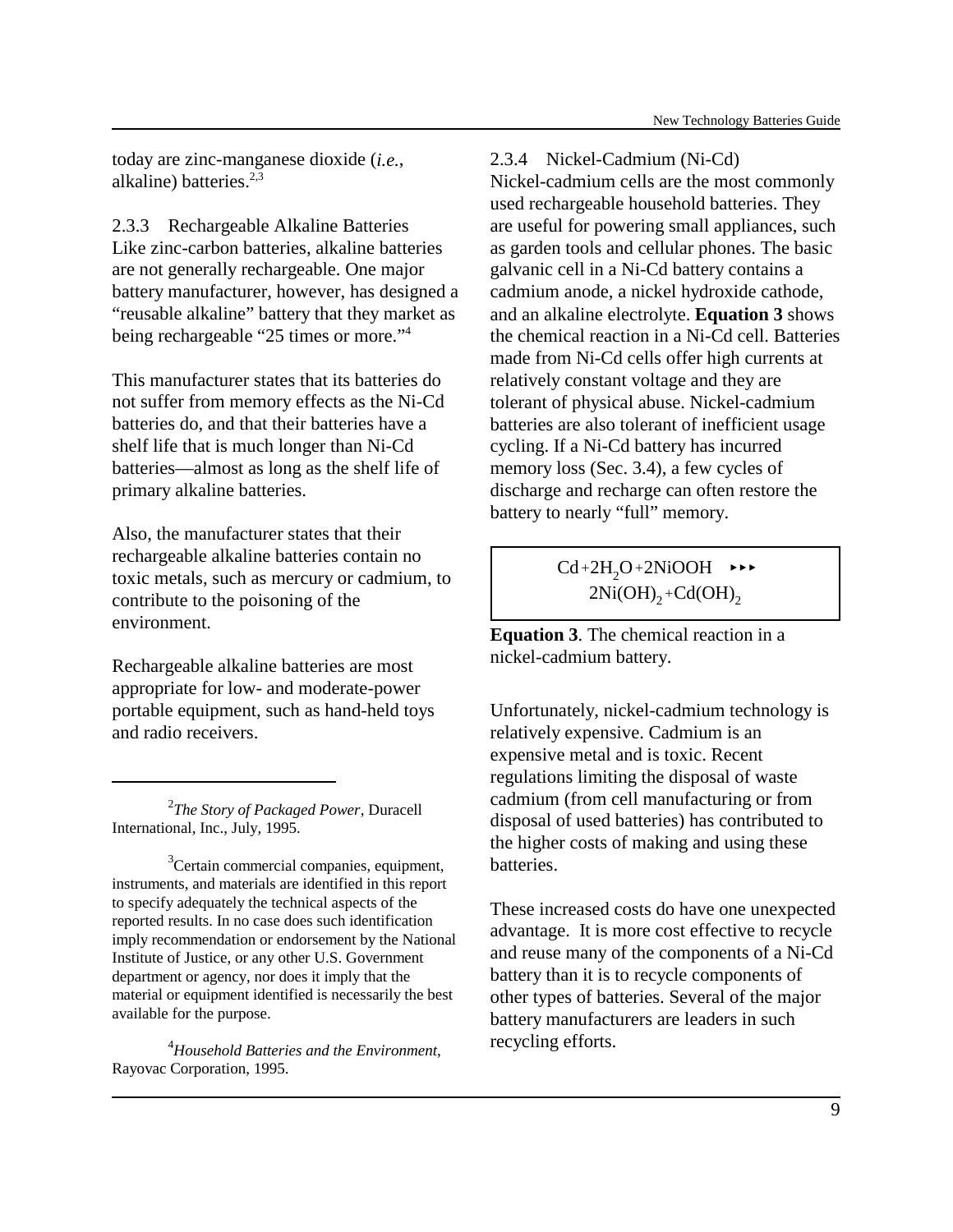2.3.5 Nickel-Metal Hydride (Ni-MH) Battery designers have investigated several other types of metals that could be used instead of cadmium to create high-energy secondary batteries that are compact and inexpensive. The nickel-metal-hydride cell is a widely used alternative.

The anode of a Ni-MH cell is made of a hydrogen storage metal alloy, the cathode is made of nickel oxide, and the electrolyte is a potassium hydroxide solution.

According to one manufacturer, Ni-MH cells can last 40% longer than the same size Ni-Cd cells and will have a life-span of up to 600 cycles.<sup>5</sup> This makes them useful for high-

energy devices such as laptop computers, cellular phones, and camcorders.

*Lithium will ignite or explode on contact with water.*

#### Ni-MH batteries

have a high self-discharge rate and are relatively expensive.

# 2.3.6 Nickel-Iron (Ni-I)

Nickel-iron cells, also known as the Edison battery, are much less expensive to build and to dispose of than nickel-cadmium cells. Nickel-iron cells were developed even before the nickel-cadmium cells. The cells are rugged and reliable, but do not recharge very efficiently. They are widely used in industrial settings and in eastern Europe, where iron and nickel are readily available and inexpensive.

#### 2.3.7 Nickel-Zinc (Ni-Z)

Another alternative to using cadmium electrodes is using zinc electrodes. Although the nickel-zinc cell yields promising energy output, the cell has some unfortunate performance limitations that prevent the cell from having a useful lifetime of more than 200 or so charging cycles. When nickel-zinc cells are recharged, the zinc does not redeposit in the same "holes" on the anode that were created during discharge. Instead, the zinc redeposits in a somewhat random fashion, causing the electrode to become misshapen. Over time, this leads to the physical weakening and eventual failure of the electrode.

> 2.3.8 Lithium and Lithium Ion Lithium is a promising reactant in battery technology, due to its high electro-

positivity. The specific energy of some lithium-based cells can be five times greater than an equivalent-sized lead-acid cell and three times greater than alkaline batteries.<sup>6</sup> Lithium cells will often have a starting voltage of 3.0 V. These characteristics translate into batteries that are lighter in weight, have lower per-use costs, and have higher and more stable voltage profiles. **Equation 4** shows the chemical reaction in one kind of lithium cell.

6 *Why Use Energizer AA Lithium Batteries?*, Eveready Battery Company, Inc., 1993.

<sup>5</sup> *The Story of Packaged Power*, Duracell International, Inc., July, 1995.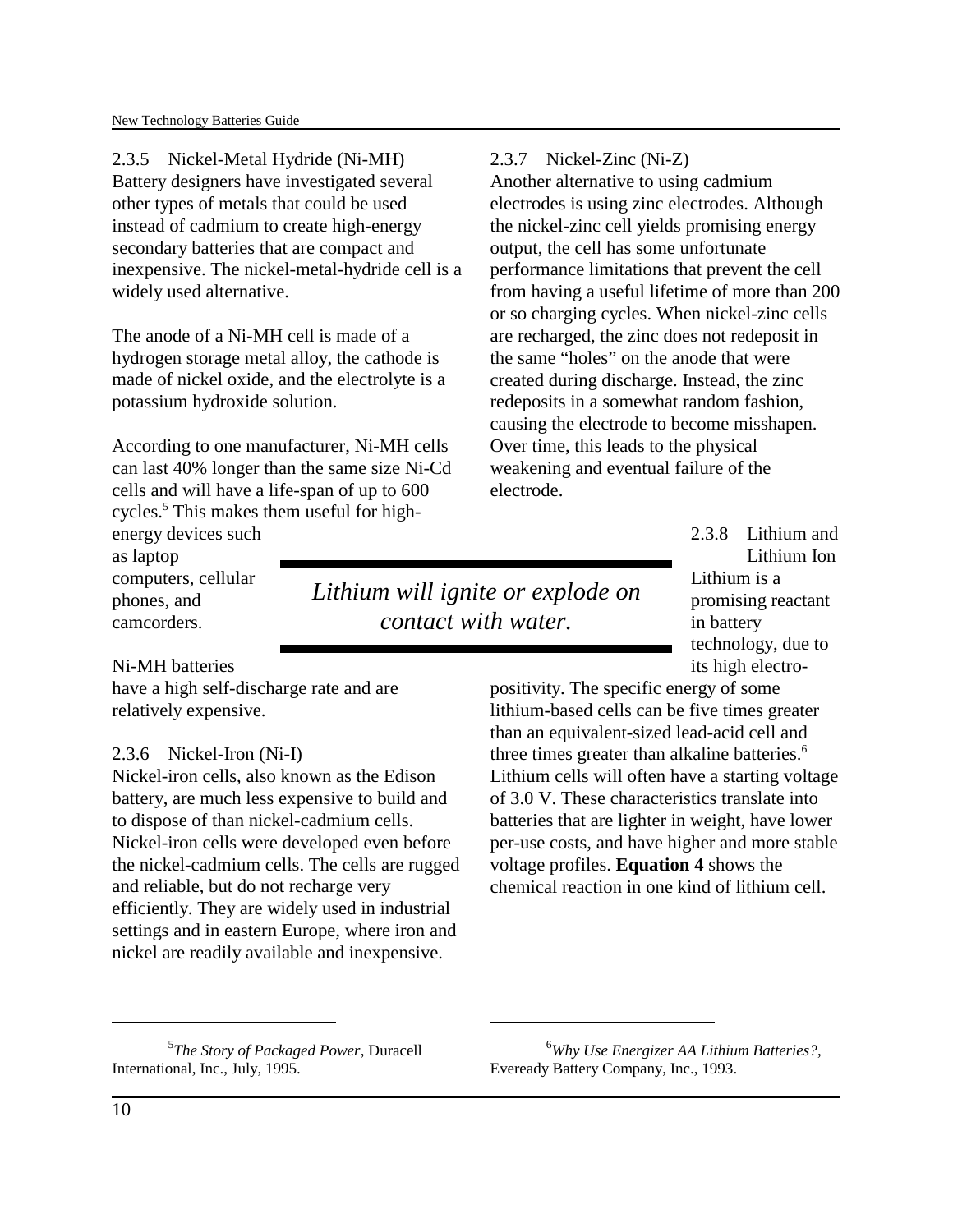# Li+MnO<sub>2</sub>  $\rightarrow \rightarrow \rightarrow$  LiMnO<sub>2</sub>

**Equation 4**. The chemical reaction in a lithium-manganese dioxide cell.

Unfortunately, the same feature that makes lithium attractive for use in batteries—its high electrochemical potential—also can cause serious difficulties in the manufacture and use of such batteries. Many of the inorganic components of the battery and its casing are destroyed by the lithium ions and, on contact with water, lithium will react to create hydrogen which can ignite or can create excess pressure in the cell. Many fire extinguishers are water based and will cause disastrous results if used on lithium products. Special D-class fire extinguishers must be used when lithium is known to be within the boundaries of a fire.<sup>7</sup>

Lithium also has a relatively low melting temperature for a metal,  $180^{\circ}$ C (356 °F). If the lithium melts, it may come into direct contact with the cathode, causing violent chemical reactions.

Because of the potentially violent nature of lithium, the Department of Transportation (DOT) has special guidelines for the transport and handling of lithium batteries. Contact them to ask for DOT Regulations 49 CFR.

Some manufacturers are having success with lithium-iron sulfide, lithium-manganese dioxide, lithium-carbon monoflouride, lithium-cobalt oxide, and lithium-thionyl cells.

<sup>7</sup>Battery Engineering Web Site, http://www.batteryeng.com/, August 1997. In recognition of the potential hazards of lithium components, manufacturers of lithiumbased batteries have taken significant steps to add safety features to the batteries to ensure their safe use.

Lithium primary batteries (in small sizes, for safety reasons) are currently being marketed for use in flash cameras and computer memory. Lithium batteries can last three times longer than alkaline batteries of the same size.<sup>8</sup> But, since the cost of lithium batteries can be three times that of alkaline batteries, the cost benefits of using lithium batteries are marginal.

Button-size lithium batteries are becoming popular for use in computer memory back-up, in calculators, and in watches. In applications such as these, where changing the battery is difficult, the longer lifetime of the lithium battery makes it a desirable choice.

One company now produces secondary lithium-ion batteries with a voltage of 3.7 V, "four times the energy density of Ni-Cd batteries," "one-fifth the weight of Ni-Cd batteries," and can be recharged 500 times.<sup>9</sup>

In general, secondary (rechargeable) lithiumion batteries have a good high-power performance, an excellent shelf life, and a better life span than Ni-Cd batteries. Unfortunately, they have a very high initial

<sup>8</sup> *Navy Primary and Secondary Batteries. Design and Manufacturing Guidelines*, NAVSO P-3676, September 1991.

<sup>&</sup>lt;sup>9</sup> Battery Engineering Web Site, http://www.batteryeng.com/, August 1997.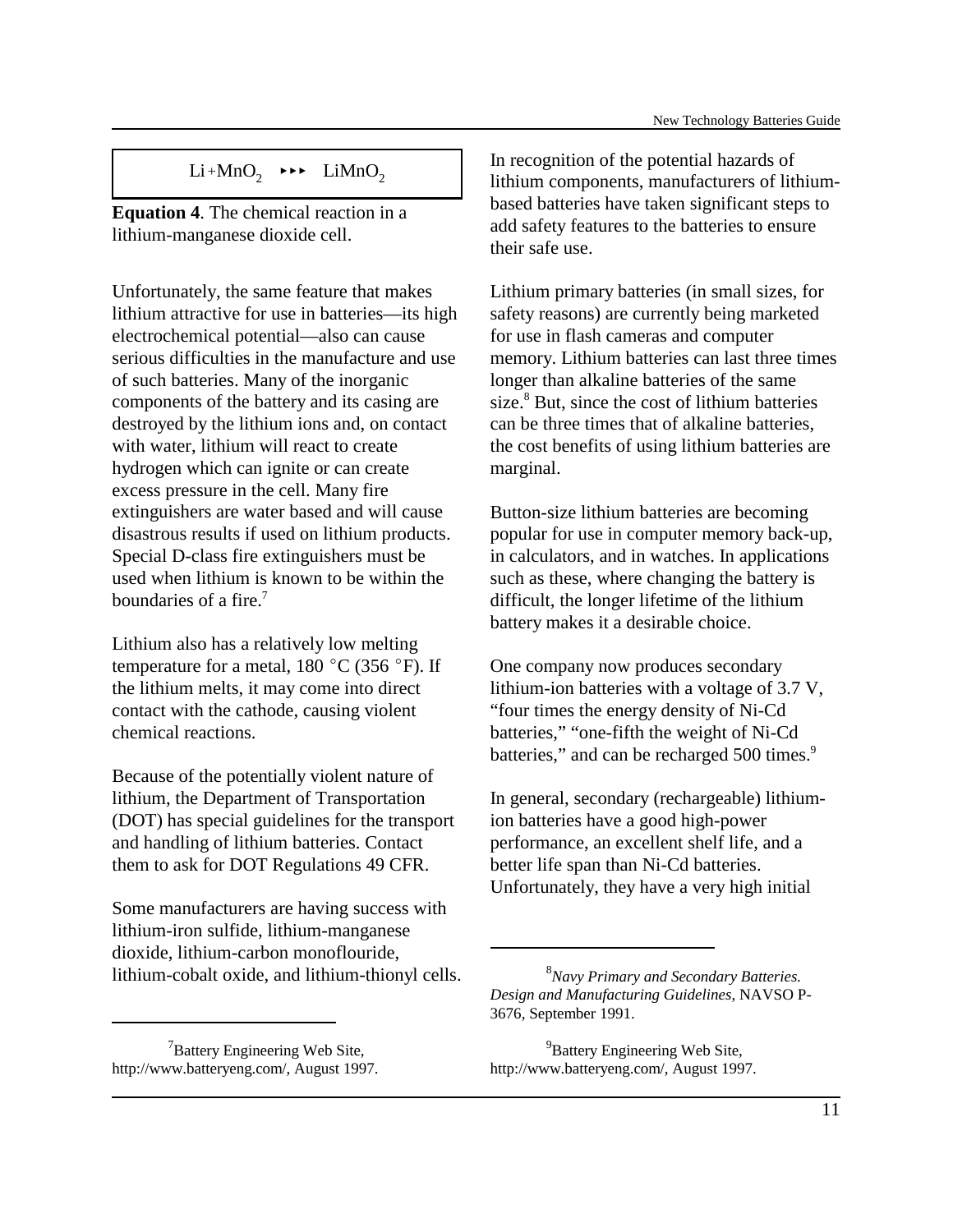cost and the total energy available per usage cycle is somewhat less than Ni-Cd batteries.

# **2.4 SPECIALTY BATTERIES ("BUTTON" AND MINIATURE BATTERIES)**

"Button" batteries are the nickname given to the category of batteries that are small and shaped like a coin or a button. They are typically used for small devices such as cameras, calculators, and electronic watches.

Miniature batteries are very small batteries that can be custom built for devices, such as hearing aids and electronic "bugs," where even button batteries can be too large. Industry standardization has resulted in five to ten standard types of miniature batteries that are used throughout the hearing-aid industry.

Together, button batteries and miniature batteries are referred to as specialty batteries.

Most button and miniature batteries need a very high energy density to compensate for their small size. The high energy density is achieved by the use of highly electropositive—and expensive—metals such as silver or mercury. These metals are not cost effective enough to be used in larger batteries.

Several compositions of specialty batteries are described in the following sections.

# 2.4.1 Metal-Air Cells

A very practical way to obtain high energy density in a galvanic cell is to utilize the oxygen in air as a "liquid" cathode. A metal, such as zinc or aluminum, is used as the anode. The oxygen cathode is reduced in a portion of the cell that is physically isolated from the anode. By using a gaseous cathode,

more room is available for the anode and electrolyte, so the cell size can be very small while providing good energy output. Small metal-air cells are available for applications such as hearing aids, watches, and clandestine listening devices.

Metal-air cells have some technical drawbacks, however. It is difficult to build and maintain a cell where the oxygen acting as the cathode is completely isolated from the anode. Also, since the electrolyte is in direct contact with air, approximately one to three months after it is activated, the electrolyte will become too dry to allow the chemical reaction to continue. To prevent premature drying of the cells, a seal is installed on each cell at the time of manufacture. This seal must be removed by the customer prior to first use of the cell. Alternately, the manufacturer can provide the battery in an air-tight package.

# 2.4.2 Silver Oxide

Silver oxide cells use silver oxide as the cathode, zinc as the anode, and potassium hydroxide as the electrolyte. Silver oxide cells have a moderately high energy density and a relatively flat voltage profile. As a result, they can be readily used to create specialty batteries. Silver oxide cells can provide higher currents for longer periods than most other specialty batteries, such as those designed from metal-air technology. Due to the high cost of silver, silver oxide technology is currently limited to use in specialty batteries.

# 2.4.3 Mercury Oxide

Mercury oxide cells are constructed with a zinc anode, a mercury oxide cathode, and potassium hydroxide or sodium hydroxide as the electrolyte. Mercury oxide cells have a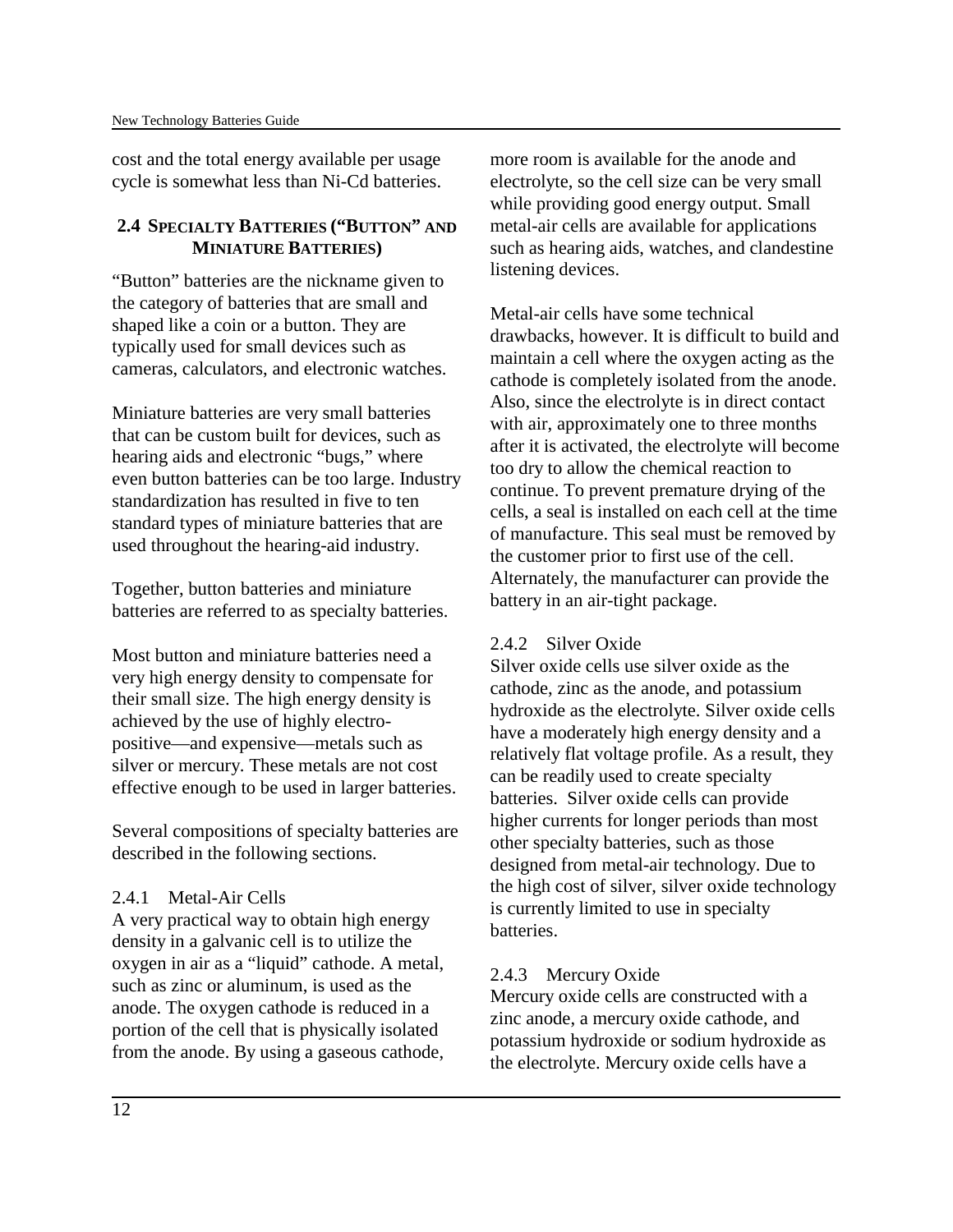high energy density and flat voltage profile resembling the energy density and voltage profile of silver oxide cells. These mercury oxide cells are also ideal for producing specialty batteries. The component, mercury, unfortunately, is relatively expensive and its disposal creates environmental problems.

### **2.5 OTHER BATTERIES**

This section describes battery technology that is not mature enough to be available off-theshelf, has special usage limitations, or is otherwise impractical for general use.

### 2.5.1 Nickel-Hydrogen (Ni-H)

Nickel-hydrogen cells were developed for the U.S. space program. Under certain pressures and temperatures, hydrogen (which is, surprisingly, classified as an alkali metal) can be used as an active electrode opposite nickel. Although these cells use an environmentally attractive technology, the relatively narrow range of conditions under which they can be used, combined with the unfortunate volatility of hydrogen, limits the long-range prospects of these cells for terrestrial uses.

# 2.5.2 Thermal Batteries

A thermal battery is a high-temperature, molten-salt primary battery. At ambient temperatures, the electrolyte is a solid, nonconducting inorganic salt. When power is required from the battery, an internal pyrotechnic heat source is ignited to melt the solid electrolyte, thus allowing electricity to be generated electrochemically for periods from a few seconds to an hour. Thermal batteries are completely inert until the electrolyte is melted and, therefore, have an excellent shelf life, require no maintenance, and can tolerate

physical abuse (such as vibrations or shocks) between uses.

Thermal batteries can generate voltages of 1.5 V to 3.3 V, depending on the battery's composition. Due to their rugged construction and absence of maintenance requirements, they are most often used for military applications such as missiles, torpedoes, and space missions and for emergency-power situations such as those in aircraft or submarines.

The high operating temperatures and short active lives of thermal batteries limit their use to military and other large-institution applications.

# 2.5.3 Super Capacitor

This kind of battery uses no chemical reaction at all. Instead, a special kind of carbon (carbon aerogel), with a large molecular surface area, is used to create a capacitor that can hold a large amount of electrostatic energy.<sup>10</sup> This energy can be released very quickly, providing a specific energy of up to 4000 Watt-hours per kilogram (Wh/kg), or it can be regulated to provide smaller currents typical of many commercial devices such as flashlights, radios, and toys. Because there are no chemical reactions, the battery can be recharged hundreds of thousands of times without degradation. Other potential advantages of this kind of cell are its low cost and wide temperature range. One disadvantage, however, is its high self-discharge rate. The voltage of some prototypes is approximately 2.5 V.

<sup>10</sup>PolyStor Web Page, http://www.polystor.com/, August, 1997.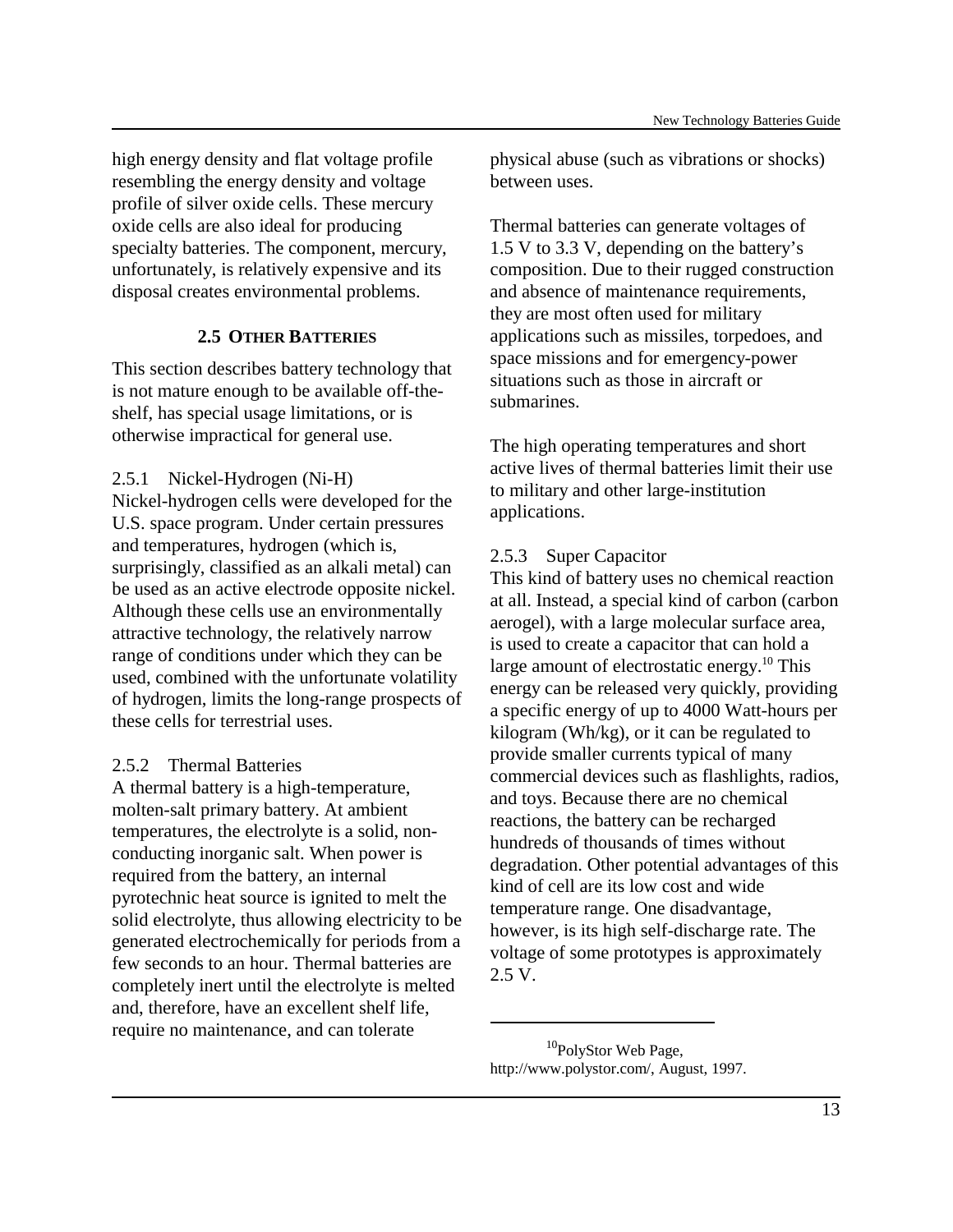### 2.5.4 The Potato Battery

One interesting science experiment involves sticking finger-length pieces of copper and zinc wire, one at a time, into a raw potato to create a battery. The wires will carry a very weak current which can be used to power a small electrical device such as a digital clock.

One vendor sells a novelty digital watch that is powered by a potato battery. The wearer must put a fresh slice of potato in the watch every few days.

# 2.5.5 The Sea Battery

Another interesting battery design uses a rigid framework, containing the anode and cathode, which is immersed into the ocean to use sea water as the electrolyte. This configuration seems promising as an emergency battery for marine use.

# 2.5.6 Other Developments

Scientists are continually working on new combinations of materials for use in batteries, as well as new manufacturing methods to extract more energy from existing configurations.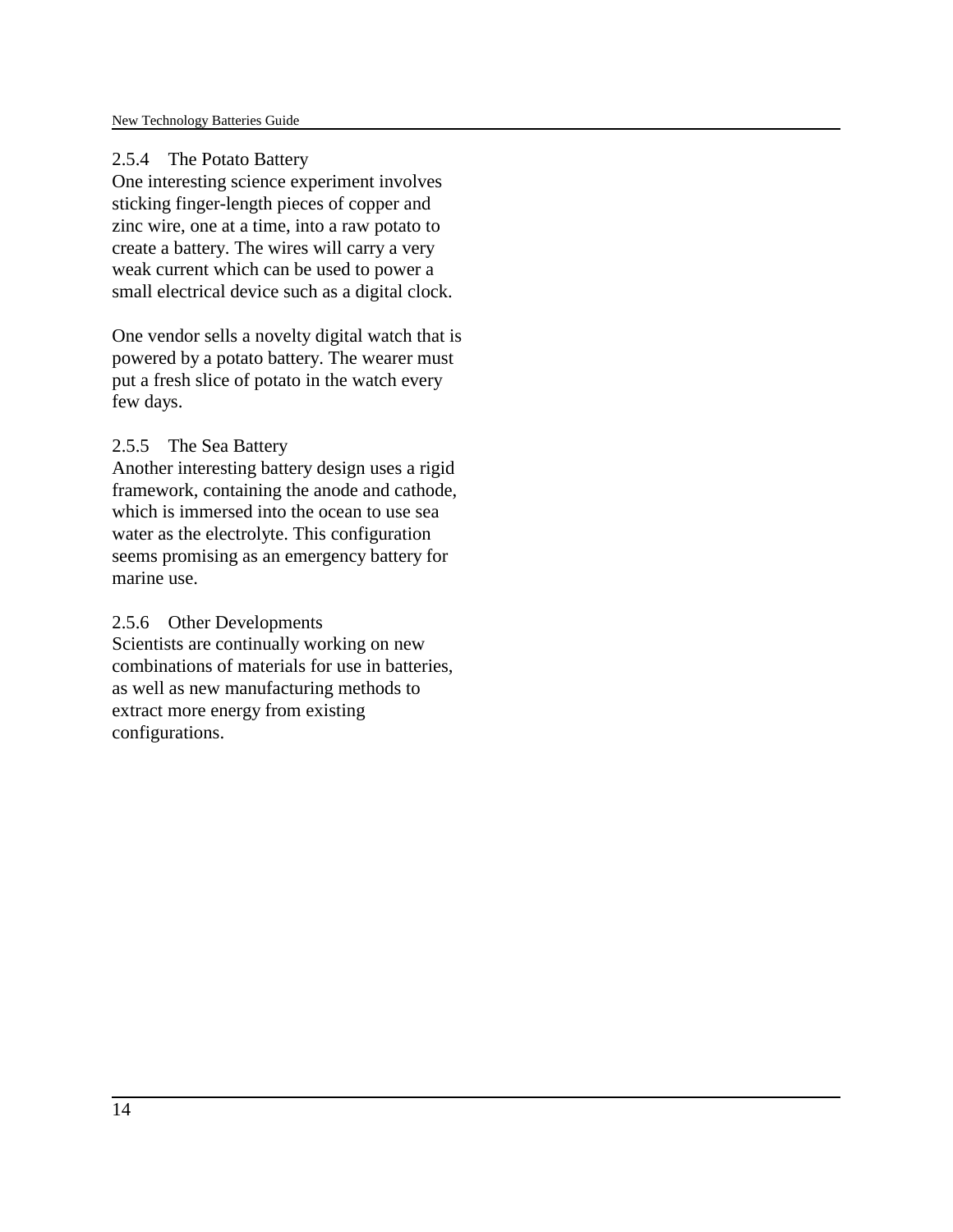# **3. Performance, Economics and Tradeoffs**

#### **3.1 ENERGY DENSITIES**

The energy density of a battery is a measure of how much energy the battery can supply relative to its weight or volume. A battery with an energy density twice that of another battery should, theoretically, have an active lifetime twice as long.

The energy density of a battery is mainly dependent on the composition of its active components. A chemist can use mathematical equations to determine the theoretical maximum voltage and current of a proposed cell, if the chemical composition of the anode, cathode, and electrolyte of the cell are all known. Various physical attributes, such as purity of the reactants and the particulars of the manufacturing process can cause the measured voltage, current, and capacity to be lower than their theoretical values.

#### **3.2 ENERGY PER MASS**

**Figure 2** compares the gravimetric energy densities of various dry cell systems discharged at a constant rate for temperatures between -40 °C (-40 °F) and 60 °C (140 °F).

Of the systems shown, the zinc-air cell produces the highest gravimetric energy density. Basic zinc-carbon cells have the lowest gravimetric energy density.



**Figure 2.** Energy densities, W.h/kg, of various battery types (adapted from NAVSO P-3676).

#### **3.3 ENERGY PER VOLUME**

**Figure 3** compares the volumetric energy densities of various dry cell systems discharged at a constant rate for temperatures between -40 °C (-40 °F) and 60 °C (140 °F).

Of the systems shown, the zinc-air cell produces the highest volumetric energy density. Basic zinc-carbon cells have the lowest volumetric energy density. The curves for secondary battery cells are not shown in the tables.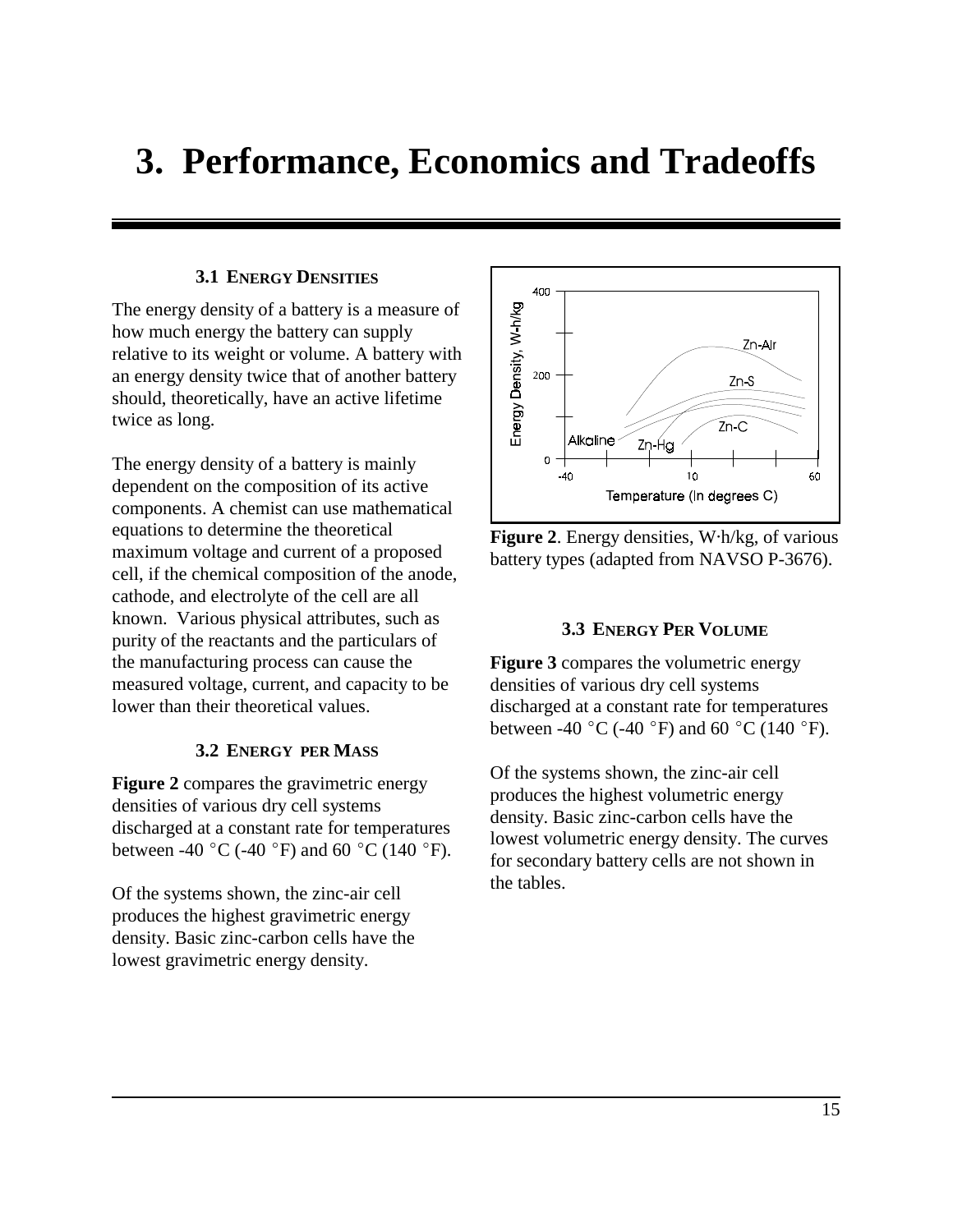

**Figure 3.** Energy densities,  $W \cdot h/L$ , of various battery types (adapted from NAVSO P-3676).

Of the major types of secondary cells, Ni-Cd batteries and wet-cell lead-acid batteries have approximately the same volumetric energy density. Ni-MH batteries have approximately twice the volumetric energy density of Ni-Cd batteries.

# **3.4 MEMORY EFFECTS**

As a rechargeable battery is used, recharged, and used again, it loses a small amount of its overall capacity. This loss is to be expected in all secondary batteries as the active components become irreversibly consumed.

Ni-Cd batteries, however, suffer an additional problem, called the memory effect. If a Ni-Cd battery is only partially discharged before recharging it, and this happens several times in a row, the amount of energy available for the next cycle will only be slightly greater than the amount of energy discharged in the cell's most-recent cycle. This characteristic makes it appear as if the battery is "remembering" how

much energy is needed for a repeated application.

The physical process that causes the memory effect is the formation of potassium-hydroxide crystals inside the cells. This build up of crystals interferes with the chemical process of generating electrons during the next batteryuse cycle. These crystals can form as a result of repeated partial discharge or as a result of overcharging the Ni-Cd battery.

The build up of potassium-hydroxide crystals can be reduced by periodically reconditioning the battery. Reconditioning of a Ni-Cd battery is accomplished by carefully controlled power cycling (*i.e.*, deeply discharging and then recharging the battery several times). This power cycling will cause most of the crystals to redissolve back into the electrolyte. Several companies offer this reconditioning service, although battery users can purchase a reconditioner and recondition their own batteries. Some batteries can be reconditioned without a special reconditioner by completely draining the battery (using the battery powered device itself or a resistive circuit designed to safely discharge the battery) and charging it as normal.

# **3.5 VOLTAGE PROFILES**

The voltage profile of a battery is the relationship of its voltage to the length of time it has been discharging (or charging). In most primary batteries, the voltage will drop steadily as the chemical reactions in the cell are diminished. This diminution leads to an almost-linear drop in voltage, called a sloping profile. Batteries with sloping voltage profiles provide power that is adequate for many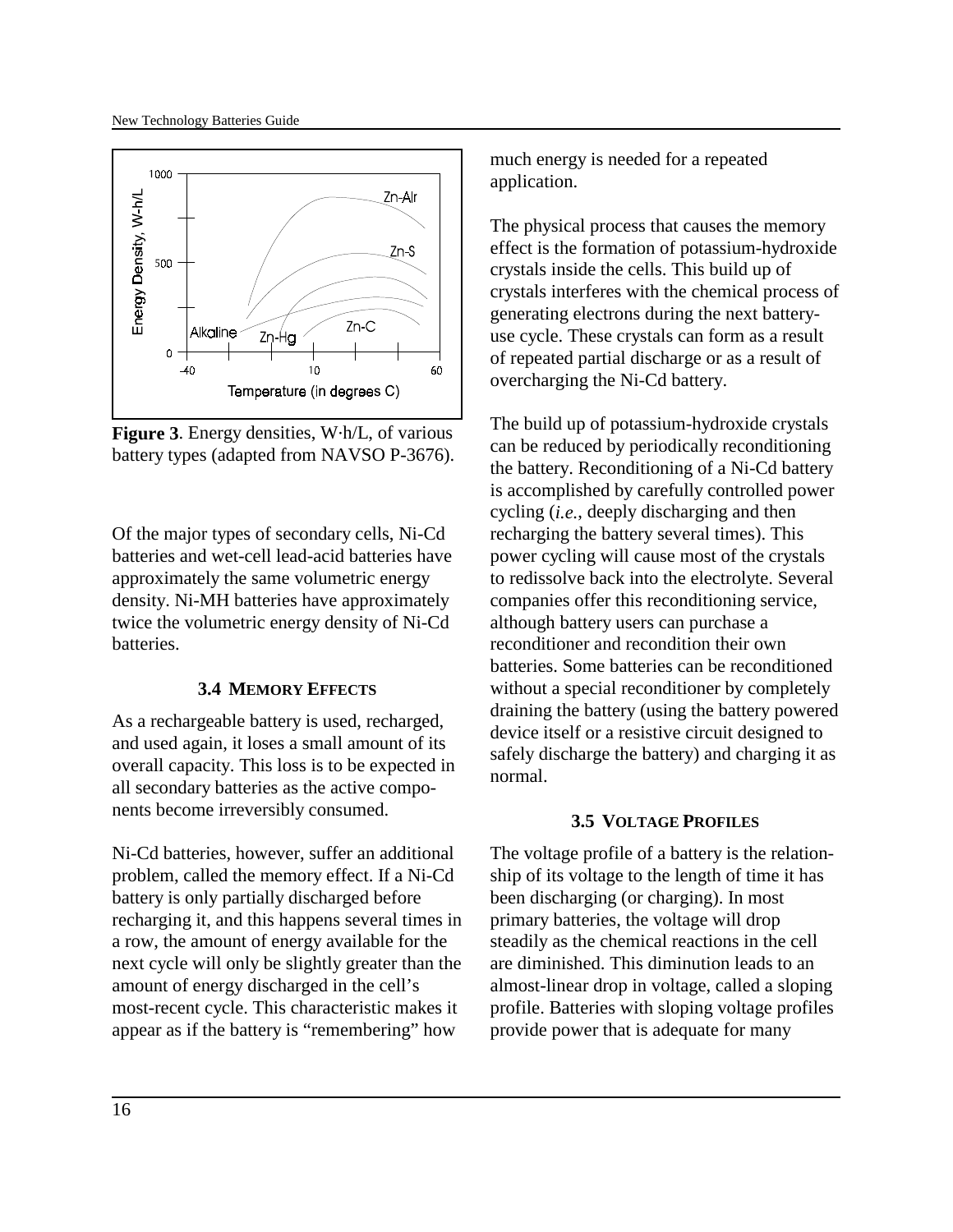applications such as flashlights, flash cameras, and portable radios.

Ni-Cd batteries provide a relatively flat voltage profile. The cell's voltage will remain relatively constant for more than  $\frac{2}{3}$  of its discharge cycle. At some point near the end of the cycle, the voltage drops sharply to nearly zero volts. Batteries with this kind of profile are used for devices that require a relatively steady operating voltage.

One disadvantage of using batteries with a flat voltage profile is that the batteries will need to be replaced almost immediately after a drop in voltage is noticed. If they are not immediately replaced, the batteries will quickly cease to provide any useful energy.

**Figure 4** shows the conceptual difference between a flat discharge rate and a sloping discharge rate.



**Figure 4**. Flat discharge curve vs. sloping discharge curve.

**Figure 5** (Sec. 5) shows actual voltage profiles for several common battery types.

#### **3.6 SELF-DISCHARGE RATES**

All charged batteries (except thermal batteries and other batteries specifically designed for a near-infinite shelf life) will slowly lose their charge over time, even if they are not connected to a device. Moisture in the air and the slight conductivity of the battery housing will serve as a path for electrons to travel to the cathode, discharging the battery. The rate at which a battery loses power in this way is called the self-discharge rate.

Ni-Cd batteries have a self-discharge rate of approximately 1% per day. Ni-MH batteries have a much higher self-discharge rate of approximately 2% to 3% per day. These high discharge rates require that any such battery, which has been stored for more than a month, be charged before use.

Primary and secondary alkaline batteries have a self-discharge rate of approximately 5% to 10% per *year*, meaning that such batteries can have a useful shelf life of several years. Lithium batteries have a self-discharge rate of approximately 5% per month.

#### **3.7 OPERATING TEMPERATURES**

As a general rule, battery performance deteriorates gradually with a rise in temperature above 25  $^{\circ}$ C (77  $^{\circ}$ F), and performance deteriorates rapidly at temperatures above 55  $\degree$ C (131  $\degree$ F). At very low temperatures -20  $^{\circ}$ C (-4  $^{\circ}$ F) to 0  $^{\circ}$ C  $(32 \degree F)$ , battery performance is only a fraction of that at  $25 \text{ °C}$  (77  $\text{ °F}$ ). **Figure 2** and **Figure 3** show the differences in energy density as a function of temperature.

At low temperatures, the loss of energy capacity is due to the reduced rate of chemical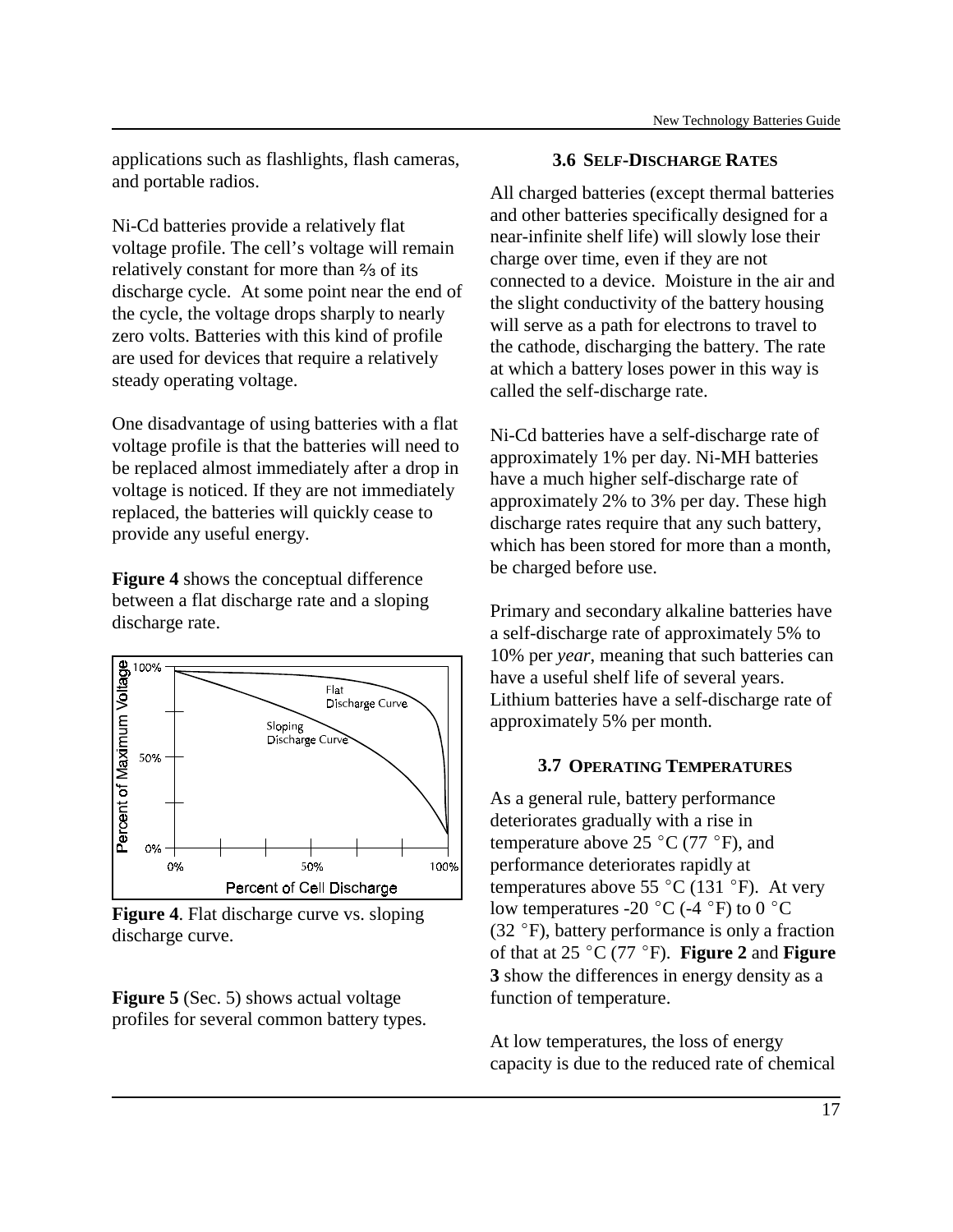reactions and the increased internal resistance of the electrolyte. At high temperatures, the loss of energy capacity is due to the increase of unwanted, parasitic chemical reactions in the electrolyte.

Ni-Cd batteries have a recommended temperature range of +17  $^{\circ}$ C (62  $^{\circ}$ F) to 37  $^{\circ}$ C (98 $\degree$ F). Ni-MH have a recommended temperature range of 0  $^{\circ}$ C (32  $^{\circ}$ F) to 32  $^{\circ}$ C  $(89°F)$ .

# **3.8 CYCLE LIFE**

The cycle life of a battery is the number of discharge/recharge cycles the battery can sustain, with normal care and usage patterns, before it can no longer hold a useful amount of charge.

Ni-Cd batteries should have a normal cycle life of 600 to 900 recharge cycles. Ni-MH batteries will have a cycle life of only 300 to 400 recharge cycles. As with all rechargeable batteries, overcharging a Ni-Cd or Ni-MH battery will significantly reduce the number of cycles it can sustain.

# **3.9 CAPACITY TESTING**

Many battery manufacturers recommend the constant-load test to determine the capacity of a battery. This test is conducted by connecting a predetermined load to the battery and then recording the amount of time needed to discharge the battery to a predetermined level.

Another recommended test is the intermittentor switching-load test. In this type of test, a predetermined load is applied to the battery for a specified period and then removed for another period. This load application and removal is repeated until the battery reaches a

predetermined level of discharge. This kind of test simulates the battery usage of a portable radio.

A comparison of these two kinds of tests was performed on five commonly available types of batteries.<sup>11</sup> The data shows that the five tested batteries all had a constant-load duration of 60 to 80 minutes, which indicates that the five batteries had similar capacities.

But, intermittent-load testing of those same five batteries showed that the duration of the batteries ranged from 8.5 hours to 12 hours. There was no correlation of the results of the two tests, meaning that batteries that performed best under constant-load testing did not necessarily perform well under intermittent-load testing. The study concluded that the ability of a battery to recover itself between heavy current drains cannot be made apparent through a constant-load test.

# **3.10 BATTERY TECHNOLOGY COMPARISON**

**Table 3** shows a comparison of some of the performance factors of several common battery types.

The *initial capacity* of a battery refers to the electrical output, expressed in ampere-hours, which the fresh, fully charged battery can deliver to a specified load. The *rated capacity* is a designation of the total electrical output of the battery at typical discharge rates; e.g., for each minute of radio transceiver operation, 6 seconds shall be under a transmit current

<sup>11</sup>*Batteries Used with Law Enforcement Communications Equipment: Chargers and Charging Techniques*, W. W. Scott, Jr., U.S. Department of Justice, LESP-RPT-0202.00, June 1973.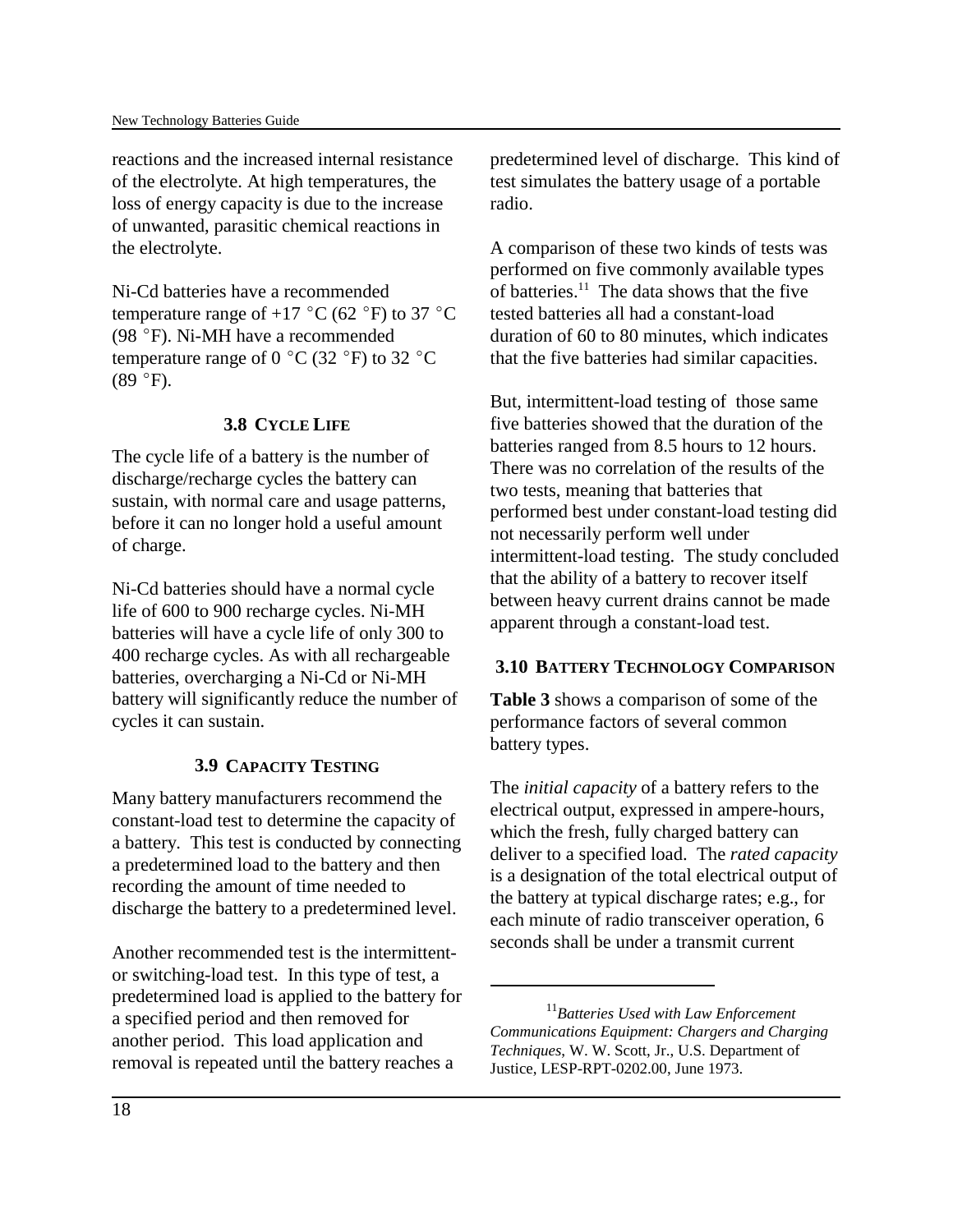drain, 6 seconds shall be under a receive current drain and 48 seconds shall be under a standby current drain.

The *self-discharge* rate is the rate at which the battery will lose its charge during storage or other periods of non-use. The *cycle life* is the number of times that the rechargeable battery can be charged and discharged before it becomes no longer able to hold or deliver any useful amount of energy.

The *initial cost* is the relative cost of purchasing the battery. The *life-cycle cost* is the per-use relative cost of the battery.

**Table 4** shows a more detailed comparison of many of the available battery types.

| (See Sec. 3.10)                                                                                                                                                                                                        | $Ni-Cd$      | $Ni-MH$      | Primary<br>Alkaline | Secondary<br>Alkaline |  |  |
|------------------------------------------------------------------------------------------------------------------------------------------------------------------------------------------------------------------------|--------------|--------------|---------------------|-----------------------|--|--|
| Initial Capacity                                                                                                                                                                                                       |              | DD           | ၀၀၀၀                | ٩ŧ                    |  |  |
| <b>Rated Capacity</b>                                                                                                                                                                                                  | ೦೦೦೦         | $\mathbf{X}$ | ,                   |                       |  |  |
| Self-Discharge                                                                                                                                                                                                         | DD           |              | 0000                | ೲೲ                    |  |  |
| Cycle Life                                                                                                                                                                                                             | 0000         | ೦೦೦೦         |                     | 900                   |  |  |
| Initial Cost*                                                                                                                                                                                                          | DD           |              | ೦೦೦೦                | DO C                  |  |  |
| Life-Cycle Cost*                                                                                                                                                                                                       | <b>START</b> |              |                     |                       |  |  |
| Worst Performance = $\bigcirc$ , Low Performance = $\mathbf{D}$ ,<br>Good Performance= $\bullet\bullet\bullet$ , Best Performance = $\bullet\bullet\bullet\bullet$<br>*A better performance ranking means lower costs. |              |              |                     |                       |  |  |

**Table 3**. Battery Technology Comparison (adapted from *Design Note: Renewable Reusable Alkaline Batteries*)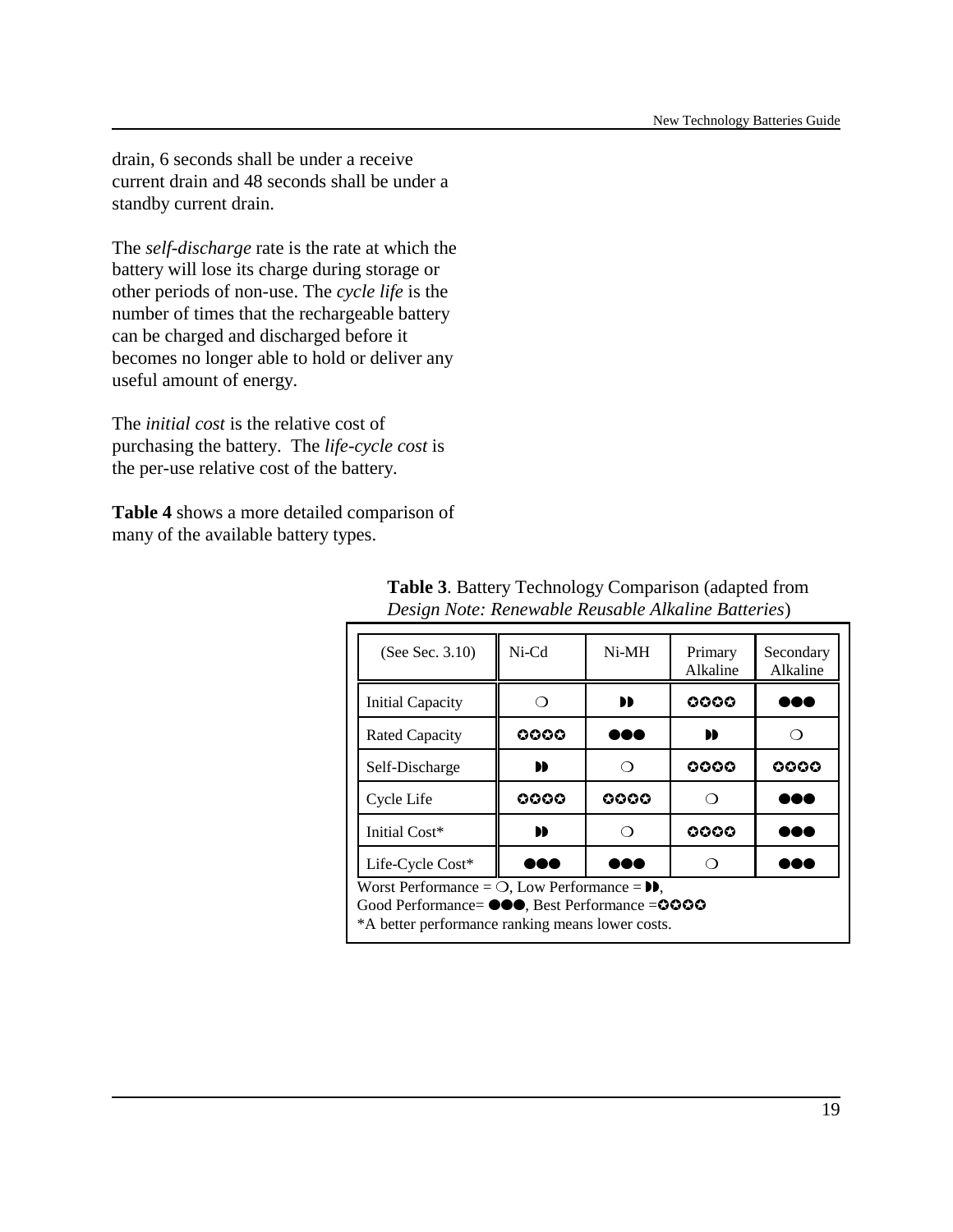| Cell Type*                                      | <b>Basic</b><br>Type** | <b>Anode</b><br>material | <b>Cathode</b><br><b>Material</b> | Main<br>Electrolyte<br><b>Material</b> | <b>Volts</b><br>per<br><b>Cell</b> | <b>Advantages &amp;</b><br><b>Applications</b>                                                                                                                                                   | <b>Disadvantages</b>                                                                                                       |
|-------------------------------------------------|------------------------|--------------------------|-----------------------------------|----------------------------------------|------------------------------------|--------------------------------------------------------------------------------------------------------------------------------------------------------------------------------------------------|----------------------------------------------------------------------------------------------------------------------------|
| Carbon-Zinc<br>("Leclanché")                    | ${\bf P}$              | Zinc                     | Manganese<br>dioxide              | Ammonium<br>chloride, zinc<br>chloride | 1.5                                | Low cost, good shelf<br>life. Useful for<br>flashlights, toys, and<br>small appliances.                                                                                                          | Output capacity<br>decreases as it<br>drains; poor<br>performance at<br>low temperatures.                                  |
| Zinc Chloride                                   | ${\bf P}$              | Zinc                     | Manganese<br>dioxide              | Zinc Chloride                          | 1.5                                | Good service at high<br>drain, leak resistant,<br>good low-temperature<br>performance. Useful for<br>flashlights, toys, and<br>small appliances.                                                 | Relatively<br>expensive for<br>novelty usage.                                                                              |
| "Alkaline"<br>$(Zinc-$<br>Manganese<br>Dioxide) | P or S                 | Zinc                     | Manganese<br>dioxide              | Potassium<br>hydroxide                 | 1.5                                | High efficiency under<br>moderate, continuous<br>drains, long shelf life,<br>good low-temperature<br>performance. Useful for<br>camera flash units,<br>motor-driven devices,<br>portable radios. | Primary cells are<br>expensive for<br>novelty usage.<br>Secondary cells<br>have a limited<br>number of<br>recharge cycles. |
| Car Battery<br>(Lead-Acid)                      | S                      | Lead                     | Lead dioxide                      | Sulfuric acid                          | 2                                  | Low cost, spill resistant<br>(sealed batteries). Useful<br>for automobiles and<br>cordless electric lawn<br>mowers.                                                                              | Limited low-<br>temperature<br>performance.<br>Vented cells<br>require<br>maintenance.<br>Cells are relatively<br>heavy.   |

 $\frac{1}{*}$  -- Common name,  $**$  -- P=Primary, S=Secondary (Rechargeable)

20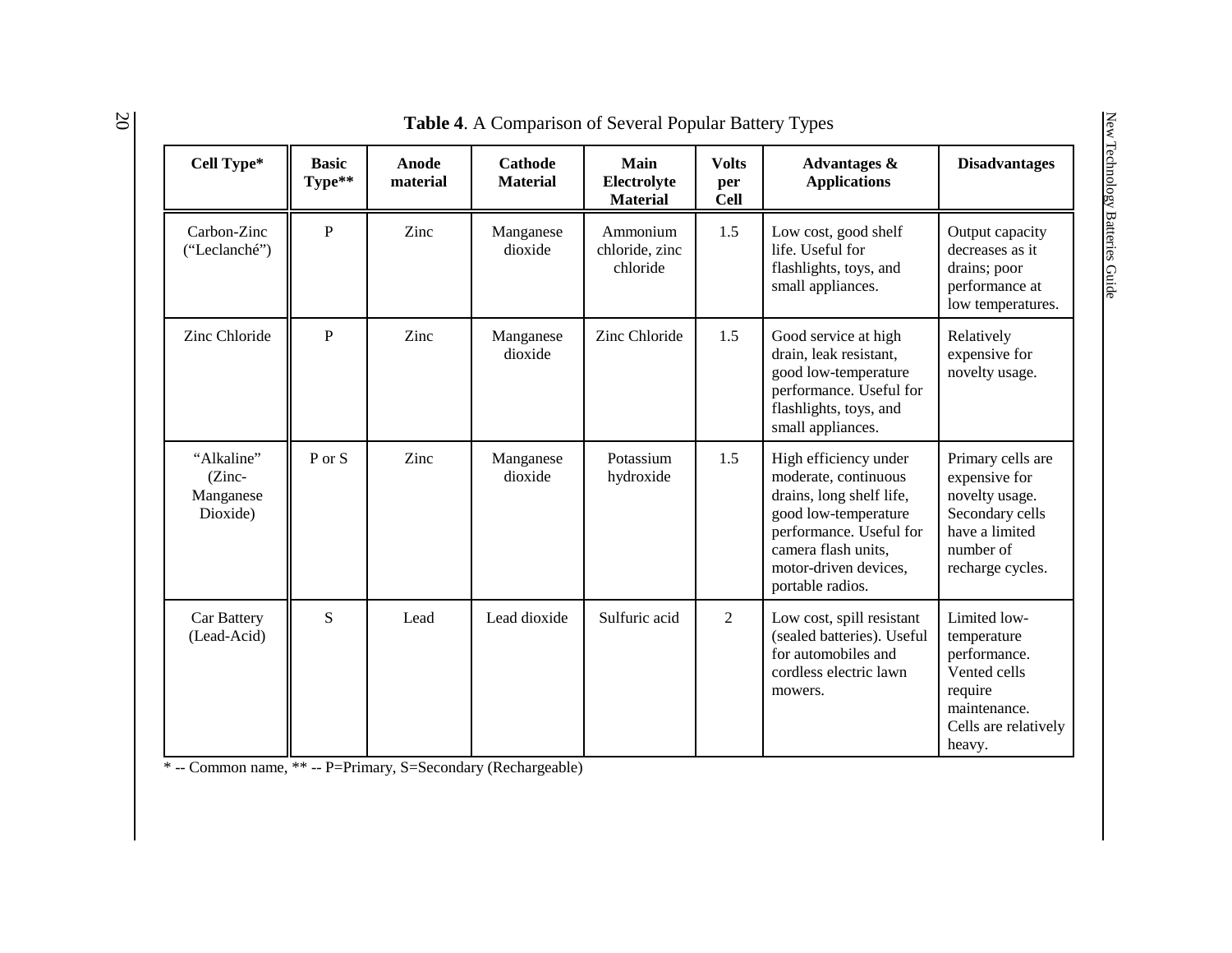| Table 4 (continued)          |                        |                   |                            |                                        |                                    |                                                                                                                                                                                                                                                                                                                                                                                              |                                                                        |
|------------------------------|------------------------|-------------------|----------------------------|----------------------------------------|------------------------------------|----------------------------------------------------------------------------------------------------------------------------------------------------------------------------------------------------------------------------------------------------------------------------------------------------------------------------------------------------------------------------------------------|------------------------------------------------------------------------|
| Cell Type*                   | <b>Basic</b><br>Type** | Anode<br>material | Cathode<br><b>Material</b> | Main<br>Electrolyte<br><b>Material</b> | <b>Volts</b><br>per<br><b>Cell</b> | Advantages &<br><b>Applications</b>                                                                                                                                                                                                                                                                                                                                                          | <b>Disadvantages</b>                                                   |
| "Ni-Cd" (Nickel-<br>Cadmium) | S                      | Cadmium           | <b>Nickel</b><br>hydroxide | Potassium<br>hydroxide                 | 1.25                               | Excellent cycle life; flat<br>discharge curve; good<br>high- and low-<br>temperature<br>performance; high<br>resistance to shock and<br>vibration. Useful for<br>small appliances that<br>have intermittent usage,<br>such as walkie-talkies,<br>portable hand tools, tape<br>players, and toys. When<br>batteries are exhausted,<br>they can be recharged<br>before the next needed<br>use. | High initial cost;<br>only fair charge<br>retention;<br>memory effect. |
| Mercuric Oxide               | $\mathbf{P}$           | Zinc              | Mercuric<br>oxide          | Potassium<br>hydroxide                 | 1.35                               | Relatively flat discharge<br>curve; relatively high<br>energy density; good<br>high-temperature<br>performance; good<br>service maintenance.<br>Useful for critical<br>appliances, such as<br>paging, hearing aids, and<br>test equipment.                                                                                                                                                   | Poor low-<br>temperature<br>performance in<br>some situations.         |

\* -- Common name, \*\* -- P=Primary, S=Secondary (Rechargeable)

New Technology Batteries Guide New Technology Batteries Guide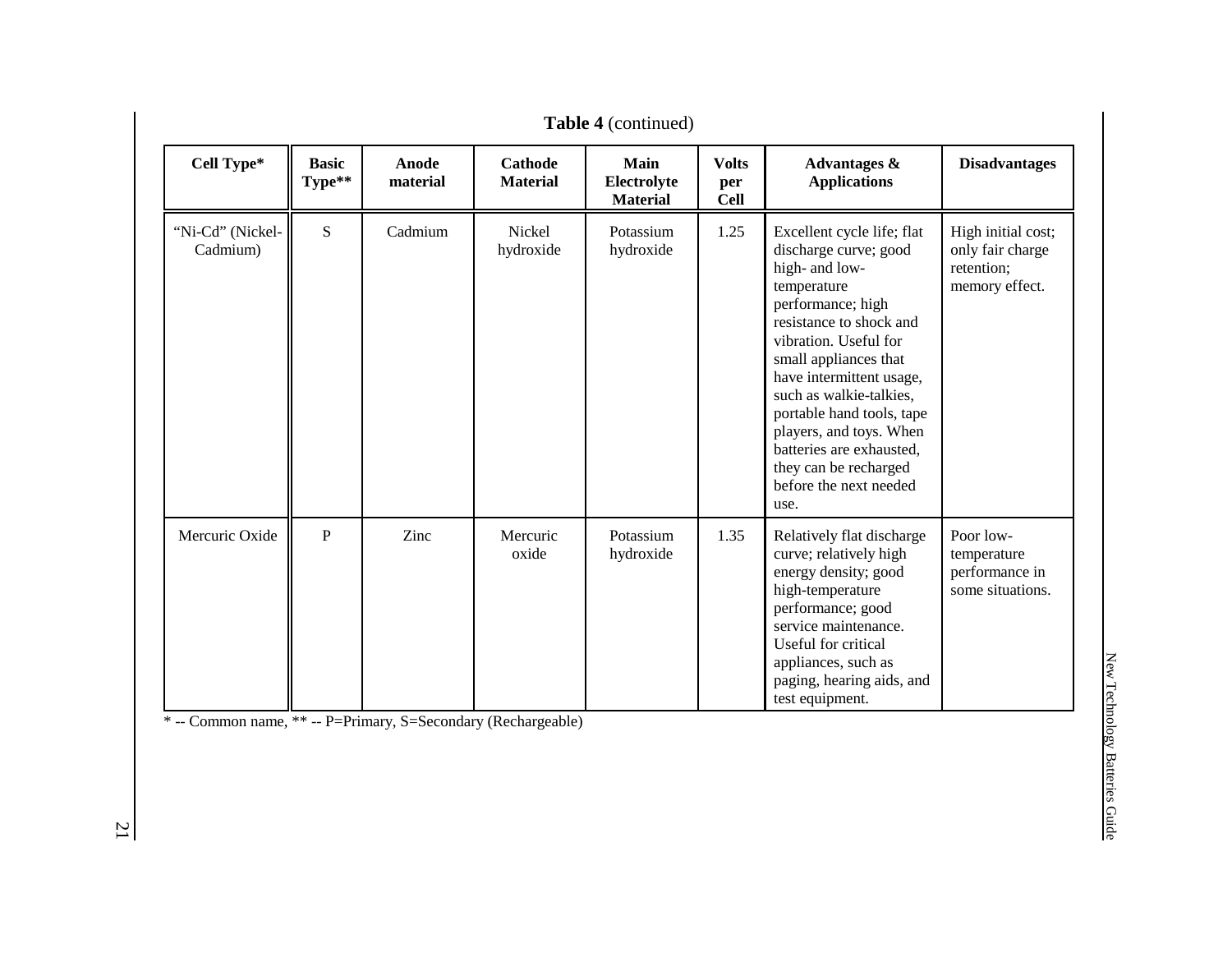|                                       |                        |                           |                            | <b>Table 4</b> (continued)             |                                    |                                                                                                                                                                                                         |                                                                                                                                                          |
|---------------------------------------|------------------------|---------------------------|----------------------------|----------------------------------------|------------------------------------|---------------------------------------------------------------------------------------------------------------------------------------------------------------------------------------------------------|----------------------------------------------------------------------------------------------------------------------------------------------------------|
| Cell Type*                            | <b>Basic</b><br>Type** | Anode<br>material         | Cathode<br><b>Material</b> | Main<br>Electrolyte<br><b>Material</b> | <b>Volts</b><br>per<br><b>Cell</b> | Advantages &<br><b>Applications</b>                                                                                                                                                                     | <b>Disadvantages</b>                                                                                                                                     |
| "Ni-MH"<br>(Nickel-Metal)<br>Hydride) | S                      | Hydrogen<br>storage metal | Nickel oxide               | Potassium<br>hydroxide                 | 1.5                                | No memory effects (such<br>as Ni-Cd has), good<br>high-power<br>performance, good low-<br>temperature<br>performance. Useful for<br>portable devices where<br>the duty cycle varies<br>from use to use. | High initial cost,<br>relatively high<br>rate of self-<br>discharge.                                                                                     |
| Silver Oxide                          | P or S                 | Zinc                      | Silver oxide               | Potassium<br>hydroxide                 | 1.5                                | High energy density; flat<br>discharge curve. Useful<br>for very small appliances<br>such as calculators,<br>watches, and hearing<br>aids.                                                              | Silver is very<br>expensive; poor<br>storage and<br>maintenance<br>characteristics.<br>Rechargeable<br>cells have a very<br>limited number of<br>cycles. |
| Zinc-Air                              | $\mathbf P$            | Zinc                      | Oxygen                     | Potassium<br>hydroxide                 | 1.25                               | High energy density in<br>small cells. Flat<br>discharge rate.                                                                                                                                          | Dries out quickly.                                                                                                                                       |
| Lithium                               | P                      | Lithium                   | Iron sulfide               | Lithium salts<br>in ether              | $1.0 -$<br>3.6                     | Good energy density.                                                                                                                                                                                    | Limited high-rate<br>capacities; safety<br>concerns.                                                                                                     |

\* -- Common name, \*\* -- P=Primary, S=Secondary (Rechargeable)

22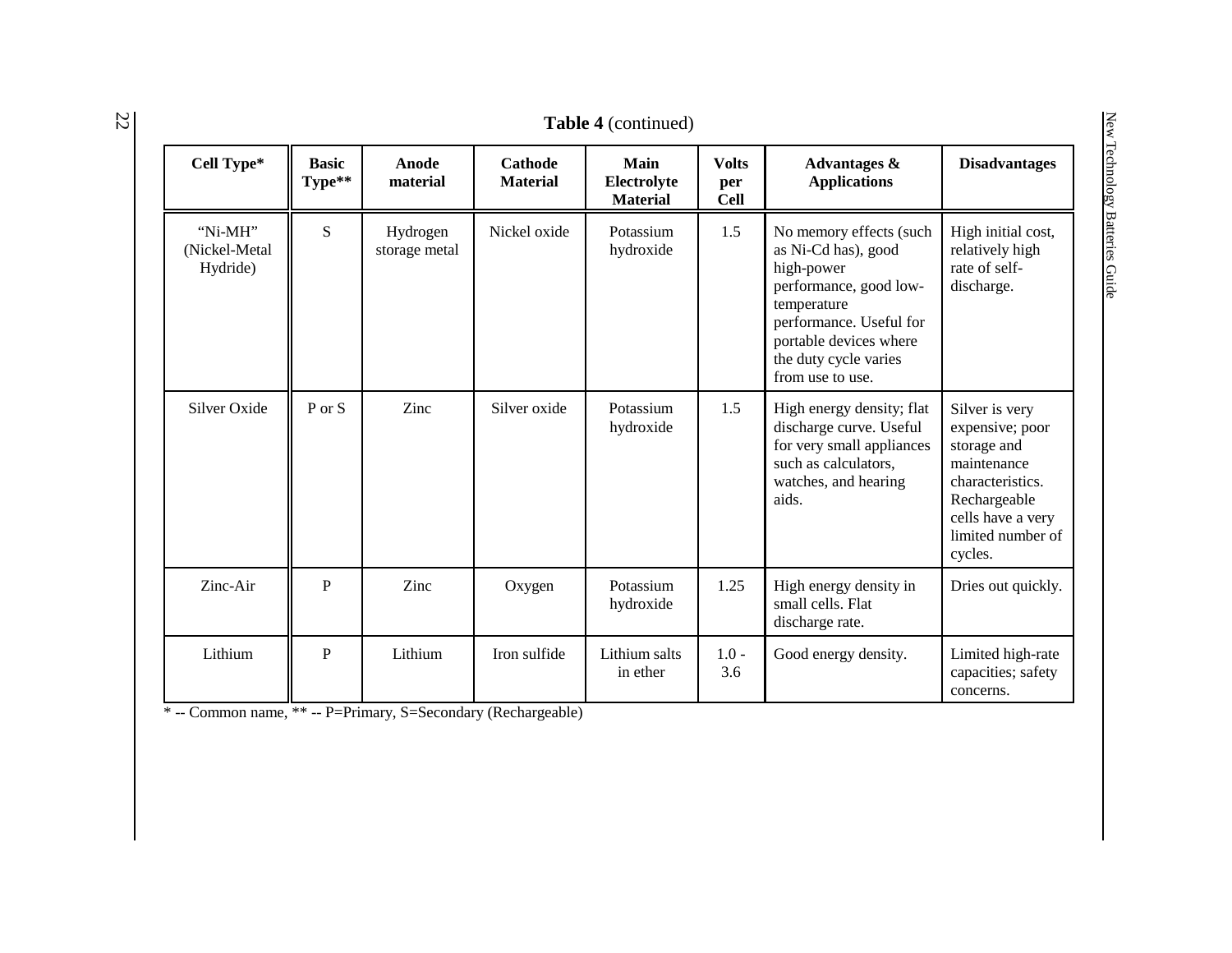# **4. Selecting the Right Battery for the Application**

Batteries come in many different shapes, sizes, and compositions. There is no one "ideal" battery that can satisfy all possible requirements equally. Different battery technologies have been developed that will optimize certain parameters for specific battery uses.

However, the small differences that do exist between batteries made by different manufacturers, can be significant when using a multi-cell array of *matched* cells. In these cases, potential replacement cells must be graded to see if the cells properly match the capacity of the existing cells.

In general, the energy output of a battery is related only to its size and material composition. Different battery designs and different manufacturing methods (for the same type, size, and composition of battery) will, in general, lead to only minor differences in



**Figure 5**. Performance comparison of primary and secondary alkaline and Ni-Cd batteries (adapted from *Design Note: Renewable Reusable Alkaline Batteries*).

matched, multicell applications, such as flashlights, portable radios, *etc.*, it is still a good rule of thumb to avoid mixing batteries from different manufacturers within one device. Small variances in voltage and current, between

Even for non-

the batteries' electrical output. Batteryindustry standards have contributed to the fact that batteries (of the same type, composition, and size) from different manufacturers are quite interchangeable.

different brands of battery, can slightly shorten the useful life span of all of the batteries.

Do not mix batteries of different *types* (*e.g.*, do not mix rechargeable alkaline batteries with Ni-Cd batteries) within a single device or within an array of batteries.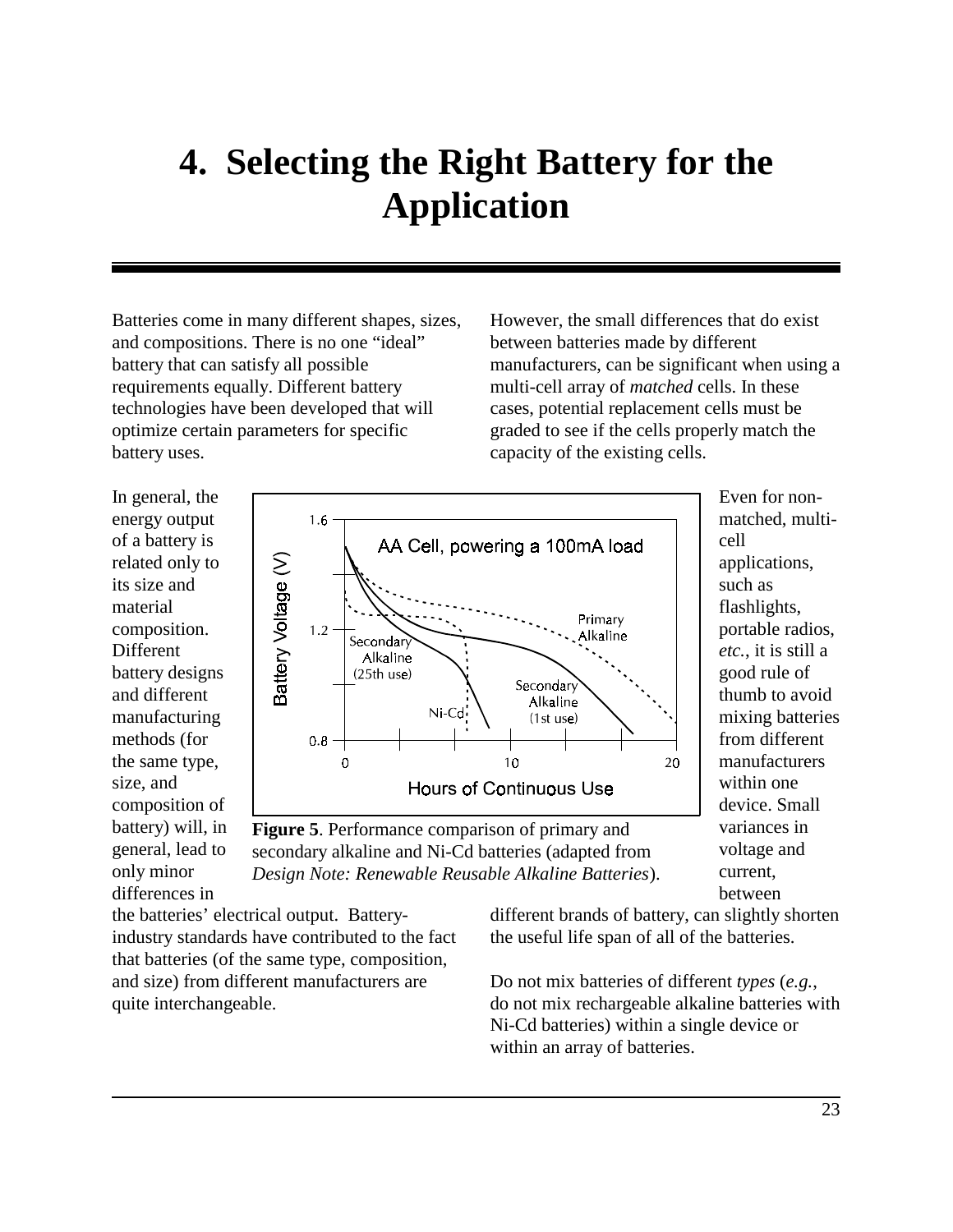**Figure 5** shows some discharge curves for several popular AA size battery types. Two of the curves (secondary alkaline [1st use] and [25th use]) show that secondary alkaline batteries rapidly lose their capacity as they are used and recharged. Only one Ni-Cd curve is shown, since its curve remains essentially the same throughout most its life span.

### **4.1 BATTERY PROPERTIES**

Battery applications vary, as do considerations for selecting the correct battery for each application. Some of the important factors that customers might consider when selecting the right battery for a particular application are listed below:

**Chemistry -- Which kind of** battery chemistry is best for the application? Different chemistries will generate different voltages and currents.

**Primary or Secondary -- Primary** batteries are most appropriate for applications where infrequent, high-energy output is required. Secondary batteries are most appropriate for use in devices that see steady periods of use and non-use (pagers, cellular phones, etc.).

**Existery & Standardization and Availability --** Is there an existing battery design that meets the application needs? Will replacement batteries be available in the future? Using existing battery types is almost always preferable to specifying a custom-made battery design.

**Flexibility -- Can the battery** provide high or low currents over a wide range of conditions?

 **Temperature Range --** Can the battery provide adequate power over the

expected temperature range for the application?

**Failery II Good Cycle Life -- How many** times can the rechargeable battery be discharged and recharged before it becomes unusable?

**Costs -- How expensive is the** battery to purchase? Does the battery require special handling?

**Shelf Life -- How long can the** battery be stored without loss of a significant amount of its power?

**Failery**  $\frac{R}{6}$  **Voltage --** What is the voltage of the battery? [Most galvanic cells produce voltages of between 1.0 and 2.0 V.]

**Eattery**  $\frac{d\mathbf{r}}{d\mathbf{r}}$  **Safety -- Battery components** range from inert, to mildly corrosive, to highly toxic or flammable. The more hazardous components will require additional safety procedures.

**Hidden Costs -- Simpler** manufacturing processes result in lower cost batteries. However, if a battery contains toxic or hazardous components, extra costs will be incurred to dispose of the battery safely after its use.

**Table 5** shows a short list of different battery types and the kinds of application that are appropriate for each.

# **4.2 ENVIRONMENTAL CONCERNS**

All battery components, when discarded, contribute to the pollution of the environment. Some of the components, such as paperboard and carbon powder, are relatively organic and can quickly merge into the ecosystem without noticeable impact. Other components, such as steel, nickel, and plastics, while not actively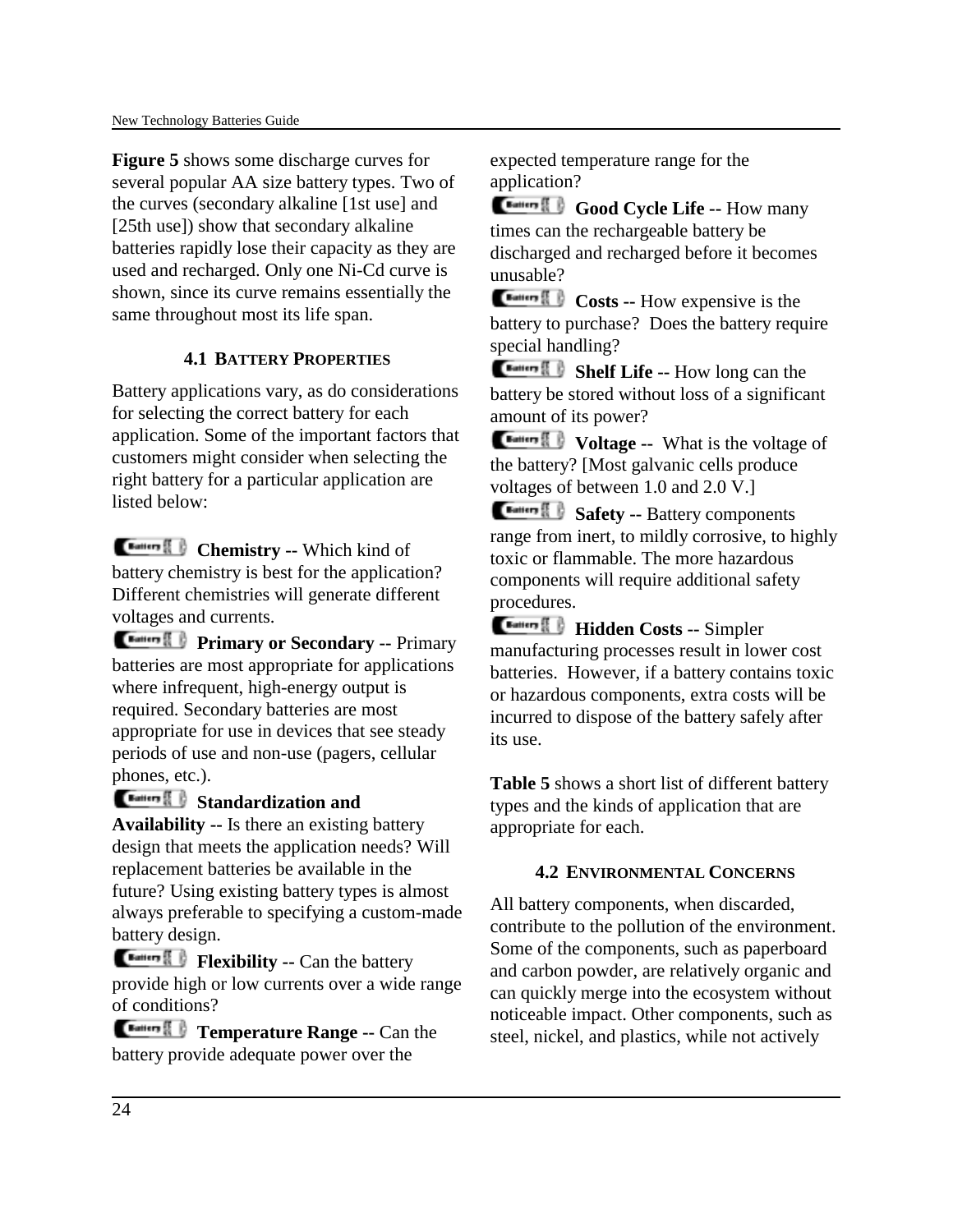toxic to the ecosystem, will add to the volume of a landfill, since they decompose slowly.

**Table 5**. Recommended Battery Types for

| <b>Various Usage Conditions</b> |                      |                         |  |  |
|---------------------------------|----------------------|-------------------------|--|--|
| <b>Battery</b><br>Type          | Device<br>Drain Rate | Device Use<br>Frequency |  |  |
|                                 |                      |                         |  |  |

| Type                              | Drain Rate | Frequency  |
|-----------------------------------|------------|------------|
| Primary<br>Alkaline               | High       | Moderate   |
| Secondary<br>Alkaline             | Moderate   | Moderate   |
| Primary<br>Lithium                | High       | Frequent   |
| Secondary<br>$Ni-Cd$              | High       | Frequent   |
| Primary Zn-C<br>("Heavy<br>Duty") | Moderate   | Regular    |
| Primary Zn-C<br>("Standard")      | Low        | Occasional |

Of most concern, however, are the heavy-metal battery components, which, when discarded, can be toxic to plants, animals, and

*Many of the major battery manufacturers have put significant efforts into the recycling of discarded batteries.*

humans. Cadmium, lead, and mercury are the heavy-metal components most likely to be the target of environmental concerns.

Several of the major battery manufacturers have taken steps to reduce the amount of toxic materials in their batteries. One manufacturer reports the reduction of the mercury content of their most-popular battery from 0.75%, in

1980, to 0.00%, in 1996.<sup>12</sup> Other manufacturers report that their current battery formulas contain no mercury. The U.S. Department of Mines, in 1994, estimated that, for the U.S. production of household batteries, mercury usage had fallen from 778 tons in 1984 to (a projected) 10 tons in 1995.<sup>13</sup>

Many of the major battery manufacturers have put significant efforts into the recycling of discarded batteries. According to one manufacturer, it takes six to ten times more energy to recycle a battery than to create the battery components from virgin materials. Efforts are underway that could improve the recycling technology to make recycling batteries much more energy efficient and cost effective.14

The use of secondary (rechargeable) batteries is more cost efficient than the use of primary batteries. Such use will reduce the physical volume of discarded batteries in landfills, because the batteries can be recharged and reused 25 to 1000 times before they must be discarded.

<sup>12</sup>*Eveready and the Environment*, Eveready Battery Company, Inc., 1995.

13Eveready *and the Environment*, Eveready Battery Company, Inc., 1995.

<sup>14</sup>*Eveready and the Environment*, Eveready Battery Company, Inc., 1995*.*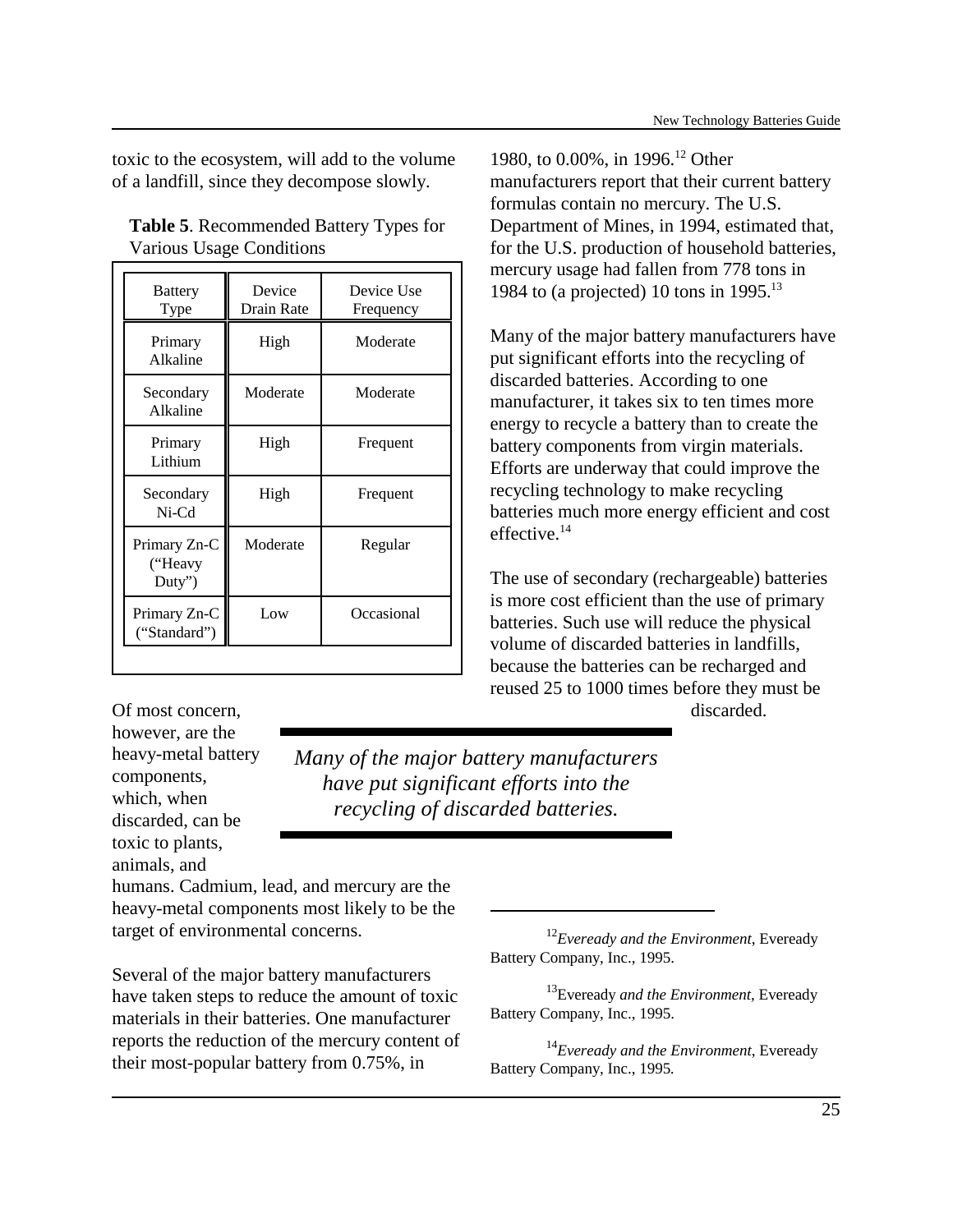The most popular secondary batteries, however, contain cadmium. Many manufacturers, responding to customer requests and legislative demands, are designing nickel-metal hydride, lithium-ion, and rechargeable-alkaline secondary batteries that contain only trace amounts of cadmium, lead, or mercury.

### **4.3 STANDARDIZATION**

Existing off-the-shelf batteries are often preferred to batteries that require special design and manufacturing. Some benefits of using off-the-shelf batteries are listed below:

**The use of a proven design can** reduce the risk of the battery not working properly.

**The use of tested technology** eliminates costly and time-consuming development efforts.

 $T_{\text{matter}}$   $\frac{R}{N}$  The use of a proven design reduces unit production costs because of competitive, multi-source availability.

**The use of tested technology** reduces operations and support costs through commonality of training, documentation, and replacement efforts.

# **4.4 TESTING CAPACITIES**

One method of estimating battery capacity requirements for a specific battery-powered device is to calculate the current drawn during the typical duty cycle for the device.

Standard duty cycles for battery service life and capacity determinations are defined in EIA/TIA Standard  $603^{15}$  for land mobile radio communications and NIJ Standard-0211.0116 for hand-held portable radio applications. Specifically, in an average 1 minute period of mobile-radio usage, 6 seconds (10%) is spent receiving, 6 seconds (10%) is spent transmitting and 48 seconds (80%) is spent in the idle mode. Table 8 provides an example of a transceiver drawing an average current of  $8.0 + 6.2 + 32.5 = 46.7$  mA. For a typical duty cycle composed of 8 hours of operation (followed by 16 hours of rest) a minimum battery capacity of 374 mAh is required. One manufacturer of portable communications equipment recommends that batteries be replaced if they fail to deliver 80% or more of their original rated capacity. Below 80% batteries are usually found to deterioriate quickly. Because a minimum requirement of 374 mAh is 75% of the rated capacity of a 500 mAh battery, the latter should adequately provide power for the entire duty described.<sup>17</sup>

<sup>16</sup>*Rechargeable Batteries for Personal/ Portable Transceivers*, National Institute of Justice, NIJ Standard-0211.01, 1995.

<sup>17</sup>*Batteries Used with Law Enforcement Communications Equipment: Chargers and Charging Techniques*, W.W. Scott, Jr., National Institute of Justice, LESP-RPT-0202.00, June 1973.

<sup>15</sup>*Land Mobile FM or PM Communications Equipment, Measurement and Performance Standard*, Electronics Industry Association/Telecommunications Industry Association, Publication EIA/TIA 603, 1993.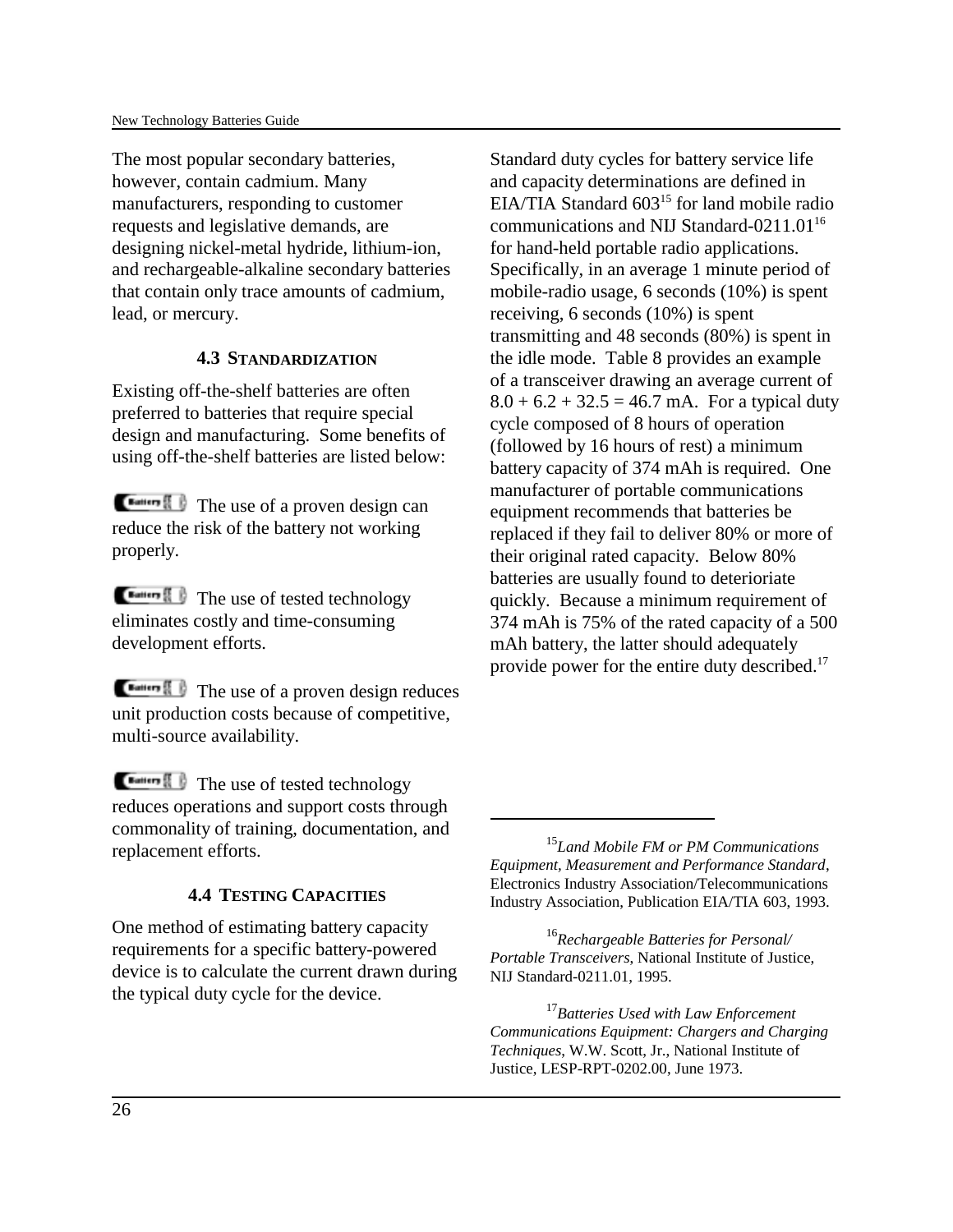|                                | Standby<br>Mode                        | Receive<br>Mode                        | Transmit<br>Mode                   |
|--------------------------------|----------------------------------------|----------------------------------------|------------------------------------|
| Percent of<br>Duty Cycle       | 80%<br>(48 minutes<br>of each<br>hour) | 10%<br>(6 minutes)<br>of each<br>hour) | 10%<br>(6 minutes of<br>each hour) |
| Current<br>Drain for<br>Mode   | $10 \text{ mA}$                        | $62 \text{ mA}$                        | $325 \text{ mA}$                   |
| Average<br>Current for<br>Mode | 8.0 <sub>m</sub> A                     | $6.2 \text{ mA}$                       | $32.5 \text{ mA}$                  |

# **Table 6**. Typical Usage of Portable Telecommunications Equipment.

Similar calculations can be performed for any battery in any battery-powered device by using the data relevant to the device and the proposed battery. The manufacturers should either provide such appropriate information with the batteries and devices, or they should be able to provide those data on request.

# **4.5 MOBILE RADIOS**

As reported above, mobile radios have a typical duty cycle of 10% transmit, 10% receive, and 80% standby. The maximum current drain will occur during the transmit cycle. Each radio, typically, will have a daily cycle of 8 hours of use and 16 hours of nonuse. The non-use hours may be used to charge the radio's batteries.

Most commercial, off-the-shelf mobile-radio units include a battery. But, since many radio units are in service 7 days a week, 52 weeks a year, and since the batteries are discharged and recharged daily, each set of batteries should wear out approximately once every two years (~700 recharge cycles). Replacement batteries

should be purchased as directed by the user manual for the unit.

# **4.6 CELLULAR PHONES AND PCS PHONES**

Most commercial, off-the-shelf cellular phones contain a battery when purchased. Charging units may be supplied with the phone or may be purchased separately.

Typical usage for cellular telephones will vary significantly with user, but, the estimate for mobile radio usage (10% of the duty cycle is spent in transmit mode, 10% in receive mode, and 80% in standby mode) is also a reasonable estimate for cellular phone usage. At the end of each usage cycle, the user places the battery (phone) on a recharging unit that will charge the battery for the next usage cycle. This usage pattern is appropriate for Ni-Cd or Ni-MH batteries. Ni-Cd batteries should be completely discharged between uses to prevent memory effects created by a recurring duty cycle.

When a replacement or spare battery is needed, only replacements, recommended by the phone manufacturer should be used.

Batteries and battery systems from other manufacturers may be used if the batteries are certified to work with that particular brand and model of phone. Damage to the phone may result if non-certified batteries are used.

Several battery manufacturers make replacement battery packs that are designed to work with a wide variety of cellular phones. Because of the variety of phones available, battery manufacturers must design and sell several dozen different types of batteries to fit the hundreds of models of cellular phones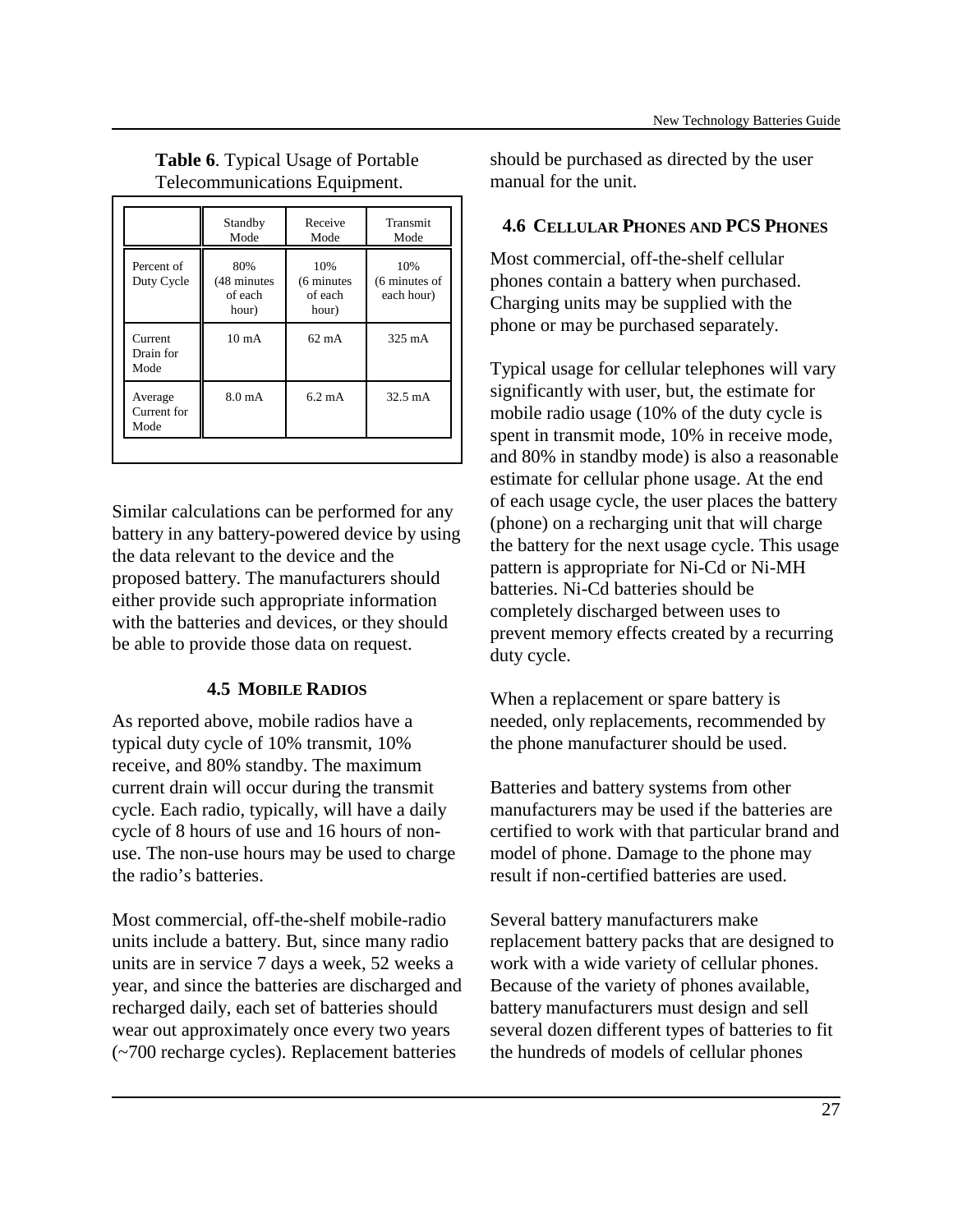from dozens of different manufacturers.18 The user is advised to check battery interoperability charts before purchasing a replacement battery.

One battery manufacturer offers a battery replacement system that allows a phone owner to use household primary batteries, inserted into a special housing (called a refillable battery pack), to replace the phone's regular rechargeable battery pack. This refillable pack, says the manufacturer, is designed for lightuse customers, who require that their phone's batteries have the long shelf life of primary batteries. This refillable pack can also be used in emergencies, for example, where the phone's rechargeable battery pack is exhausted and no recharged packs are available. Primary household batteries can be readily purchased (or borrowed from other devices), inserted into the refillable pack, and used to power the phone.<sup>19</sup>

#### **4.7 LAPTOP COMPUTERS**

Most commercial, off-the-shelf laptop computers have a built-in battery system. In addition to the battery provided, most laptops will have a battery adapter that also serves as a battery charger.

The expected usage of a laptop computer is that the operator will use it several times a week, for periods of several hours at a time. The computer will drain the battery at a moderate rate when the computer is running, and at the self-discharge rate when the computer is shut off. Quite often, the user will use the computer until the "low battery" alarm sounds. At this point, the battery will be drained of 90% of its charge before the user recharges it. The computer will also register regular periods of non-use, during which the battery can be recharged. Secondary Ni-Cd batteries are most appropriate for this usage pattern.

When a laptop-computer battery reaches the end of its life cycle, it should be replaced with a battery designed specifically for that laptop computer. Using other types of batteries may damage the computer. The user's manual for the laptop computer will list one or more battery types and brands that may be used. If in doubt, the user is advised to contact the manufacturer of the laptop computer and ask for a battery-replacement recommendation.

#### **4.8 CAMCORDERS**

Almost all commercial, off-the-shelf camcorders come with a battery and a recharging unit when purchased.

The camcorder is typically operated continuously for several minutes or hours (to produce a video recording of some event). This use will require that the battery provide approximately 2 hours of non-stop recording time. The electric motor driving the recording tape through the camcorder requires a moderately high amount of power throughout the entire recording period.

Rechargeable Ni-Cd or Ni-MH batteries or primary lithium batteries are usually the only choice for camcorder use. Several battery manufacturers produce Ni-Cd or Ni-MH

<sup>18</sup>*Easy to Choose, Easy to Use*, Eveready Battery Corporation, 1997.

<sup>19</sup>*Cellular Duracell Rechargeable Batteries*, Duracell, 1996.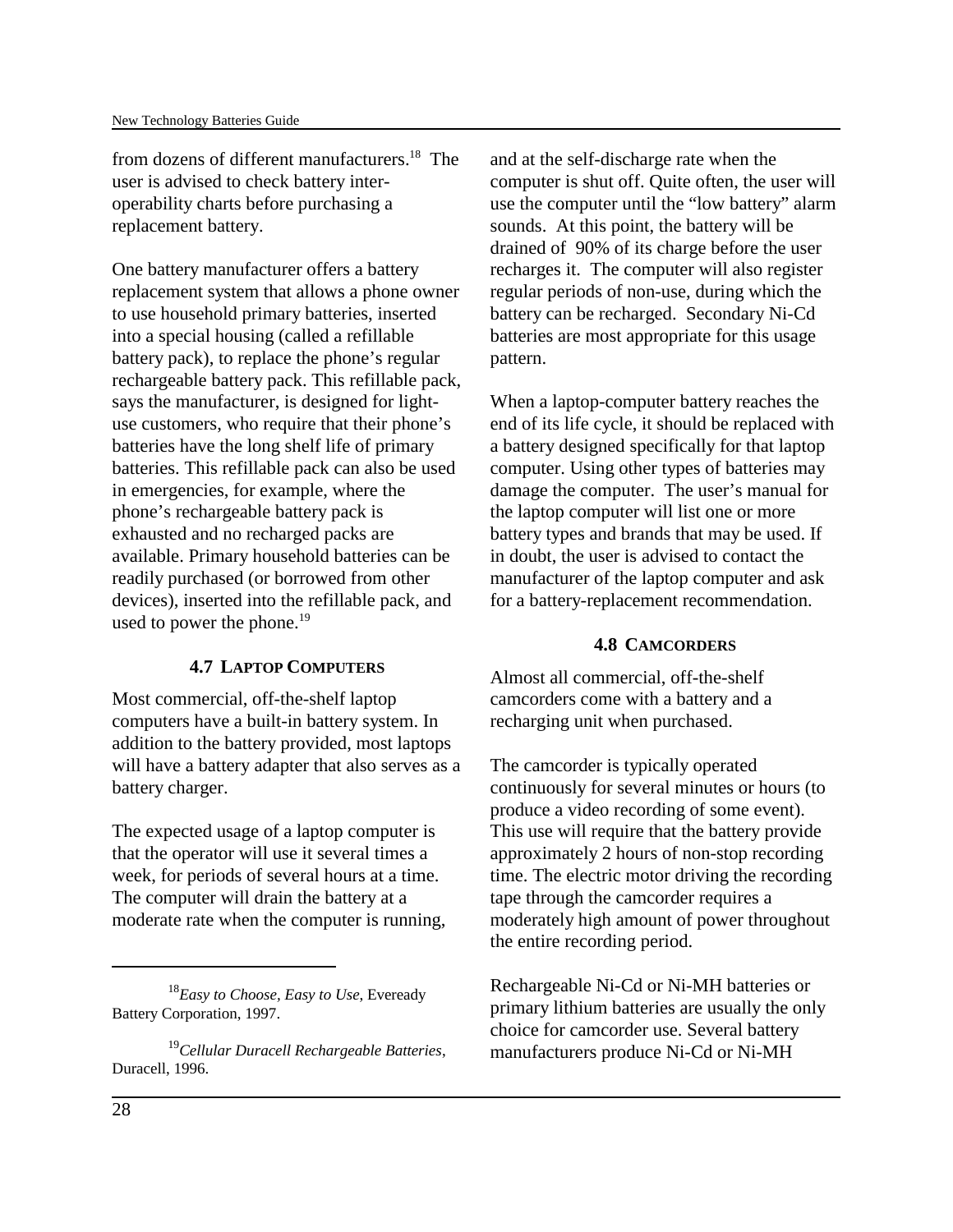batteries that are specially designed for use in camcorders. Due to the lack of sufficient standardization for these kind of batteries, the battery manufacturers must design and sell approximately 20 different camcorder batteries to fit at least 100 models of camcorders from over a dozen manufacturers.20

Camcorder batteries are usually designed to provide 2 hours of service, but larger batteries are available that can provide up to 4 hours of service.

Lithium camcorder batteries can provide three to five times the energy of a single cycle of secondary Ni-Cd batteries. These lithium batteries, however, are primary batteries and must be properly disposed of at the end of their life cycle. Secondary lithium-ion camcorder batteries are being developed.

# **4.9 SUMMARY**

There are six varieties of batteries in use, each with its own advantages and disadvantages. Below is a short summary of each variety:

**E** Lead-Acid -- Secondary lead-acid batteries are the most popular worldwide. Both the battery product and the manufacturing process are proven, economical, and reliable.

\_ **Nickel-Cadmium --** Secondary Ni-Cd batteries are rugged and reliable. They exhibit a high-power capability, a wide operating temperature range, and a long cycle life. They have a self-discharge rate of approximately 1% per day.

 $\bullet$  **Alkaline --** The most commonly used primary cell (household) is the zinc-alkaline manganese dioxide battery. They provide more power-per-use than secondary batteries and have an excellent shelf life.

\_ **Rechargeable Alkaline --** Secondary alkaline batteries have a long shelf life and are useful for moderate-power applications. Their cycle life is less than most other secondary batteries.

■ **Lithium Cells --** Lithium batteries offer performance advantages well beyond the capabilities of conventional aqueous electrolyte battery systems. However, lithium batteries are not widely used because of safety concerns.

 $\bullet$  **Thermal Batteries --** These are special batteries that are capable of providing very high rates of discharge for short periods of time. They have an extremely long shelf life, but, because of the molten electrolyte and high operating temperature, are impractical for most household uses.

<sup>20</sup>*Camcorder Battery Pocket Guide*, Eveready Battery Company, 1996.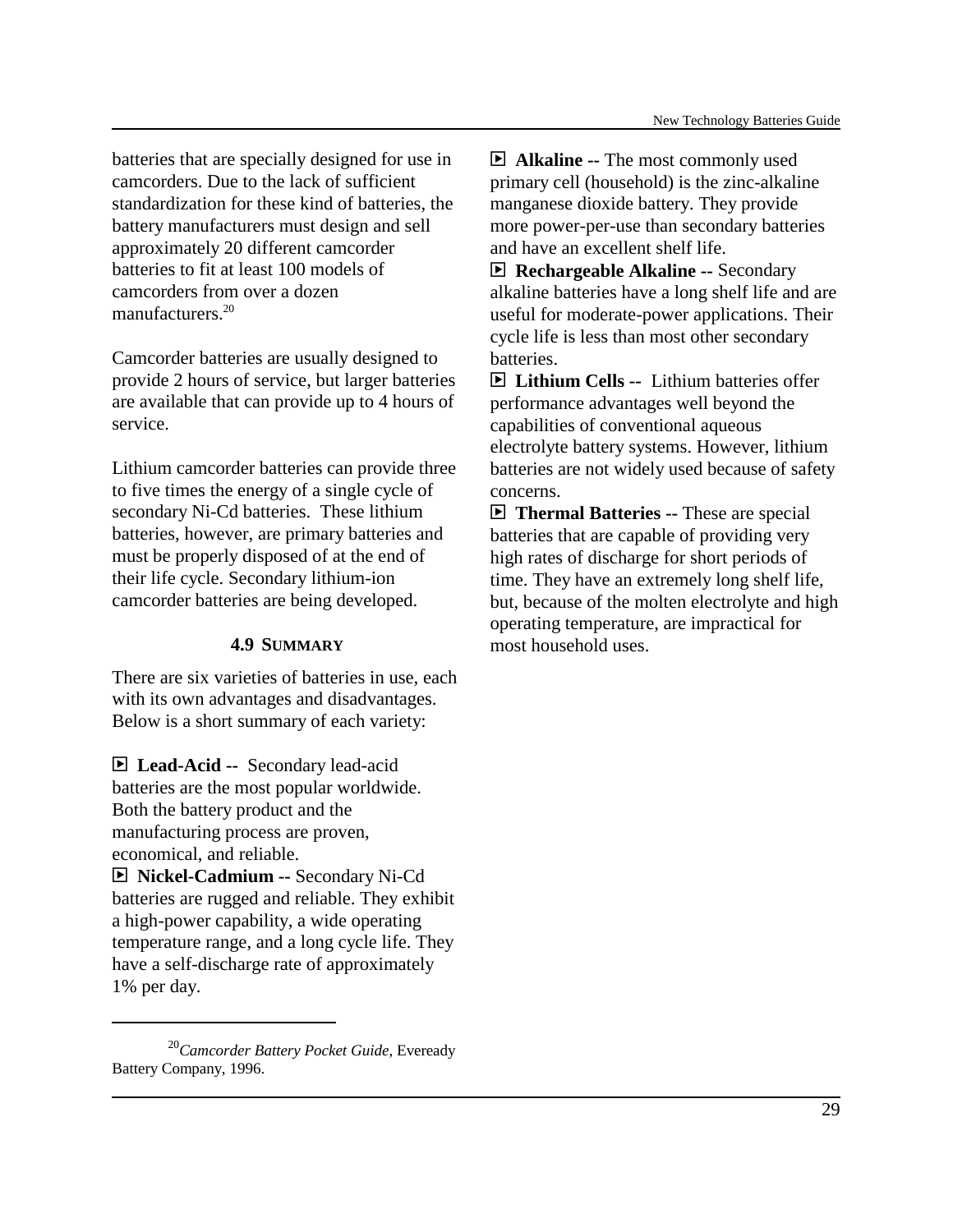New Technology Batteries Guide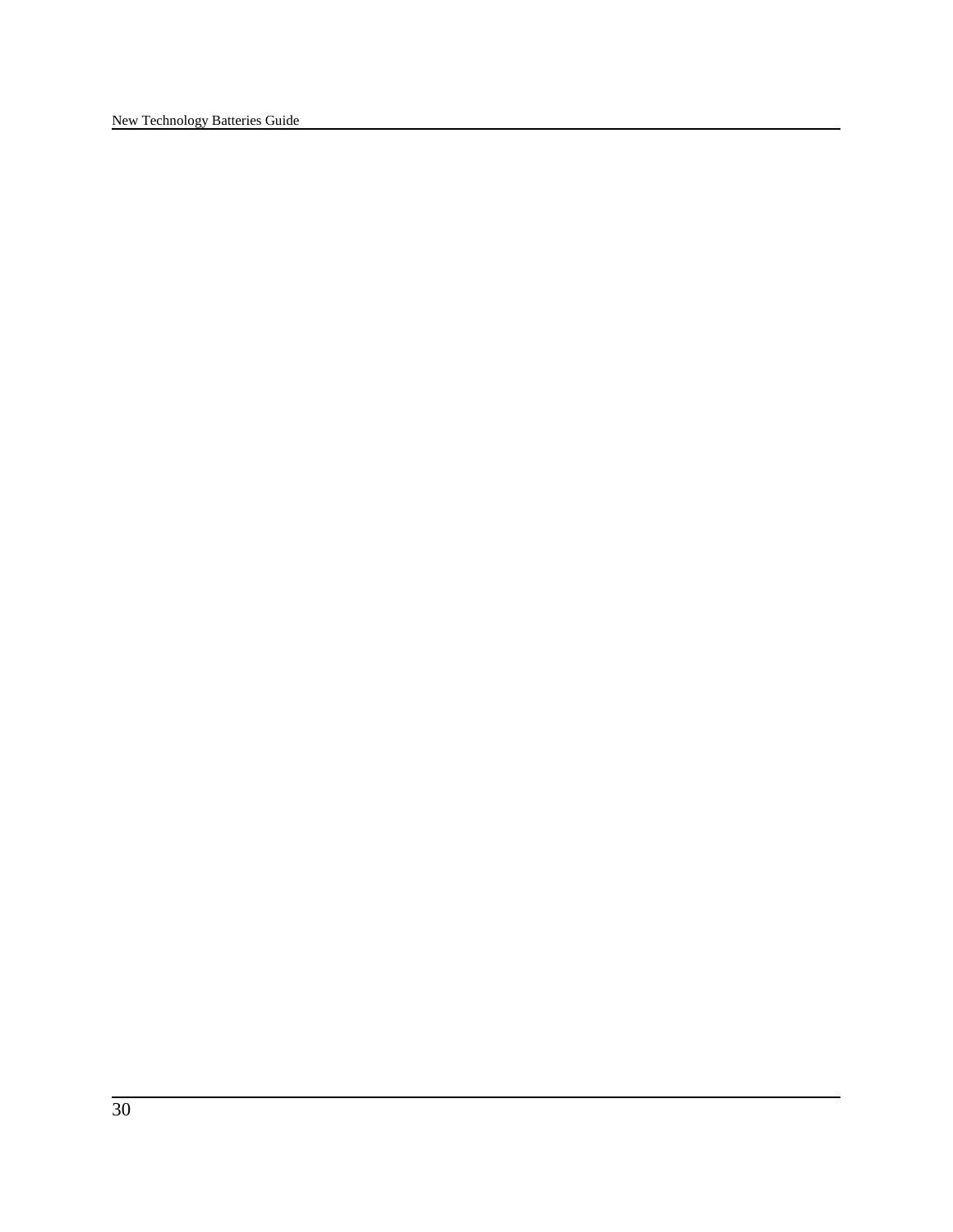# **5. Battery Handling and Maintenance**

The following guidelines offer specific advice on battery handling and maintenance. This advice is necessarily not all inclusive. Users are cautioned to observe specific warnings on individual battery labels and to use common sense when handling batteries.

#### **5.1 BATTERY DANGERS**

- $\checkmark$  To get help, should someone swallow a battery, immediately call **The National Battery Ingestion Hot Line** collect at (202) 625-3333. Or, call **911** or a state/local **Poison Control Center**.
- $\triangleright$  Batteries made from lead (or other heavy metals) can be very large and heavy and can cause damage to equipment or injuries to personnel if improperly handled.
- $\vee$  When using lithium batteries, a "Lith-X" or D-Class fire extinguisher should always be available. Water-based extinguishers must **not** be used on lithium of any kind, since water will react with lithium and release large amounts of explosive hydrogen.
- $\ddot{\mathbb{Z}}$  Before abusively testing a battery, contact the manufacturer of the battery to identify any potential dangers.
- $\vee$  Vented batteries must be properly ventilated. Inadequate ventilation may result in the build up of volatile gases,

which may result in an explosion or asphyxiation.

- $\mathbb{Z}^*$  Do not attempt to solder directly onto a terminal of the battery. Attempting to do so can damage the seal or the safety vent.
- $\mathbb{Z}$  When disconnecting a battery from the device it is powering, disconnect one terminal at a time. If possible, first remove the ground strap at its connection with the device's framework. Observing this sequence can prevent an accidental short circuit and also avoid risking a spark at the battery. In most late-model, domestic automobiles, the battery terminal labeled "negative" is usually connected to the automobile's framework.
- $\mathbb{Z}$  Do not attempt to recharge primary batteries. This kind of battery is not designed to be recharged and may overheat or leak if recharging is attempted.
- $\vee$  When recharging secondary batteries, use a charging device that is approved for that type of battery. Using an approved charging device can prevent overcharging or overheating the battery. Many chargers have special circuits built into them for correctly charging specific types of batteries and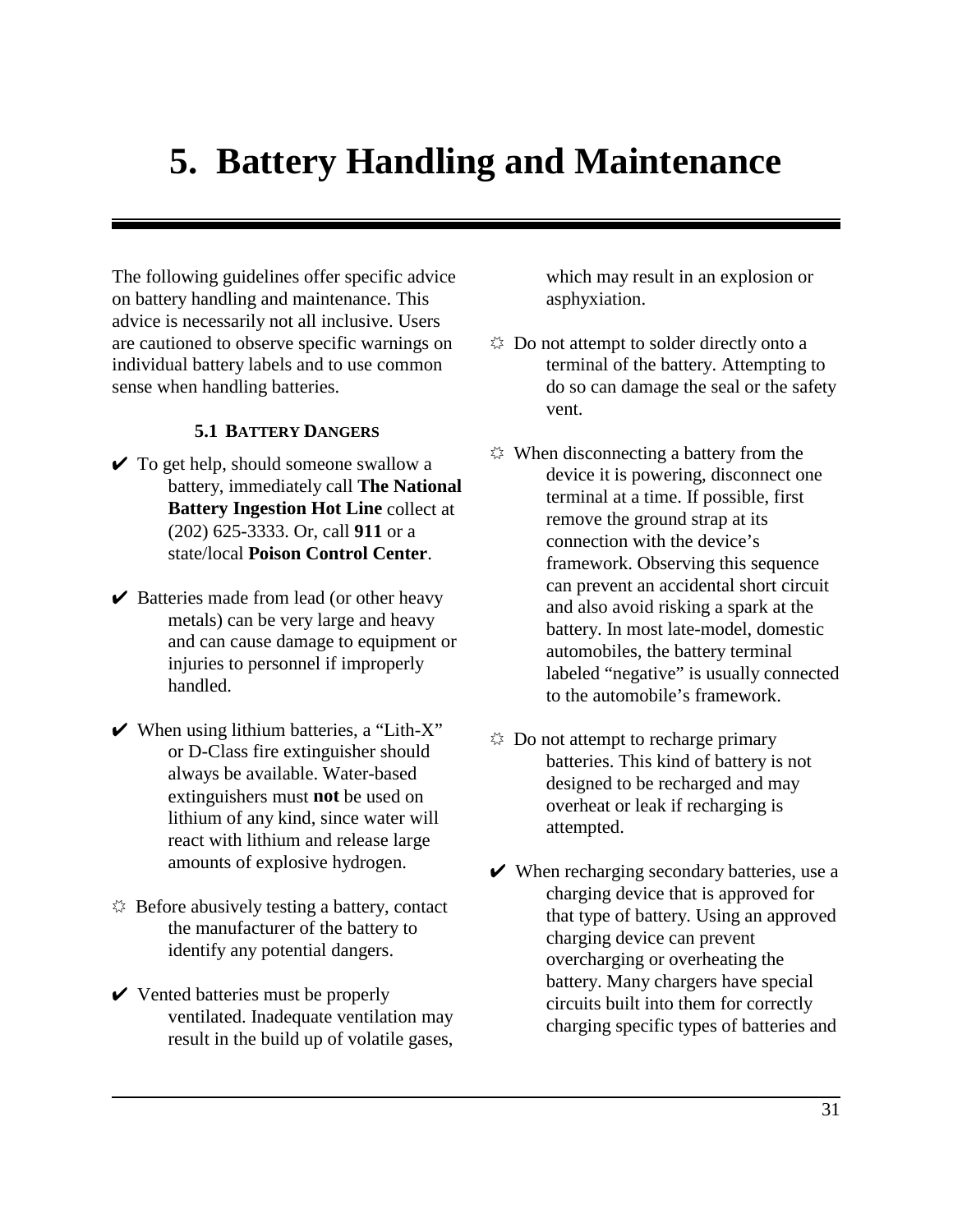will not work properly with other types.

- $\stackrel{\leftrightarrow}{\sim}$  Do not use secondary (rechargeable) batteries in smoke detectors. Secondary batteries have a high selfdischarge rate. Primary batteries have a much longer shelf life and are much more dependable in emergencies. Consult the smoke detector's user manual for the recommended battery types.
- $\mathbb{Z}^*$  Do not attempt to refill or repair a worn-out or damaged battery.
- $\mathbb{R}^n$  Do not allow direct bodily contact with battery components. Acidic or alkaline electrolyte can cause skin irritation or burns. Electrode materials such as mercury or cadmium are toxic. Lithium can cause an explosion if it comes into contact with water. Other components can cause a variety of short-term (irritation and burns) or long-term (nerve damage) maladies.
- $\ddot{\mathbb{C}}$  Do not lick a 9 V battery to see if it is charged. You will, of course, be able to determine whether or not the battery is charged, but such a test may result in a burn that may range from simply uncomfortable to serious.
- $\mathbb{Z}^*$  Do not dispose of batteries in a fire. The metallic components of the battery will not burn and the burning electrolyte may splatter, explode, or release toxic fumes. Batteries may be disposed of, however, in industrial incinerators that are approved for the disposal of batteries.
- $\ddot{\mathbb{Z}}$  Do not carry batteries in your pocket. Coins, keys, or other metal objects can short circuit a battery, which can cause extreme heat, acid leakage, or an explosion.
- $\mathbb{Z}$  Do not wear rings, metal jewelry, or metal watchbands while handling charged cells. Severe burns can result from accidentally short circuiting a charged cell. Wearing gloves can reduce this danger.
- $\mathbb{Z}$  Do not use uninsulated tools near charged cells. Do not place charged cells on metal workbenches. Severe arcing and overheating can result if the battery's terminals are shorted by contact with such metal objects.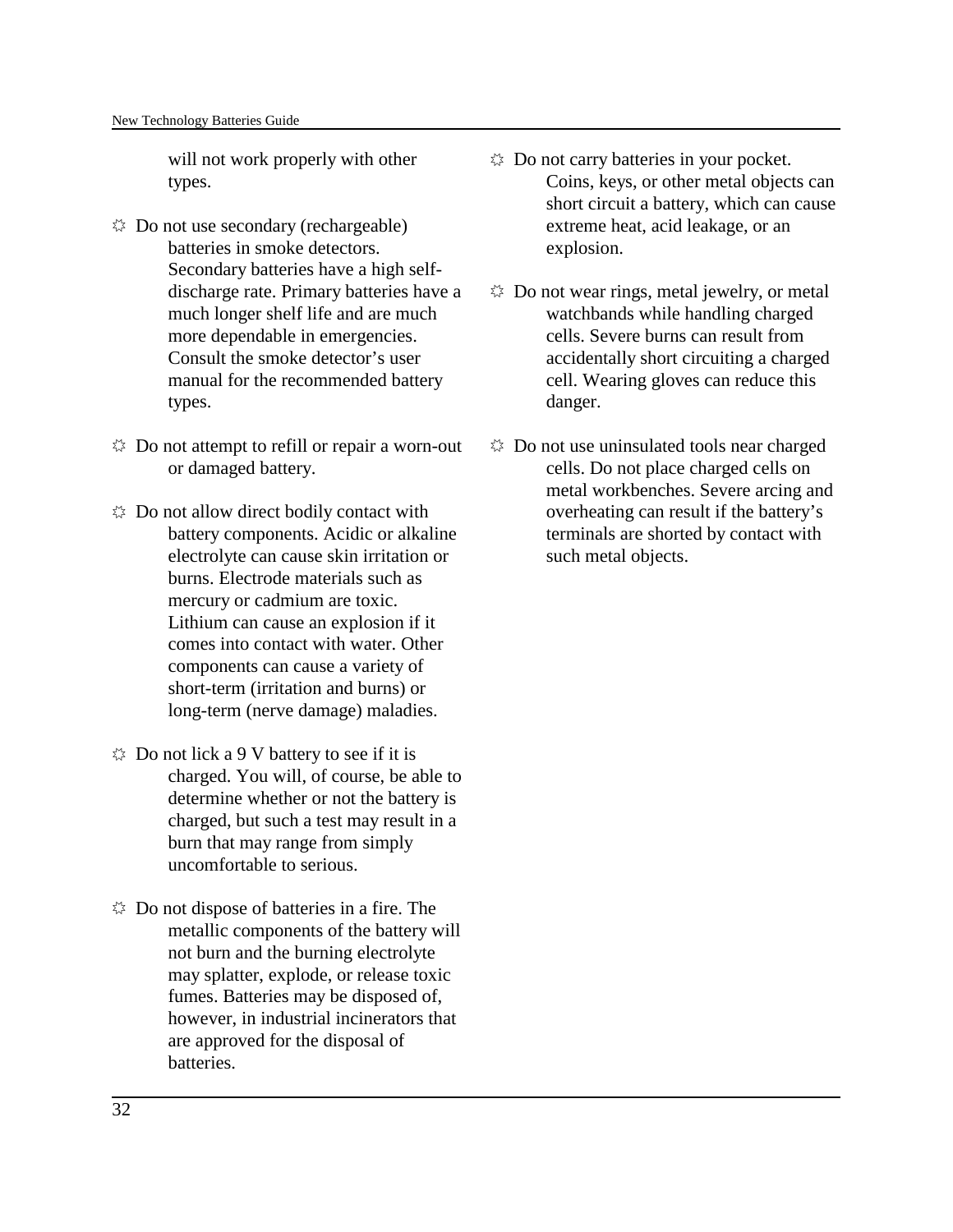# **The Straight Dope**

by Cecil Adams, *The Chicago Reader*

*Is it true that refrigerating batteries will extend shelf life? If so, why does a cold car battery cause slower starts? The answer will help me sleep better. — Kevin C., Alexandria, Virginia*

Whatever it takes, dude. Refrigerating batteries extends shelf life because batteries produce electricity through a chemical reaction. Heat speeds up any reaction, while cold slows it down. Freeze your [car battery] and you'll extend its life because the juice won't leak away—but it'll also make those volts a little tough to use right away. That accounts for the belief occasionally voiced by mechanics that if a battery is left on the garage floor for an extended period, the concrete will "suck out the electricity." It does nothing of the kind, but a cold floor will substantially reduce a battery's output. The cure: warm it up first.

(Reprinted, with permission, from *Return of the Straight Dope*. ©1994 Chicago Reader, Inc.)

# **5.2 EXTENDING BATTERY LIFE**

- $\vee$  Read the instructions for the device before installing batteries. Be sure to orient the battery's positive and negative terminals correctly when inserting them.
- $\triangleright$  In a device, use only the type of battery that is recommended by the manufacturer of the device.
- $\checkmark$  To find a replacement battery that works with a given device, call the manufacturer of the device or ask the retailer to check the manufacturer's battery cross-reference guide.
- $\checkmark$  Store batteries in a cool, dark place. This helps extend their shelf life. Refrigerators are convenient locations. Although some battery manufacturers say that refrigeration has no positive effect on battery life, they say it has no negative effect either. Do not store batteries in a freezer. Always let batteries come to room temperature before using them.
- $\checkmark$  Store batteries in their original boxes or packaging materials. The battery manufacturer has designed the packaging for maximum shelf life.
- $\vee$  When storing batteries, remove any load or short circuit from their terminals.
- $\vee$  When storing battery-powered devices for long periods (*i.e.,* more than a month), remove the batteries. This can prevent damage to the device from possible battery leakage. Also, the batteries can be used for other applications while the batteries are still "fresh."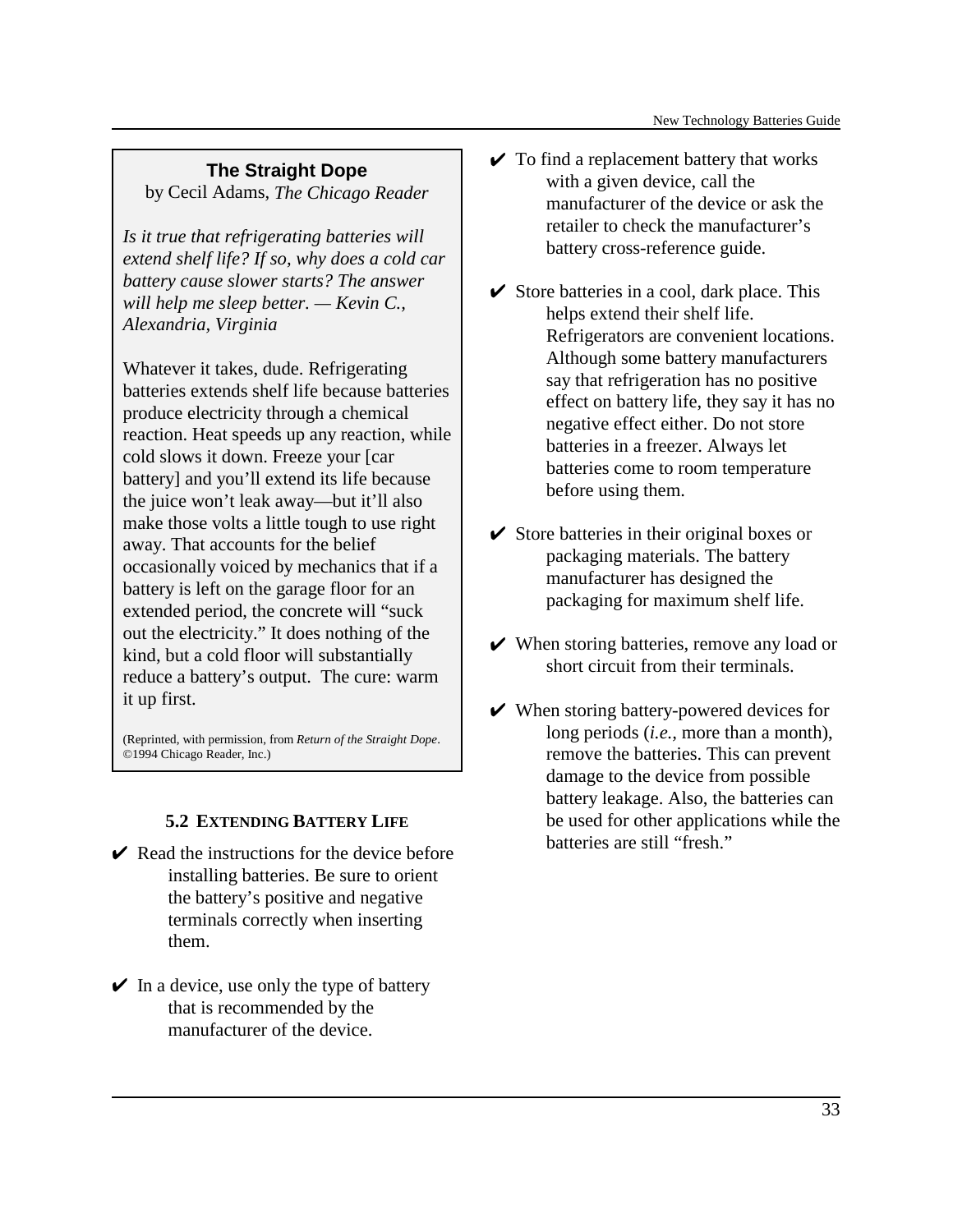- $\vee$  Use a marking pen to indicate, on the battery casing, the day and year that the battery was purchased. Also, keep track of the number of times the battery has been recharged. Avoid writing on or near the battery terminals.
- $\triangleright$  Do not mix batteries from different manufacturers in a multi-cell device (*e.g.,* a flashlight). Small differences in voltage, current, and capacity, between brands, can reduce the average useful life of all the batteries.
- $\vee$  When using secondary batteries in a multicell device (*e.g.*, a flashlight), try to use batteries of the same age and similar charging histories. This kind of matching will make it more likely that all the batteries will discharge at the same rate, putting less stress on any individual battery.
- $\vee$  When using single-cell rechargeable Ni-Cd batteries, be sure to discharge the cell completely before recharging it, thus counteracting the "memory" effect.
- $\checkmark$  Secondary Ni-Cd batteries can sometimes be reconditioned to reduce the impact of "memory" effects. Completely discharge the battery and recharge it several times.
- $\mathbb{Z}$  Do not use batteries in high-temperature situations (unless the battery is designed for that temperature range). Locate batteries as far away from heat sources as possible. The electrical potential of the battery will degrade rapidly if it is exposed to temperatures

higher than those recommended by the manufacturer.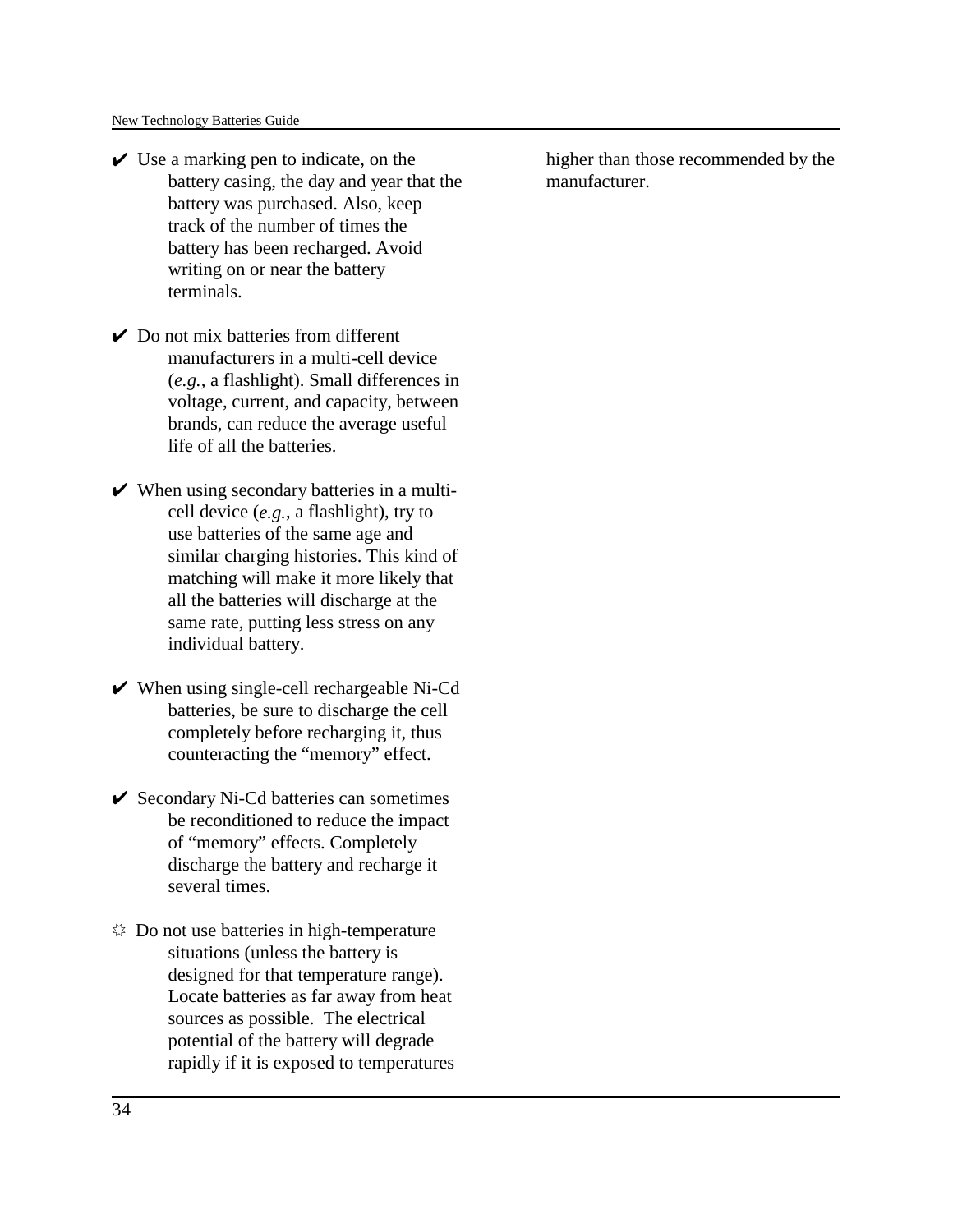# **6. Battery Chargers and Adapters**

### **6.1 BATTERY CHARGERS**

Secondary (rechargeable) batteries require a battery charger to bring them back to full power. The charger will provide electricity to the electrodes (opposite to the direction of electron discharge), which will reverse the chemical process within the battery, converting the applied electrical energy into chemical potential energy.

of battery, will be able to charge correctly any brand of battery of that same *size* and *type*.

Do not, however, use a charger designed for one *type* of battery to charge a different *type* of battery, even if the sizes are the same. For example, do not use a charger designed for charging "D"-sized Ni-Cd batteries to charge "D"-sized rechargeable alkaline batteries. If in

> doubt, use *only* the exact charger recommended by the battery manufacturer.

Recharging a battery without a recommended charger is dangerous. If too much current is supplied, the battery may overheat, leak, or explode. If not enough current is applied, the battery may never become fully charged, since the self-discharge rate of the battery will nullify the charging effort.

It is not recommended that battery users design and build their own charging units. Many low-cost chargers are available off-the-shelf

that do a good job of recharging batteries. Specific, off-the-shelf chargers are identified and recommended, by each of the major battery manufacturers, for each type of secondary battery they produce.

| Description          | <b>Charge Rate</b><br>(Amperes) | <b>Nominal Charge</b><br>Time (Hours) |  |
|----------------------|---------------------------------|---------------------------------------|--|
| Standby<br>(Trickle) | 0.01 C to 0.03 C                | 100 to 33                             |  |
| Slow<br>(Overnight)  | $0.05 C$ to $0.1 C$             | 20 to 10                              |  |
| Quick                | 0.2 C to 0.5 C                  | 5 to 2                                |  |
| Fast                 | 1 C and more                    | 1 and less                            |  |

"C" is the theoretical current needed to completely charge the fully discharged battery in one hour.

Batteries should only be recharged with chargers that are recommended, by the manufacturer, for that particular type of battery. In general, however, battery-industry standards ensure that any off-the-shelf battery charger, specified for one brand, size, and type

**Table 7**. Charge Rate Descriptions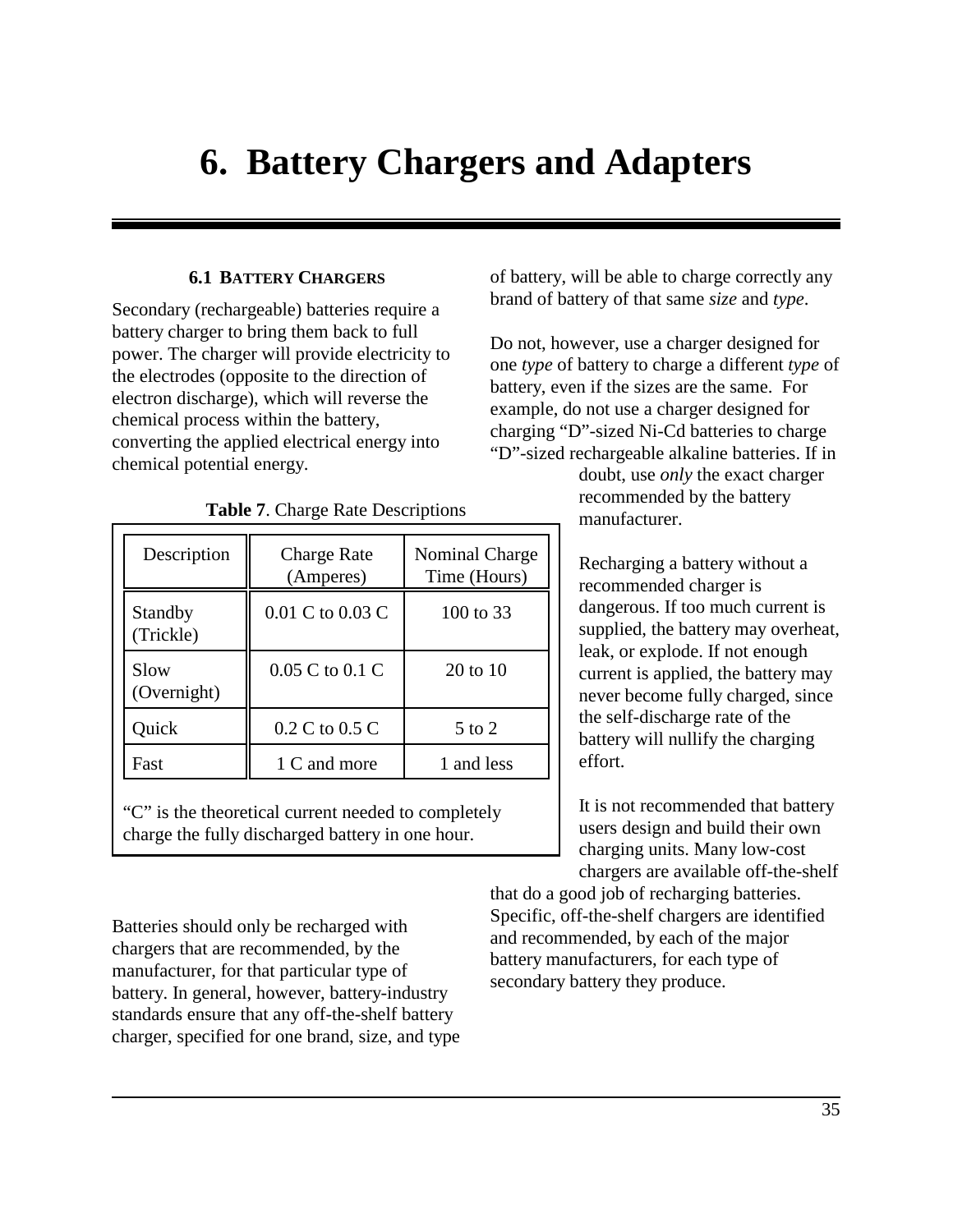#### **6.2 CHARGE RATES**

The current that a charger supplies to the battery is normally expressed as a fraction of the theoretical current (for a given battery) needed to charge the battery completely in 1 hour. This theoretical current is called the nominal battery capacity rating and is represented as "C." For example, a current of 0.1 C is that current which, in 10 hours, theoretically, would recharge the battery fully. **Table 7** shows some common charging rates for various styles of recharging.

#### **6.3 CHARGING TECHNIQUES**

In general, lower charge rates will extend the overall life of the battery. A battery can be

damaged or degraded if too much current is applied during the charging process. Also, when a battery is in the final stages of

charging, the current must be reduced to prevent damage to the battery. Many chargers offer current-limiting devices that will shut off or reduce the applied current when the battery reaches a certain percent of its charged potential.

Slow charge rates (between 0.05 C and 0.1 C) are the most-often recommended charge rate, since a battery can be recharged in less than a day, without significant probability of damaging or degrading the battery. Slow charge rates can be applied to a battery for an indefinite period of time, meaning that the battery can be connected to the charger for days or weeks with no need for special shutoff or current-limiting equipment on the charger.

Trickle chargers (charge rates lower than 0.05 C) are generally insufficient to charge a battery. They are usually only applied after a battery is fully charged (using a greater charge rate) to help offset the self-discharge rate of the battery. Batteries on a trickle charger will maintain their full charge for months at a time. It is usually recommended that batteries on a trickle charger be fully discharged and recharged once every 6 to 12 months.

Quick and fast charging rates (over 0.2 C) can be used to charge many kinds of secondary batteries. In such cases, however, damage or deterioration can occur in the battery if these high charge rates are applied after the battery has approximately 85% of its charge restored.

*The key issue in charging a battery is knowing when to stop charging.*

Many quick and fast chargers will have currentlimiters built into them that will slowly reduce the current as the

battery is charged, thereby preventing most of this deterioration.

The recharge times shown in **Table 7** may be somewhat lower than the actual times required to recharge batteries at the associated charge rates. Various elements, such as temperature, humidity, initial charge state, and the recharge history of the cell, will each act to extend the time needed to charge the cell fully.

#### **6.4 CHARGING LEAD-ACID BATTERIES**

Constant potential charging, with current limiting, is usually recommended for sealed lead-acid cells. Due to the sloping voltage profile of a lead-acid battery, the voltage of the battery is a reliable indicator of its state of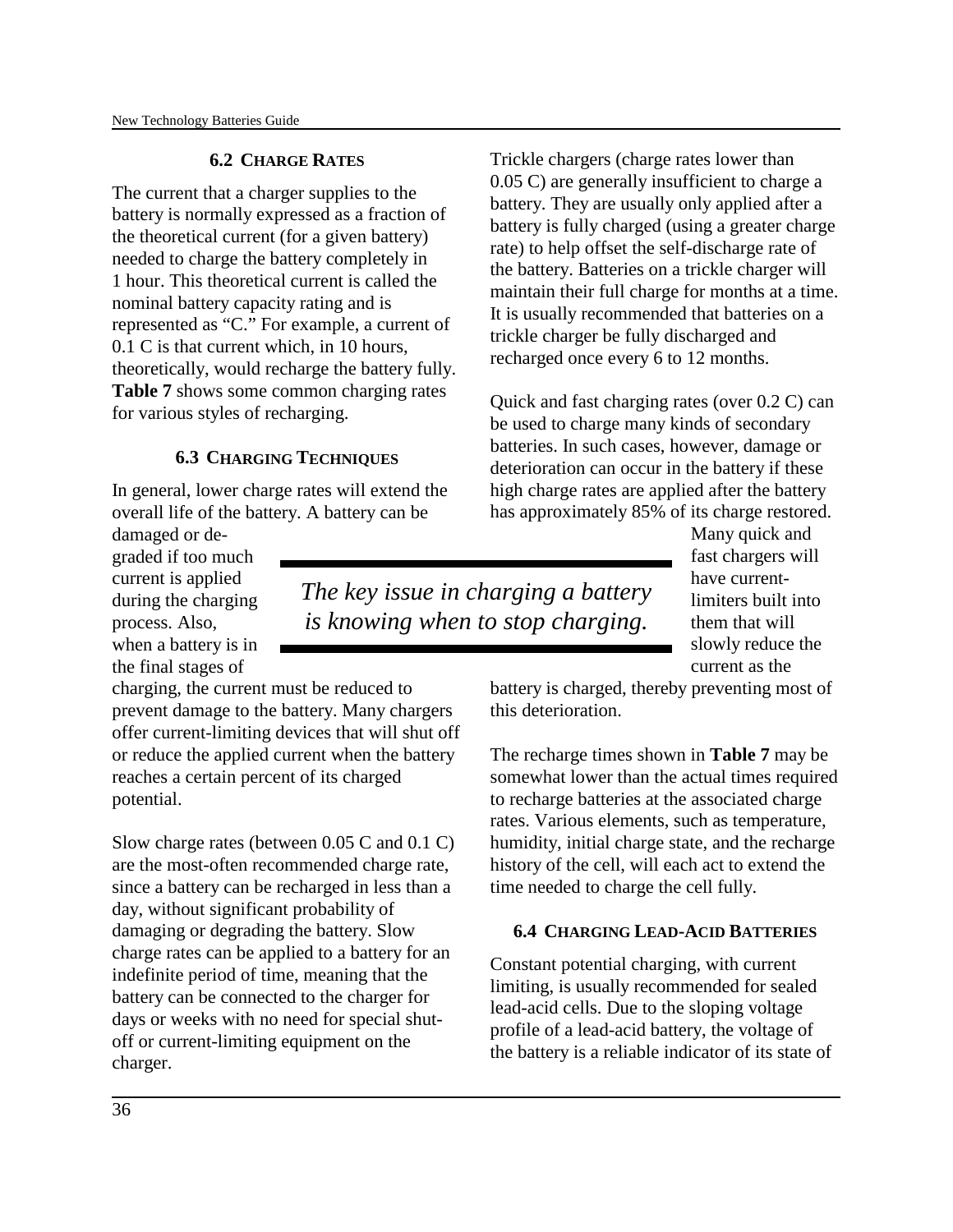charge. Current limiting may be accomplished through the use of a current-limiting resistor. One manufacturer uses a miniature light bulb as a current-limiting resistor. The brightness of the bulb will provide a visual indication of the state of charge of the battery. In modern practice, however, current limiting is accomplished with integrated circuits.

# **6.5 CHARGING NI-CD BATTERIES**

During their recharge cycle, nickel-cadmium batteries react in a manner different from other batteries. Nickel-cadmium batteries will actually absorb heat during the first 25% of the charge cycle (as opposed to most secondary batteries, which generate heat all through their recharge cycle). Beyond that first quarter of the charge cycle, a Ni-Cd battery will generate heat. If constant current is applied past the point when the battery reaches approximately 85% of its fully charged state, the excess heat will cause "thermal runaway" to occur. Under thermal runaway conditions, the excess heat in the battery will cause its voltage to drop. The drop in voltage will cause the charge rate to increase (according to Ohm's Law), generating more heat and accelerating the cycle. The temperature and internal pressure of the battery will continue to rise until permanent damage results.

When using trickle or slow chargers to charge Ni-Cd batteries, the heat build-up is minimal and is normally dissipated by atmospheric convection before thermal runaway can occur. Most chargers supplied with, or as a part of, rechargeable devices (sealed flashlights, minivacuums, *etc.*) are slow chargers.

Quick or fast battery chargers, designed especially for Ni-Cd batteries, will usually have a temperature sensor or a voltage sensor that can detect when the battery is nearing thermal-runaway conditions. When nearrunaway conditions are indicated, the charger will reduce or shut off the current entering the battery.

# **6.6 TIMED-CHARGE CHARGING**

Most charging methods, described so far in this guide, allow the user to begin charging a cell regardless of its current state of charge. One additional method can be used to charge Ni-Cd cells, but only if the cell is *completely* discharged. It is called the timed-charged method.

One characteristic of Ni-Cd cells is that they can accept very large charge rates (as high as 20 C), provided that the cell is not forced into an overcharge condition.

The timed-charge charger will provide highrate current to the cell for a very specific period. A timer will then cut off the charging current at the end of that period. Some cells can be charged completely in as little as 10 minutes (as opposed to 8 hours on a slow charger).

Great care should be exercised when using a timed-charge charger, because there is no room for error. If the cell has any charge in it at all at the beginning of the charge cycle, or if the cell's capacity is less than anticipated, the cell can quickly reach the fully charged state, proceed into thermal-runaway conditions, and cause the explosion or destruction of the cell.

Some timed-charge chargers have a special circuit designed to discharge the cell completely before charging it. These are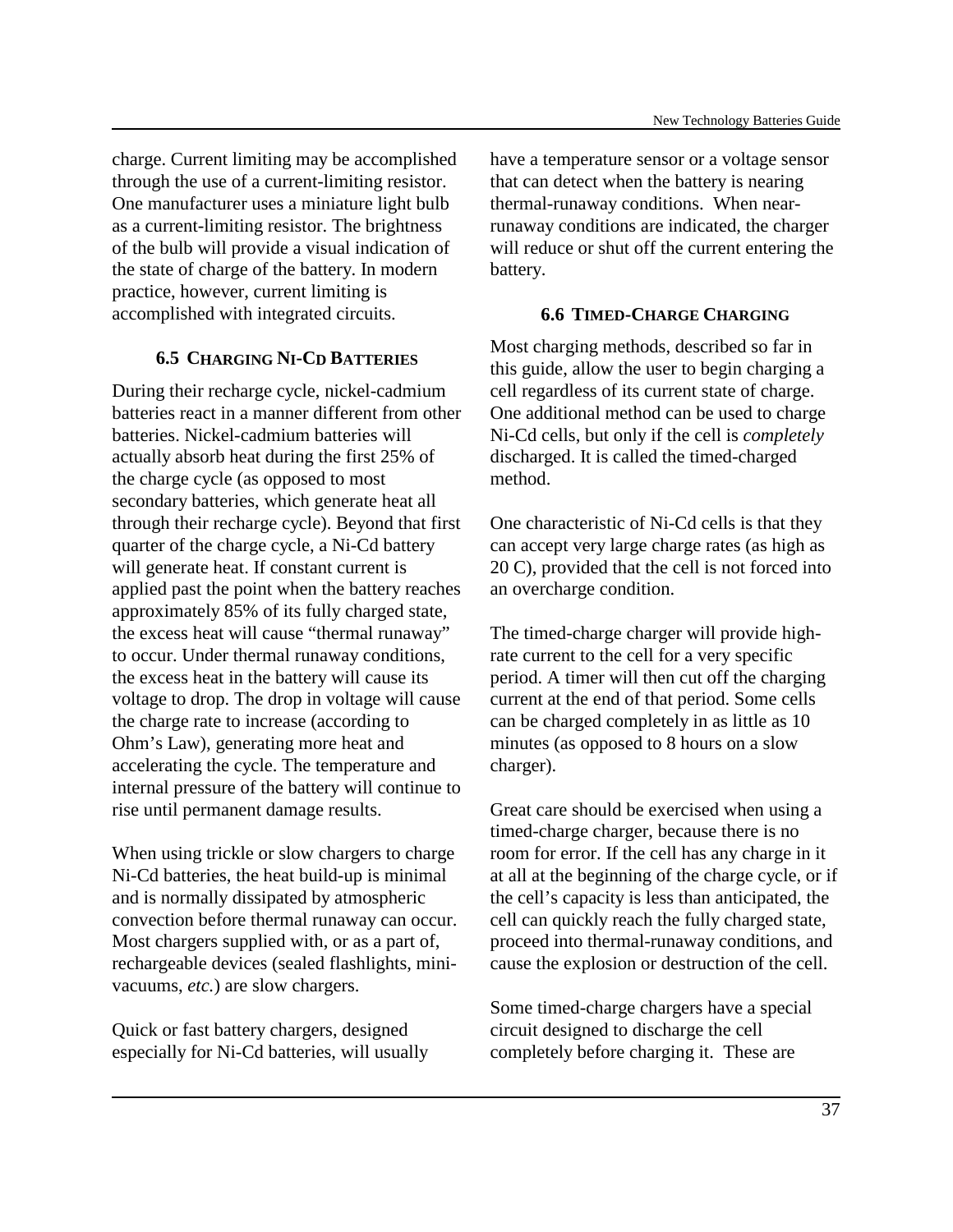called dumped timed-charge chargers, since they dump any remaining charge before applying the timed charge.

# **6.7 PULSED CHARGE-DISCHARGE CHARGERS**

This method of charging Ni-Cd cells applies a relatively high charge rate (approximately 5 C) until the cell reaches a voltage of 1.5 V. The charging current is then removed and the cell is rapidly discharged for a brief period of time (usually a few seconds). This action depolarizes the cell components and dissipates any gaseous buildup within the cell. The cell is then rapidly charged back to 1.5 V. The process is repeated several more times until the cell's maximum charge state is reached.

Unfortunately, this method has some difficulties. The greatest difficulty is that the maximum voltage of a Ni-Cd cell will vary with several outside factors such as the cell's recharge history and the ambient temperature at the charger's location. Since the cell's maximum potential voltage is variable, the level to which it must be charged is also variable. Integrated circuits are being designed, however, that may compensate for such variations.

# **6.8 CHARGING BUTTON BATTERIES**

Secondary cylindrical (household) cells will usually have a safety seal or vent built into them to allow excess gases, created during the charging process, to escape. Secondary, button-type batteries do not have such seals and are often hermetically sealed.

When cylindrical cells are overcharged, excess gases are vented. If a button battery is inadvertently overcharged, the excess gases

cannot escape. The pressure will build up and will damage the battery or cause an explosion. Care should be taken not to overcharge a secondary button battery.

# **6.9 INTERNAL CHARGERS**

For some applications, the charger may be provided, by the battery manufacturer, as an integral part of the battery itself. This design has the obvious advantage of ensuring that the correct charger is used to charge the battery, but this battery-charger combination may result in size, weight and cost penalties for the battery.

# **6.10 BATTERY TESTERS**

A battery tester is a device that contains a small load and attaches across the terminals of a battery to allow the user to see if the battery is sufficiently charged. A simple battery tester can be made from a flashlight bulb and two pieces of wire. Flashlight bulbs are ideal for testing household batteries, since the voltage and current required to light the bulb is the same as that of the battery. This kind of flashlight-bulb tester can also be used to drain a secondary battery safely before fully charging it.

Some off-the-shelf household batteries are sold with their own testers. These testers are attached to the packaging material or to the battery itself. The active conductor in the tester is covered by a layer of heat-sensitive ink. As the ends of the tester are pressed against the battery terminals, a small amount of current will flow through the material under the ink, heating it. The heating will cause the ink to change color, indicating that the battery still has energy.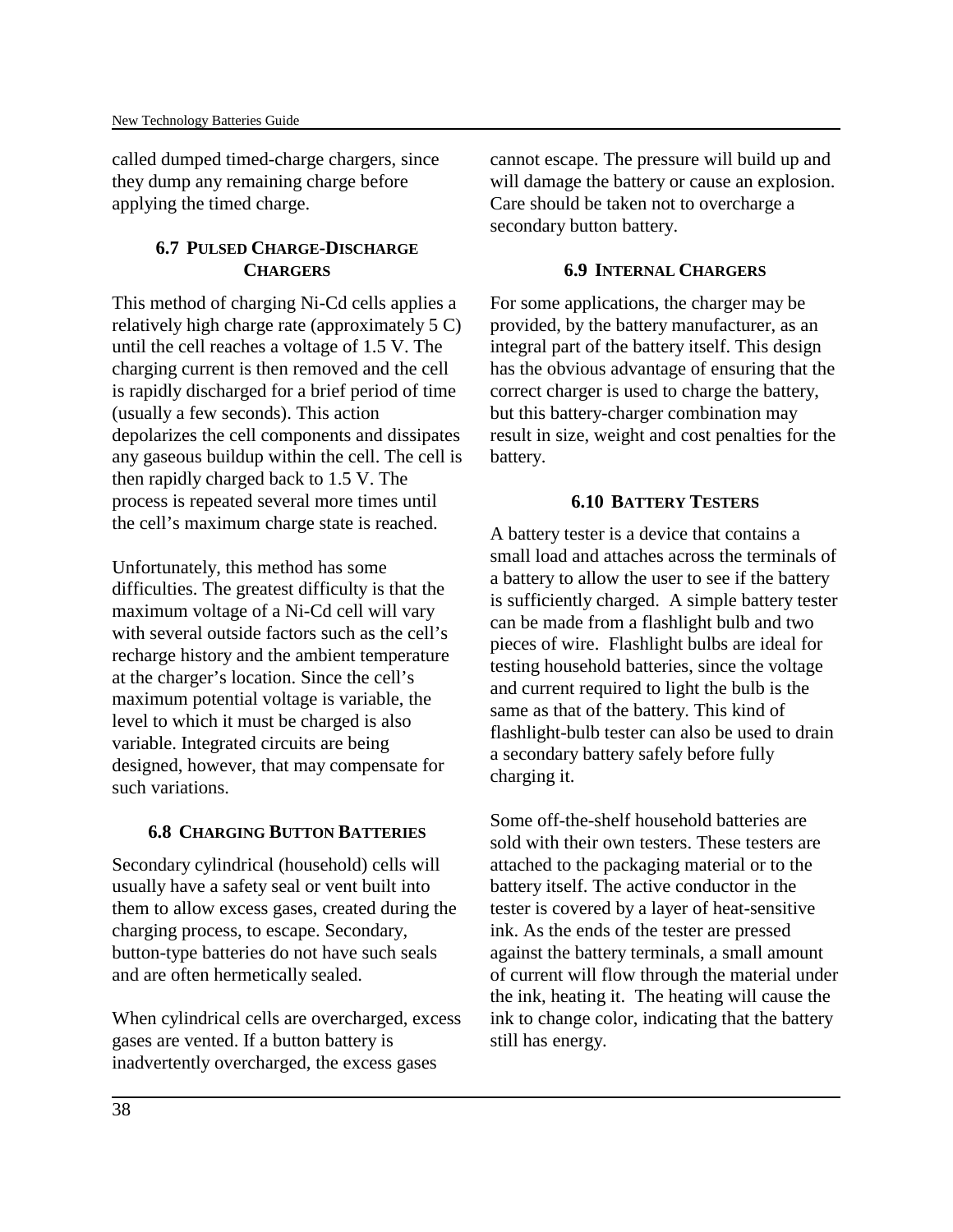Using a simple battery tester to test a Ni-Cd battery can be somewhat misleading, since a Ni-Cd battery has a flat voltage profile. The tester will indicate near-maximum voltage whether the battery is 100% charged or 85% discharged.

# **6.11 "SMART" BATTERIES**

Many battery-powered devices require the use of multi-cell battery packs (*i.e.*, several ordinary battery cells strapped together to be used as a single unit). The individual cells cannot be charged or measured separately, without destroying the battery pack.

A new development in rechargeable battery technology is the use of microelectronics in battery-pack cases to create "intelligent" battery packs. These "smart" battery packs contain a microprocessor, memory, and sensors that monitor the battery's temperature, voltage, and current. This information can be relayed to the device (if the device is designed to accept the information) and used to calculate the battery's state of charge at any time or to predict how much longer the device can operate. The microprocessor on a battery pack may also record the history of the battery and display the dates and number of times that it has been charged.

To get the maximum potential from a secondary battery, the user must adopt a strict regimen of noting certain information about the battery and acting upon that information. For example, if a battery is already partially discharged, using it in a device will obviously not allow the device to be used for its entire duty cycle. Attempting to charge a battery when the ambient temperature is too high is another example of suboptimal battery usage,

since the battery will not hold as much charge as it would have had it been charged at the recommended temperature.

Most battery users are not sufficiently diligent in matters of battery maintenance. "Smart" batteries allow the battery itself to record all pertinent information and make it available to the user at a glance.

# **6.12 END OF LIFE**

All secondary batteries will eventually fail due to age, expended components, or physical damage. A battery, when properly maintained, will fail through gradual loss of capacity. To the user, this gradual failure will appear as a frequent need to change and charge the batteries. Sudden failure, usually due to physical abuse, will prevent the battery from holding any charge at all.

The physical manifestations of a gradual failure of the battery can be seen as a degradation of the separator material, dendritic growth or other misshapening of the electrodes, and permanent material loss of the active components.

The physical manifestations of a sudden failure, can be seen as the destruction of the battery components. Open-circuit failure can be induced by an applied shock to or excess vibration of the battery. As a result, the internal components of the battery may become loose or detached, causing a gap in the electrical circuit.

Short-circuit failure can be caused by an applied shock. It can also be caused by overheating or overcharging the battery. In a short-circuit failure, some part of one of the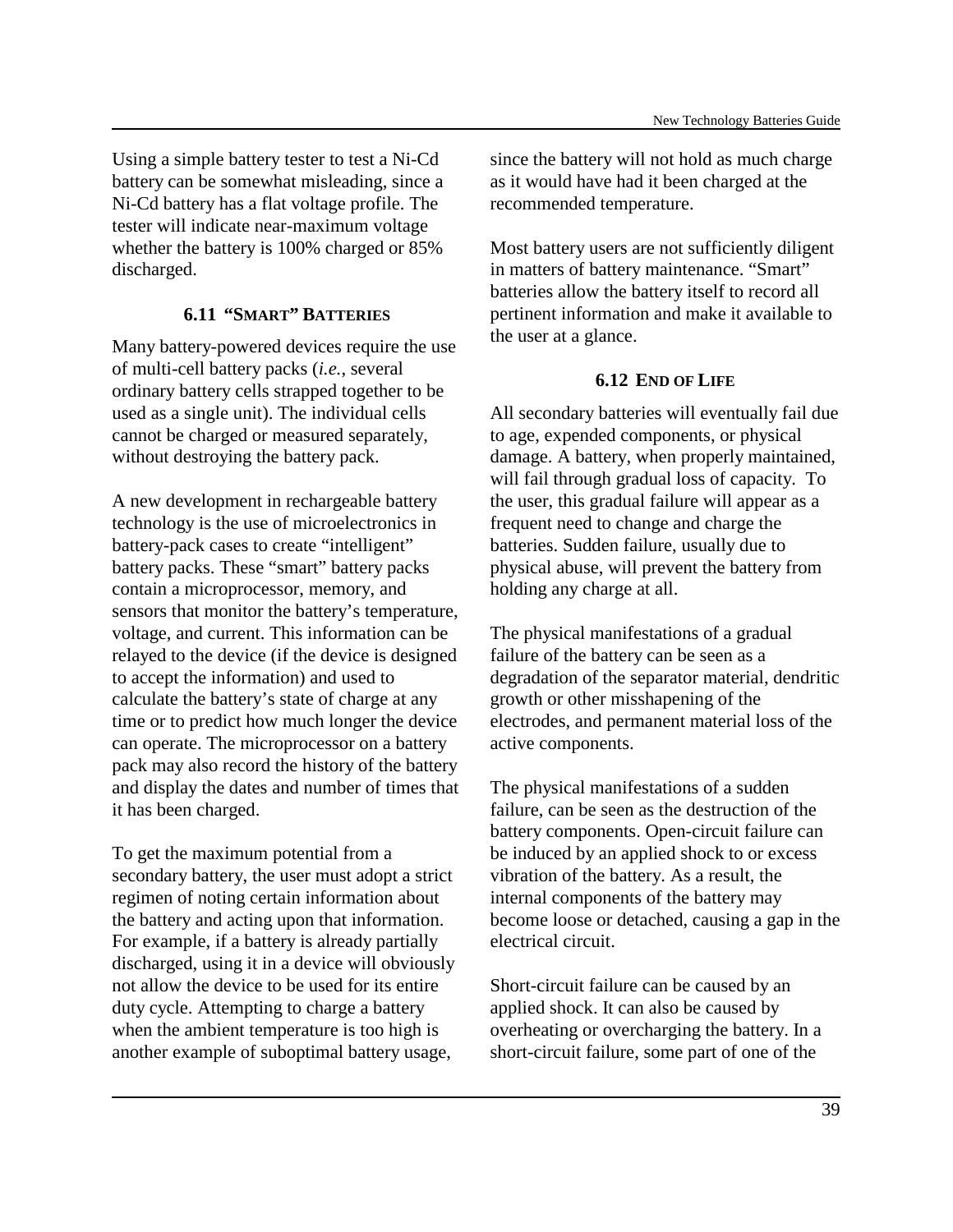electrodes pierces (caused by shock) or grows through (caused by overcharging) the separator material in the electrolyte. This piercing effect will cause the electrical path to be shorted.

If a battery and its replacements seem to be suffering repeated premature failures, in reoccurring and similar circumstances, the failed batteries should be sent to a laboratory for dissection and analysis. The problem may lie in faulty equipment, inappropriate battery usage, or in physical abuse to the device and its batteries. Resolution of the problem will save time and money in future battery designs and applications.

# **6.13 BATTERY ADAPTERS**

A battery adapter is a device that can be used instead of a battery to provide current to a battery-powered device.



Most battery adapters will convert 60 Hz, 110 V, alternating current (*i.e.*, typical house current) into direct current (dc) for use by battery-powered devices. Other adapters are designed to be powered by 12 V automobile batteries, usually by insertion of a plug into the automobile's cigarette lighter.

An adapter will usually have a dc-output plug that is inserted into the battery-powered device to provide dc current to the device.

Usually, manufacturers of the more expensive battery-powered devices (*e.g.*, cellular phones, laptop computers) will provide the customer with a battery adapter designed especially for that device. The adapter will plug into a special connector in the device to provide it power. If designed to do so, the battery adapter will charge the device's batteries as well.

Other manufacturers make generic battery adapters. These adapters will have a batteryshaped appendage that plugs into a batterypowered device in place of a real battery and will provide energy equivalent to a real battery. While this kind of adapter has some advantages (it can be used for *any* battery powered device, it can be used when no charged batteries are available, *etc.*), those advantages are usually outweighed by the disadvantages (the power cord is inconvenient and negates the portability of the device, the battery cover cannot be replaced while the cord is attached, a multiple-battery device would require multiple adapters, *etc.*).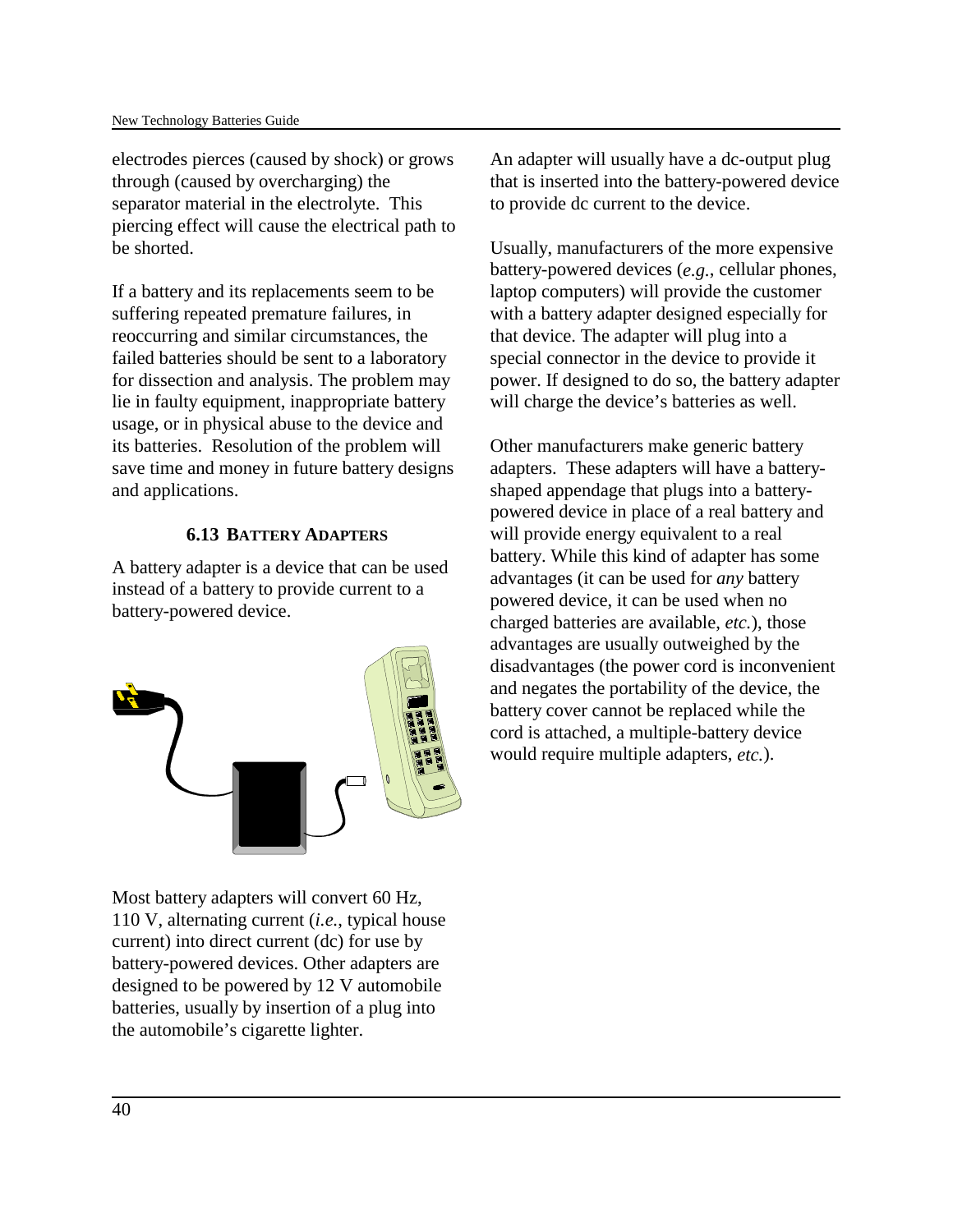# **7. Products and Suppliers**

| <b>Battery Manufacturers</b> | <b>Web Address</b>                          |  |  |
|------------------------------|---------------------------------------------|--|--|
| <b>Battery Engineering</b>   | http://www.batteryeng.com/                  |  |  |
| <b>Duracell Batteries</b>    | http://www.duracell.com/                    |  |  |
| <b>Eveready Batteries</b>    | http://www.eveready.com/                    |  |  |
| Kodak Corporation            | http://www.kodak.com/                       |  |  |
| <b>NEXcell</b>               | http://www.battery.com.tw/                  |  |  |
| <b>Panasonic Batteries</b>   | http://www.panasonic-batteries.be/home.html |  |  |
| PolyStor Corporation         | http://www.polystor.com/                    |  |  |
| Radio Shack                  | http://www.radioshack.com/                  |  |  |
| Rayovac Batteries            | http://www.rayovac.com/                     |  |  |
| Sony Corporation             | http://www.sel.sony.com/SEL/rmeg/batteries/ |  |  |
| <b>Battery Distributors</b>  | <b>Web Address</b>                          |  |  |
| Battery-Biz, Inc.            | http://www.battery-biz.com/battery-biz/     |  |  |
| <b>Battery Depot</b>         | http://www.battery-depot.com/               |  |  |
| <b>Battery Network</b>       | http://batnetwest.com/                      |  |  |
| <b>Batteries Plus</b>        | http://www.spromo.com/battplus/             |  |  |
| E-Battery                    | http://e-battery.com/                       |  |  |
| Powerline                    | http://www.powerline-battery.com/           |  |  |

**Table 8**. Some On-Line Information Available via the World Wide Web

some which appear in this list may no longer be available. Other Web pages, that were not listed in the Web-search database at that time, will also not appear in this list.

Batteries and

manufacturers and suppliers listed or mentioned in this section, and elsewhere in this guideline, are listed for the convenience of the reader. The name of a specific

battery

product or

company does not imply that the product or company is,

necessarily, the best for any particular application or device. The lists are, necessarily, not all-inclusive. The list of Web pages was compiled following a Web search performed in August, 1997. New Web pages may have appeared since then and

#### **7.1 BATTERY MANUFACTURERS**

The battery manufacturers listed below are some of the manufacturers of household batteries. They are presented in alphabetical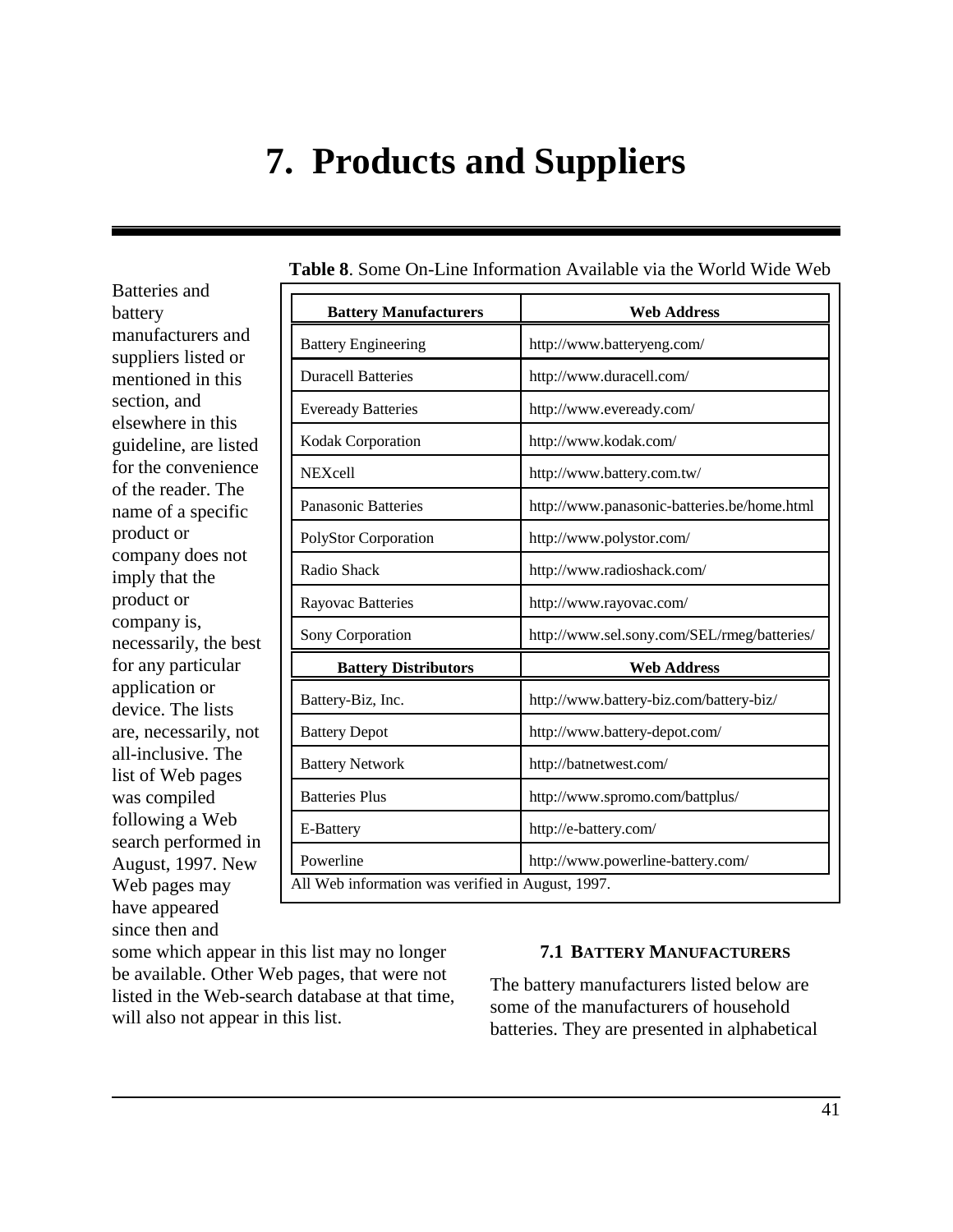order. All information was verified in August, 1997. 7.1.1 Battery Engineering Postal Address: Battery Engineering, Inc. 100 Energy Drive Canton, MA 02001 Phone Number: (617) 575-0800 Web Page: http://www.batteryeng.com Email Address: info@batteryeng.com 7.1.2 Duracell Postal Address: Duracell, Inc. Berkshire Corp Park Bethel, CT 06801 Phone Number: 1 (800) 551-2355 Web Page: http://www.duracell.com/ 7.1.3 Eveready Postal Address: Eveready Battery Company, Inc. Checkerboard Square St. Louis, MO 63164-0001 Phone Number: 1 (800) 383-7323 Web Page: http://www.eveready.com/

Email Address: bunny@chas.ts.maritz.com 7.1.4 Rayovac Postal Address: Rayovac Corporation P.O. Box 44960 Madison, WI 53744-4960 Phone Number: 1 (800) 237-7000 Web Page: http://www.rayovac.com/ Email Address: customers@rayovac.com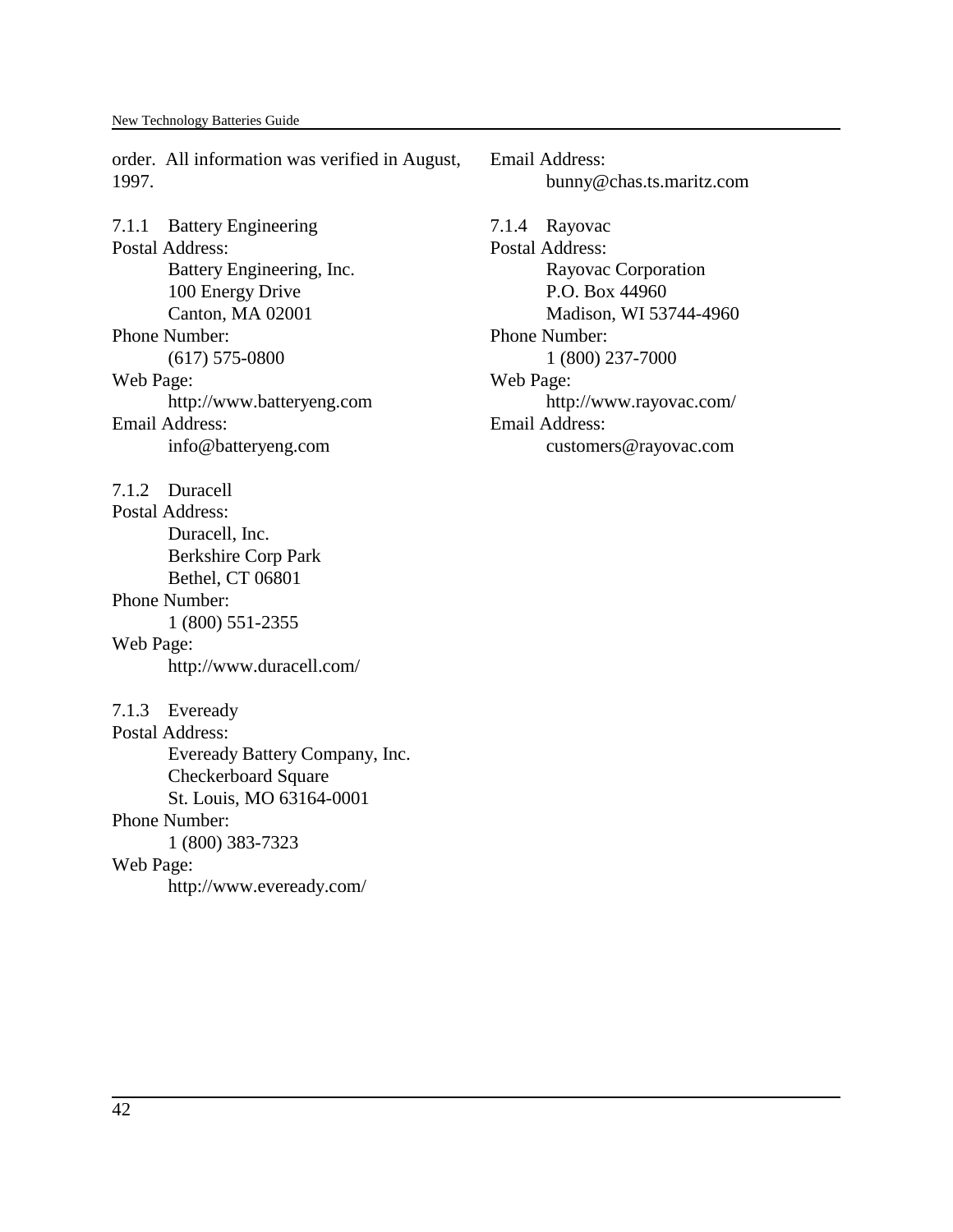# **8. A Glossary of Battery Terms**

- **2 Ampere-Hour --** One ampere-hour is equal to a current of one ampere flowing for one hour. A unit-quantity of electricity used as a measure of the amount of electrical charge that may be obtained from a storage battery before it requires recharging.
- **Example 2 Ampere-Hour Capacity -- The number of** ampere-hours which can be delivered by a storage battery on a single discharge. The ampere-hour capacity of a battery on discharge is determined by a number of factors, of which the following are the most important: final limiting voltage; quantity of electrolyte; discharge rate; density of electrolyte; design of separators; temperature, age, and life history of the battery; and number, design, and dimensions of electrodes.
- **Example --** In a primary or secondary cell, the metal electrode that gives up electrons to the load circuit and dissolves into the electrolyte.
- **2 Aqueous Batteries -- Batteries with water**based electrolytes.
- **Example 2** Available Capacity -- The total battery capacity, usually expressed in amperehours or milliampere-hours, available to perform work. This depends on factors such as the endpoint voltage, quantity and density of electrolyte,

temperature, discharge rate, age, and the life history of the battery.

- **Example 3 Battery --** A device that transforms chemical energy into electric energy. The term is usually applied to a group of two or more electric cells connected together electrically. In common usage, the term "battery" is also applied to a single cell, such as a household battery.
- **Example 3 Battery Types --** There are, in general, two type of batteries: primary batteries, and secondary storage or accumulator batteries. Primary types, although sometimes consisting of the same active materials as secondary types, are constructed so that only one continuous or intermittent discharge can be obtained. Secondary types are constructed so that they may be recharged, following a partial or complete discharge, by the flow of direct current through them in a direction opposite to the current flow on discharge. By recharging after discharge, a higher state of oxidation is created at the positive plate or electrode and a lower state at the negative plate, returning the plates to approximately their original charged condition.
- **Example 3 Battery Capacity -- The electric output of** a cell or battery on a service test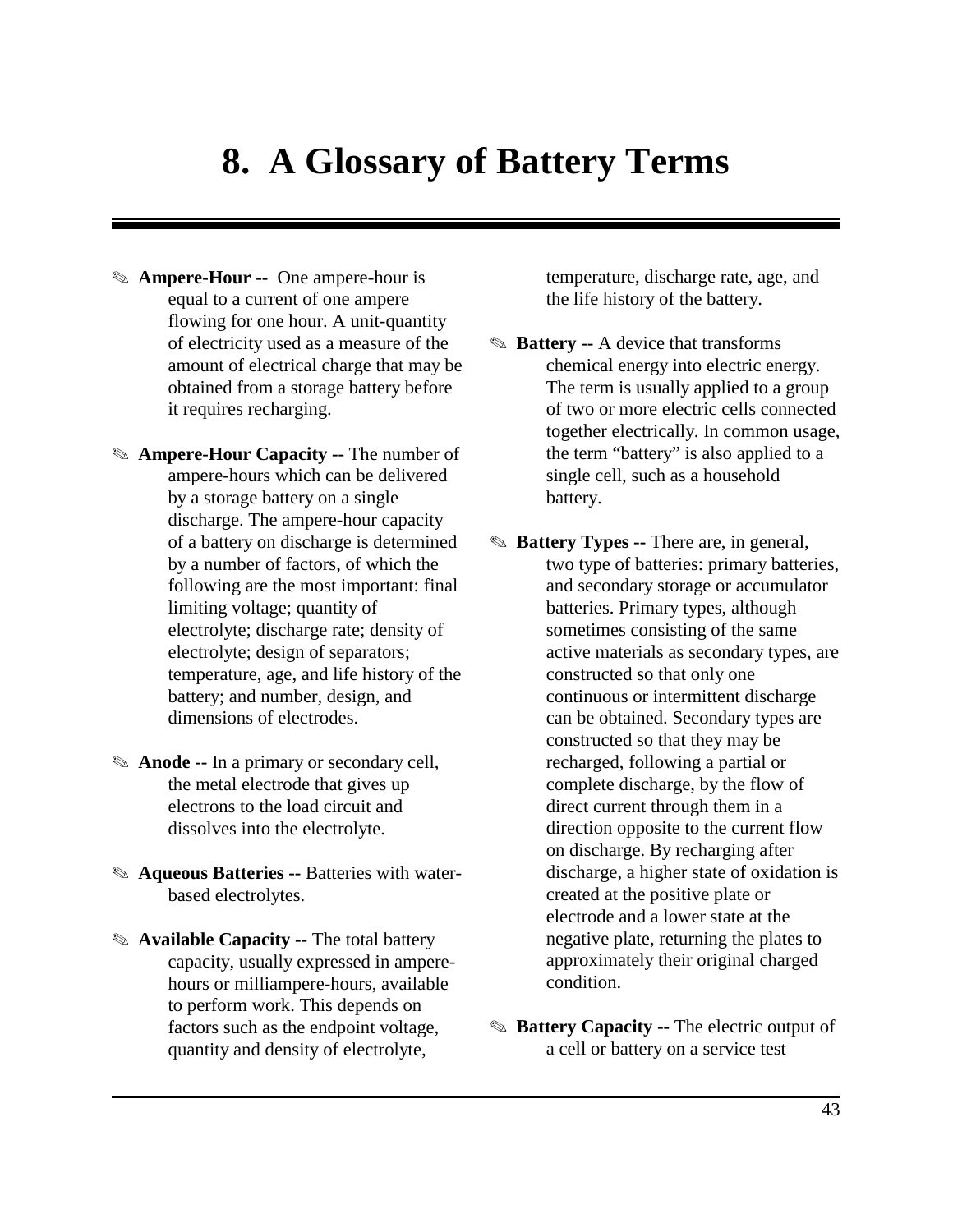delivered before the cell reaches a specified final electrical condition and may be expressed in ampere-hours, watt-hours, or similar units. The capacity in watt-hours is equal to the capacity in ampere-hours multiplied by the battery voltage.

- **Example 3 Battery Charger --** A device capable of supplying electrical energy to a battery.
- **Example 3 Battery-Charging Rate --** The current expressed in amperes at which a storage battery is charged.
- 2 **Battery Voltage, final --** The prescribed lower-limit voltage at which battery discharge is considered complete. The cutoff or final voltage is usually chosen so that the useful capacity of the battery is realized. The cutoff voltage varies with the type of battery, the rate of discharge, the temperature, and the kind of service in which the battery is used. The term "cutoff voltage" is applied more particularly to primary batteries, and "final voltage" to storage batteries. Synonym: **Voltage, cutoff**.
- $\mathcal{L}_i$  **--** The rated capacity, in ampere-hours, for a specific, constant discharge current (where *i* is the number of hours the cell can deliver this current). For example, the  $C_5$  capacity is the ampere-hours that can be delivered by a cell at constant current in 5 hours. As a cell's capacity is not the same at all rates,  $C_5$  is usually less than  $C_{20}$  for the same cell.
- **Example 2** Capacity -- The quantity of electricity delivered by a battery under specified conditions, usually expressed in ampere-hours.
- **Example 3** Cathode -- In a primary or secondary cell, the electrode that, in effect, oxidizes the anode or absorbs the electrons.
- **Eell --** An electrochemical device, composed of positive and negative plates, separator, and electrolyte, which is capable of storing electrical energy. When encased in a container and fitted with terminals, it is the basic "building block" of a battery.
- **Example 1** Charge -- Applied to a storage battery, the conversion of electric energy into chemical energy within the cell or battery. This restoration of the active materials is accomplished by maintaining a unidirectional current in the cell or battery in the opposite direction to that during discharge; a cell or battery which is said to be charged is understood to be fully charged.
- **Example 2** Charge Rate -- The current applied to a secondary cell to restore its capacity. This rate is commonly expressed as a multiple of the rated capacity of the cell. For example, the C/10 charge rate of a 500 Ah cell is expressed as,

C/10 rate =  $500$  Ah / 10 h =  $50$  A.

**Example 3 Charge, state of --** Condition of a cell in terms of the capacity remaining in the cell.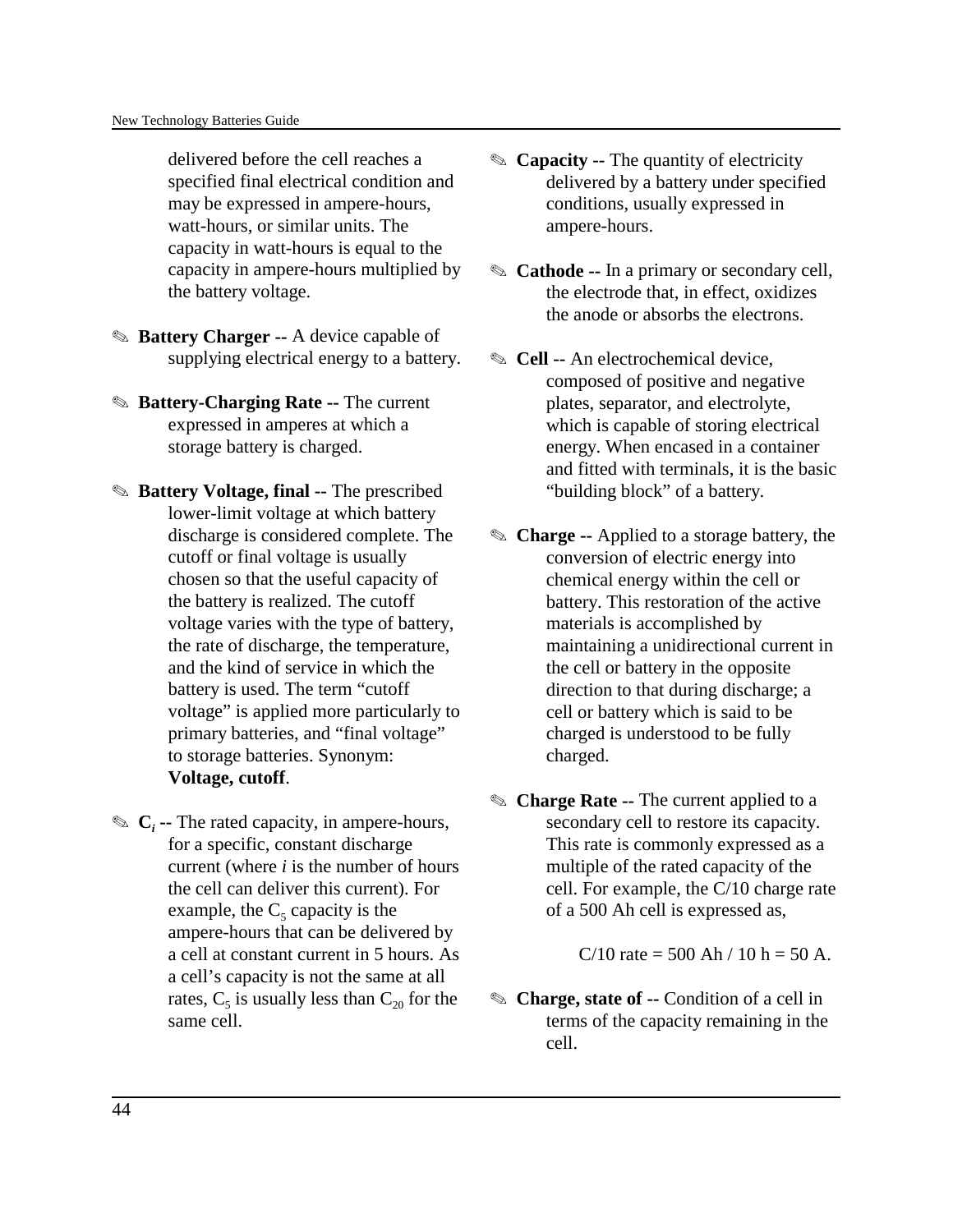- **Example 12 Charging --** The process of supplying electrical energy for conversion to stored chemical energy.
- **Example 2 Constant-Current Charge --** A charging process in which the current of a storage battery is maintained at a constant value. For some types of leadacid batteries this may involve two rates called the starting and finishing rates.
- 2 **Constant-Voltage Charge --** A charging process in which the voltage of a storage battery at the terminals of the battery is held at a constant value.
- **Excle --** One sequence of charge and discharge. Deep cycling requires that all the energy to an end voltage established for each system be drained from the cell or battery on each discharge. In shallow cycling, the energy is partially drained on each discharge; *i.e.*, the energy may be any value up to 50%.
- **Example 2 Cycle Life --** For secondary rechargeable cells or batteries, the total number of charge/discharge cycles the cell can sustain before it becomes inoperative. In practice, end of life is usually considered to be reached when the cell or battery delivers approximately 80% of rated ampere-hour capacity.
- **Example 1** Depth of Discharge -- The relative amount of energy withdrawn from a battery relative to how much could be withdrawn if the battery were discharged until exhausted.
- **Example 32 Discharge --** The conversion of the chemical energy of the battery into electric energy.
- 2 **Discharge, deep --** Withdrawal of all electrical energy to the end-point voltage before the cell or battery is recharged.
- **Example 2 Discharge, high-rate --** Withdrawal of large currents for short intervals of time, usually at a rate that would completely discharge a cell or battery in less than one hour.
- 2 **Discharge, low-rate --** Withdrawal of small currents for long periods of time, usually longer than one hour.
- **Drain --** Withdrawal of current from a cell.
- **Dry Cell --** A primary cell in which the electrolyte is absorbed in a porous medium, or is otherwise restrained from flowing. Common practice limits the term "dry cell" to the Leclanché cell, which is the common commercial type.
- **Electrochemical Couple --** The system of active materials within a cell that provides electrical energy storage through an electrochemical reaction.
- **Electrode --** An electrical conductor through which an electric current enters or leaves a conducting medium, whether it be an electrolytic solution, solid, molten mass, gas, or vacuum. For electrolytic solutions, many solids, and molten masses, an electrode is an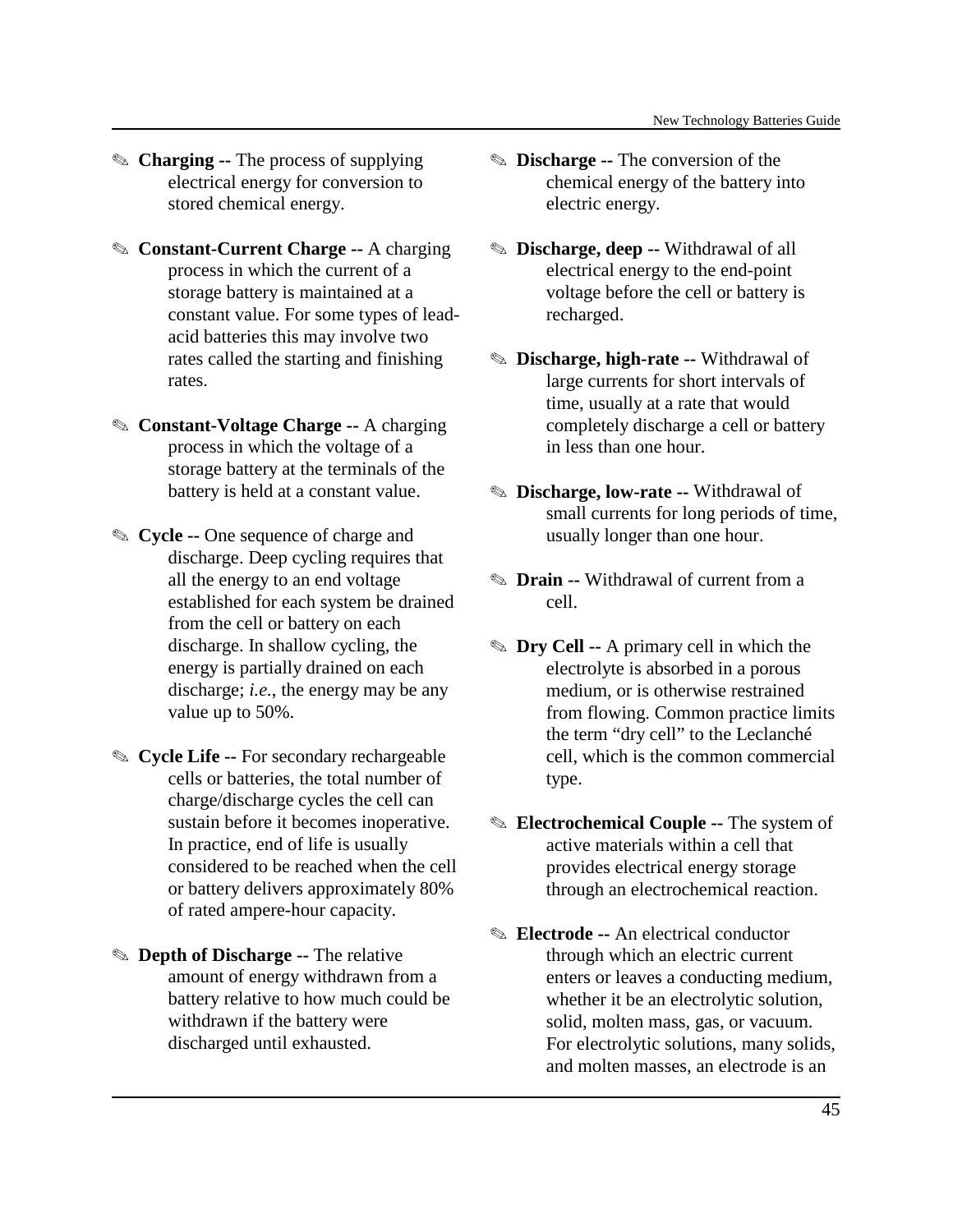electrical conductor at the surface of which a change occurs from conduction by electrons to conduction by ions. For gases and vacuum, the electrodes merely serve to conduct electricity to and from the medium.

- **Electrolyte --** A chemical compound which, when fused or dissolved in certain solvents, usually water, will conduct an electric current. All electrolytes in the fused state or in solution give rise to ions which conduct the electric current.
- **Electropositivity -- The degree to which** an element in a galvanic cell will function as the positive element of the cell. An element with a large electropositivity will oxidize faster than an element with a smaller electropositivity.
- **End-of-Discharge Voltage --** The voltage of the battery at termination of a discharge.
- **Energy --** Output capability; expressed as capacity times voltage, or watt-hours.
- **Energy Density -- Ratio of cell energy to** weight or volume (watt-hours per pound, or watt-hours per cubic inch).
- **Eloat Charging --** Method of recharging in which a secondary cell is continuously connected to a constantvoltage supply that maintains the cell in fully charged condition.
- 2 **Galvanic Cell --** A combination of electrodes, separated by electrolyte,

that is capable of producing electrical energy by electrochemical action.

- **Example 3** Gassing -- The evolution of gas from one or both of the electrodes in a cell. Gassing commonly results from selfdischarge or from the electrolysis of water in the electrolyte during charging.
- **Example 1 Internal Resistance --** The resistance to the flow of an electric current within the cell or battery.
- **Effect --** A phenomenon in which a cell, operated in successive cycles to the same, but less than full, depth of discharge, temporarily loses the remainder of its capacity at normal voltage levels (usually applies only to Ni-Cd cells).
- **Example 2 Secure 1 Negative Terminal --** The terminal of a battery from which electrons flow in the external circuit when the cell discharges. See **Positive Terminal**.
- 2 **Nonaqueous Batteries --** Cells that do not contain water, such as those with molten salts or organic electrolytes.
- **2 Ohm's Law -- The formula that describes** the amount of current flowing through a circuit.  $Voltage = Current \times Resistance.$
- **2 Open Circuit --** Condition of a battery which is neither on charge nor on discharge (*i.e.*, disconnected from a circuit).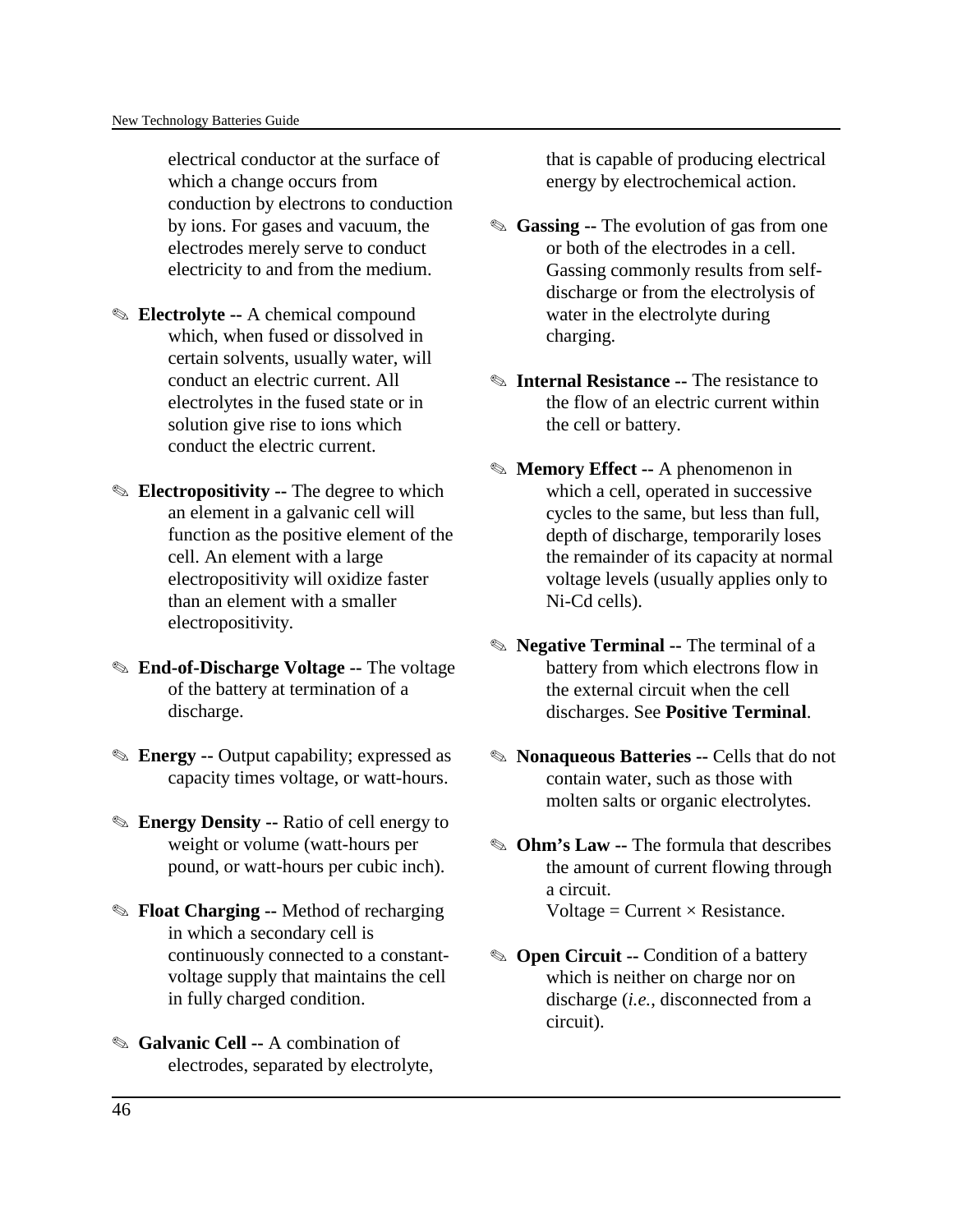- 2 **Open-Circuit Voltage --** The difference in potential between the terminals of a cell when the circuit is open (*i.e.*, a noload condition).
- **EXACTE:** Oxidation -- A chemical reaction that results in the release of electrons by an electrode's active material.
- **Example 2 Parallel Connection --** The arrangement of cells in a battery made by connecting all positive terminals together and all negative terminals together, the voltage of the group being only that of one cell and the current drain through the battery being divided among the several cells. See **Series Connection**.
- **2 Polarity --** Refers to the charges residing at the terminals of a battery.
- **Example 3 Positive Terminal --** The terminal of a battery toward which electrons flow through the external circuit when the cell discharges. See **Negative Terminal**.
- **Example 3 Primary Battery --** A battery made up of primary cells. See **Primary Cell**.
- **Example 2 Primary Cell --** A cell designed to produce electric current through an electrochemical reaction that is not efficiently reversible. Hence the cell, when discharged, cannot be efficiently recharged by an electric current. **Note:** When the available energy drops to zero, the cell is usually discarded. Primary cells may be further classified by the types of electrolyte used.
- **Exated Capacity -- The number of ampere**hours a cell can deliver under specific conditions (rate of discharge, end voltage, temperature); usually the manufacturer's rating.
- **Example 3 Rechargeable --** Capable of being recharged; refers to secondary cells or batteries.
- **Example 20 Recombination --** State in which the gases normally formed within the battery cell during its operation, are recombined to form water.
- **Example 2 Reduction --** A chemical process that results in the acceptance of electrons by an electrode's active material.
- **Example 3 Seal --** The structural part of a galvanic cell that restricts the escape of solvent or electrolyte from the cell and limits the ingress of air into the cell (the air may dry out the electrolyte or interfere with the chemical reactions).
- **Example 3 Secondary Battery --** A battery made up of secondary cells. See **Storage Battery; Storage Cell**.
- **Example 3 Self Discharge --** Discharge that takes place while the battery is in an opencircuit condition.
- **Example 3 Separator -- The permeable membrane** that allows the passage of ions, but prevents electrical contact between the anode and the cathode.
- **Example 3 Series Connection --** The arrangement of cells in a battery configured by connecting the positive terminal of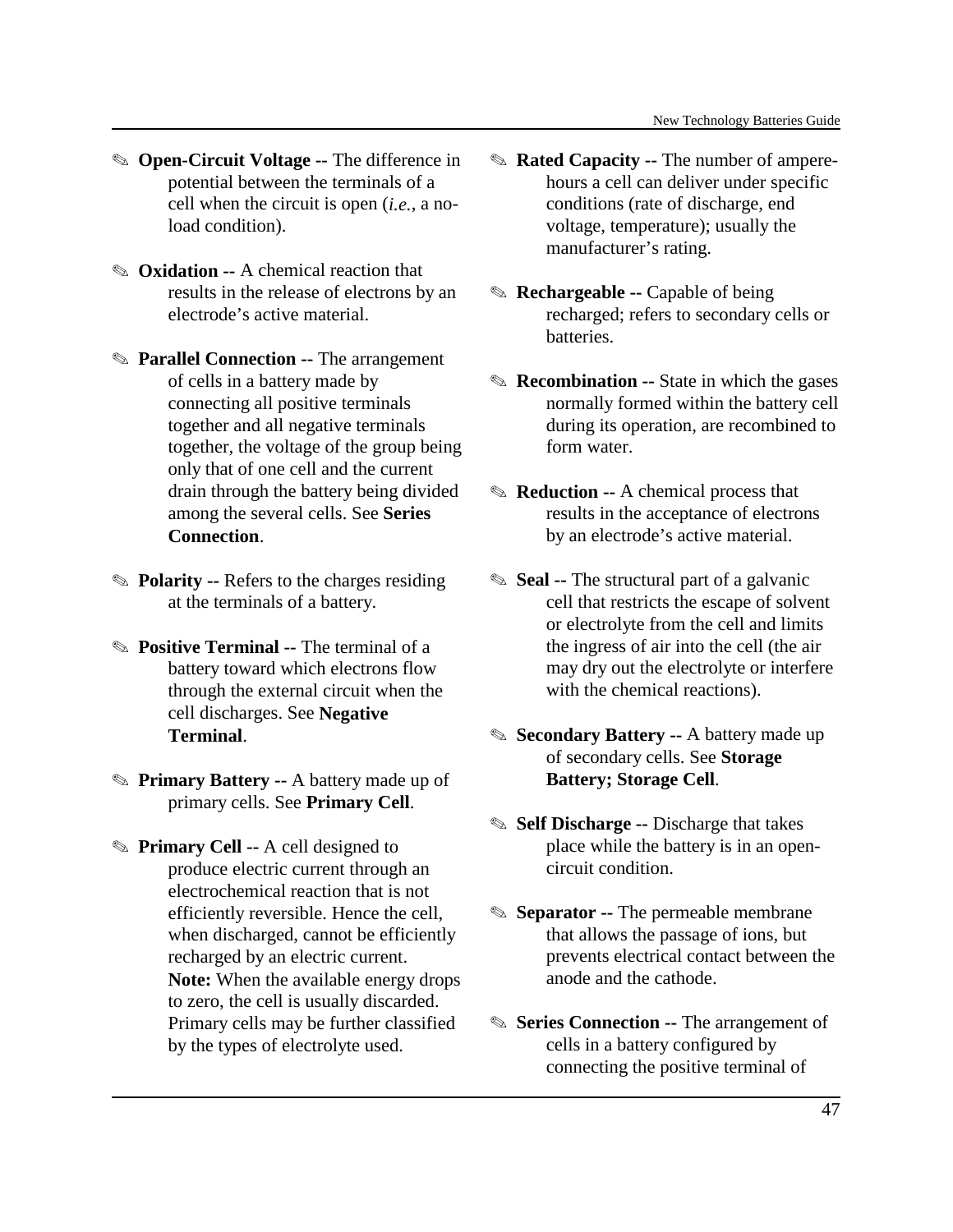each successive cell to the negative terminal of the next adjacent cell so that their voltages are cumulative. See **Parallel Connection**.

- **Example 3 Shelf Life --** For a dry cell, the period of time (measured from date of manufacture), at a storage temperature of  $21^{\circ}$ C (69 $^{\circ}$ F), after which the cell retains a specified percentage (usually 90%) of its original energy content.
- 2 **Short-Circuit Current --** That current delivered when a cell is short-circuited (*i.e.*, the positive and negative terminals are directly connected with a low-resistance conductor).
- 2 **Starting-Lighting-Ignition (SLI) Battery --** A battery designed to start internal combustion engines and to power the electrical systems in automobiles when the engine is not running. SLI batteries can be used in emergency lighting situations.
- **Example 3 Stationary Battery --** A secondary battery designed for use in a fixed location.
- 2 **Storage Battery --** An assembly of identical cells in which the electrochemical action is reversible so that the battery may be recharged by passing a current through the cells in the opposite direction to that of discharge. While many non-storage batteries have a reversible process, only those that are economically rechargeable are classified as storage batteries. Synonym: **Accumulator; Secondary Battery.** See **Secondary Cell**.
- **External Storage Cell --** An electrolytic cell for the generation of electric energy in which the cell after being discharged may be restored to a charged condition by an electric current flowing in a direction opposite the flow of current when the cell discharges. Synonym: **Secondary Cell**. See **Storage Battery**.
- **Example 7 Taper Charge --** A charge regime delivering moderately high-rate charging current when the battery is at a low state of charge and tapering the current to lower rates as the battery becomes more fully charged.
- **Example 3 Terminals --** The parts of a battery to which the external electric circuit is connected.
- 2 **Thermal Runaway --** A condition whereby a cell on charge or discharge will destroy itself through internal heat generation caused by high overcharge or high rate of discharge or other abusive conditions.
- **Example 2 Trickle Charging --** A method of recharging in which a secondary cell is either continuously or intermittently connected to a constant-current supply that maintains the cell in fully charged condition.
- **Example 3 Vent --** A normally sealed mechanism that allows for the controlled escape of gases from within a cell.
- $\triangle$  **Voltage, cutoff** -- Voltage at the end of useful discharge. (See **Voltage, endpoint**.)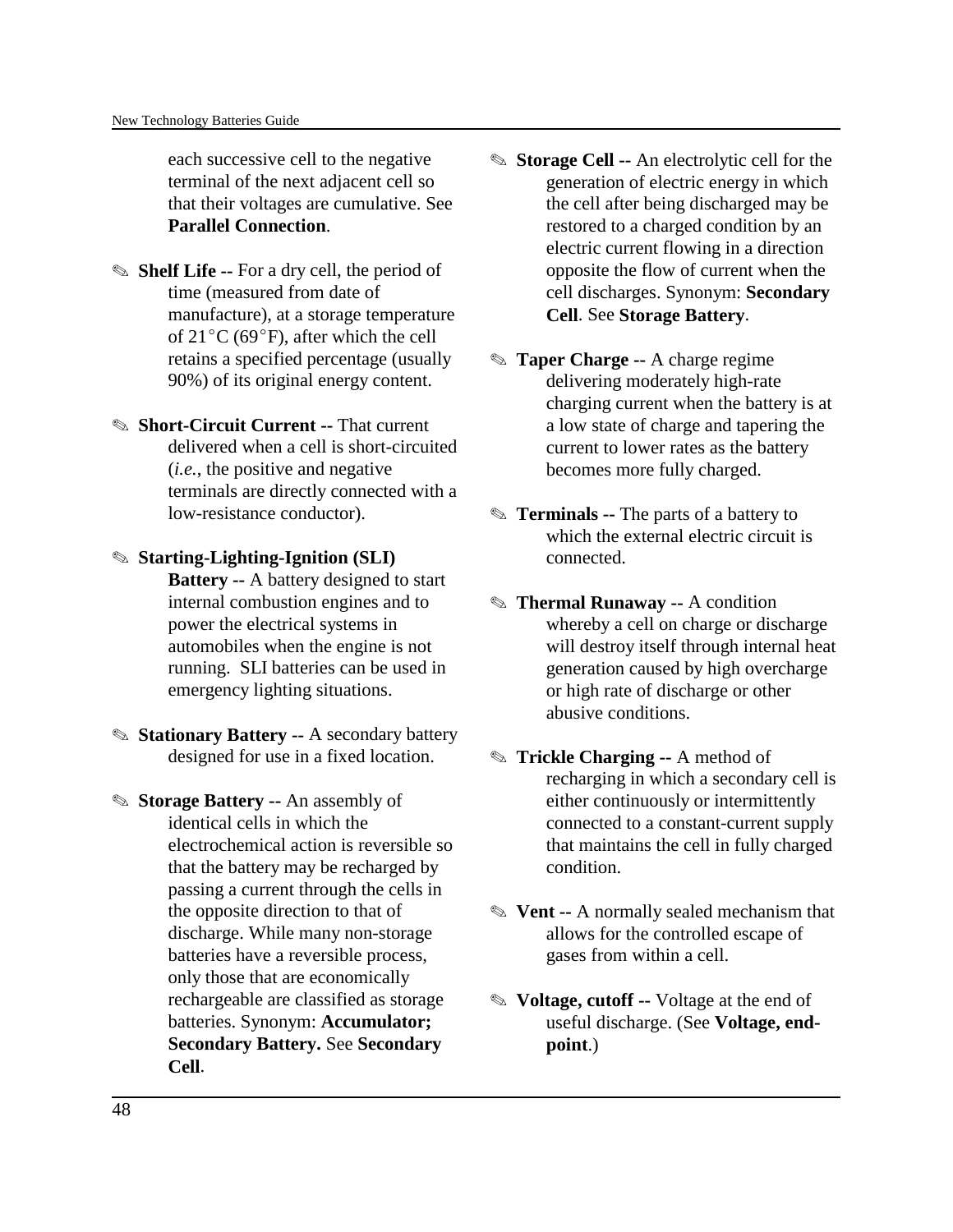- 2 **Voltage, end-point --** Cell voltage below which the connected equipment will not operate or below which operation is not recommended.
- 2 **Voltage, nominal --** Voltage of a fully charged cell when delivering rated current.
- 2 **Wet Cell --** A cell, the electrolyte of which is in liquid form and free to flow and move.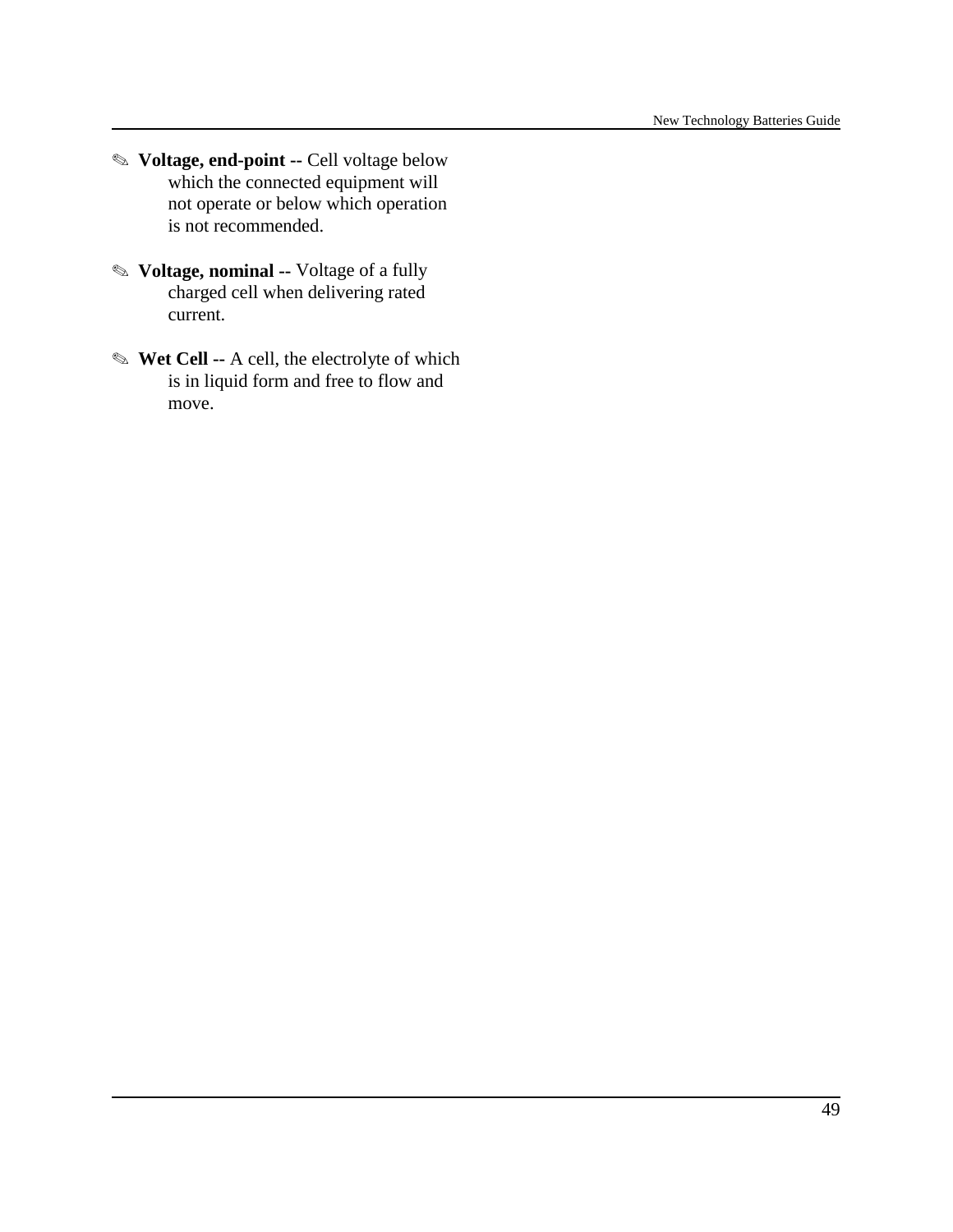New Technology Batteries Guide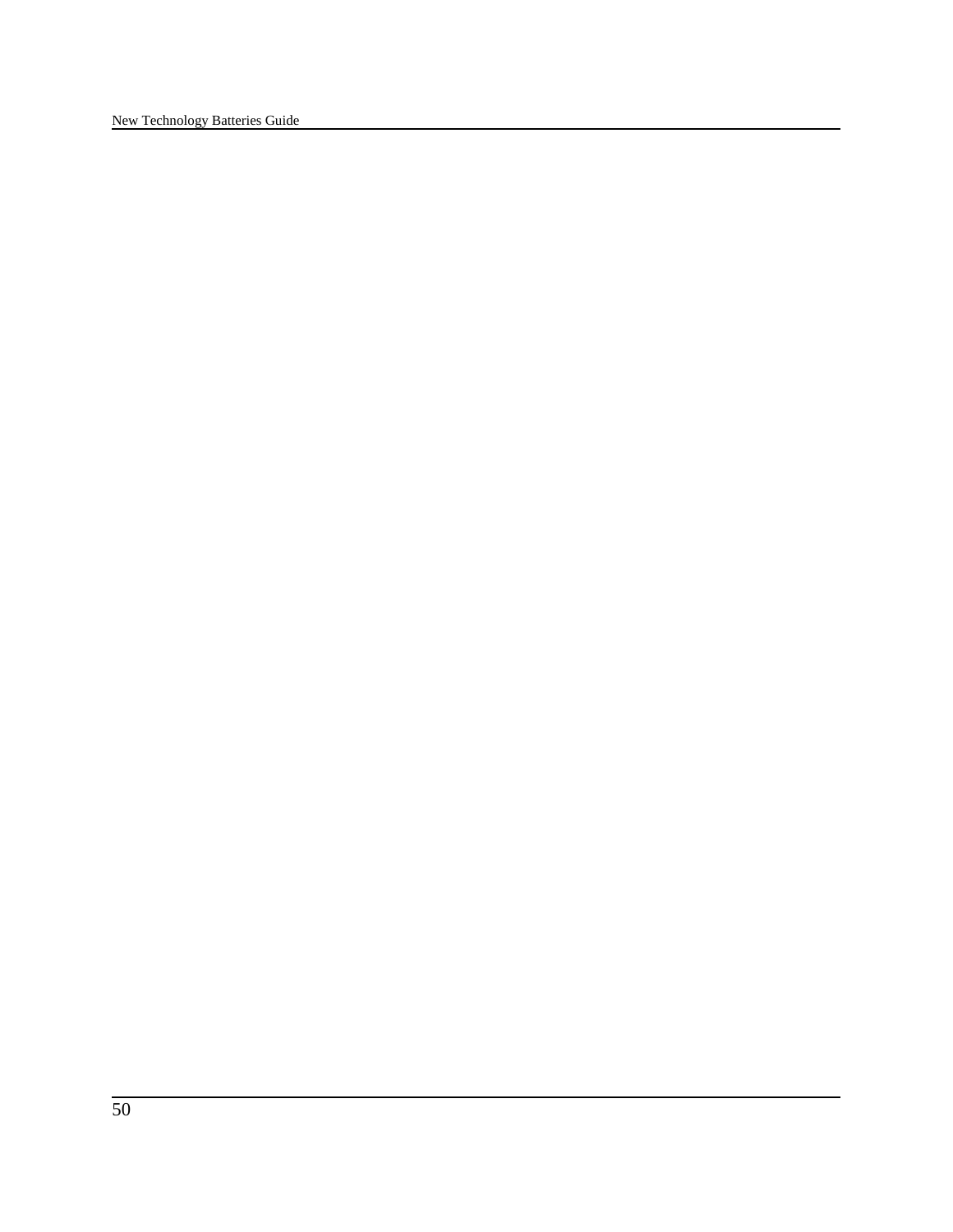# **9. Bibliography**

*American National Standard Specification for Dry Cells and Batteries*, American National Standards Institutes, Inc. ANSI C18.1M-1992.

- *Application Notes & Product Data Sheet: Primary Batteries—Alkaline, Heavy Duty & General Purpose*, Rayovac Corporation, January 1996.
- *Batteries Used with Law Enforcement Communications Equipment: Chargers and Charging Techniques*, W.W. Scott, Jr., U.S. Department of Justice, LESP-RPT-0202.00, June 1973.
- *Batteries Used with Law Enforcement Communications Equipment: Comparison and Performance Characteristics*, R.L. Jesch and I.S. Berry, U.S. Department of Justice, LESP-RPT-0201.00, May 1972.
- Battery Engineering Web Site, http://www.batteryeng.com, August 1997.
- *Battery Selection & Care*, Eveready Battery Corporation, 1995.
- *Camcorder Battery Pocket Guide*, Eveready Battery Corporation, Inc., 1996.
- *Cellular Duracell Rechargeable Batteries*, Duracell, 1996.
- *Design Note: Renewal Reusable Alkaline Batteries Applications and System Design Issues For Portable Electronic Equipment*, Rayovac Corporation, presented at: Portable by Design Conference, 1995.
- Duracell Batteries Web Site, http://www.duracell.com, August 1997.
- *Easy to Choose, Easy to Use*, Eveready Battery Corporation, 1997.
- *Encyclopedia of Physical Science and Technology*, Brooke Schumm, Jr., 1992.
- *Eveready and the Environment*, Eveready Battery Company, Inc., 1995.
- Eveready Batteries Web Site, http://www.eveready.com, August 1997.
- *Household Batteries and the Environment*, Rayovac Corporation, 1995.
- *How to Choose, Use, Care For, and Dispose of Batteries*, Electronics Industries Association Consumer Electronics Group, 1992.